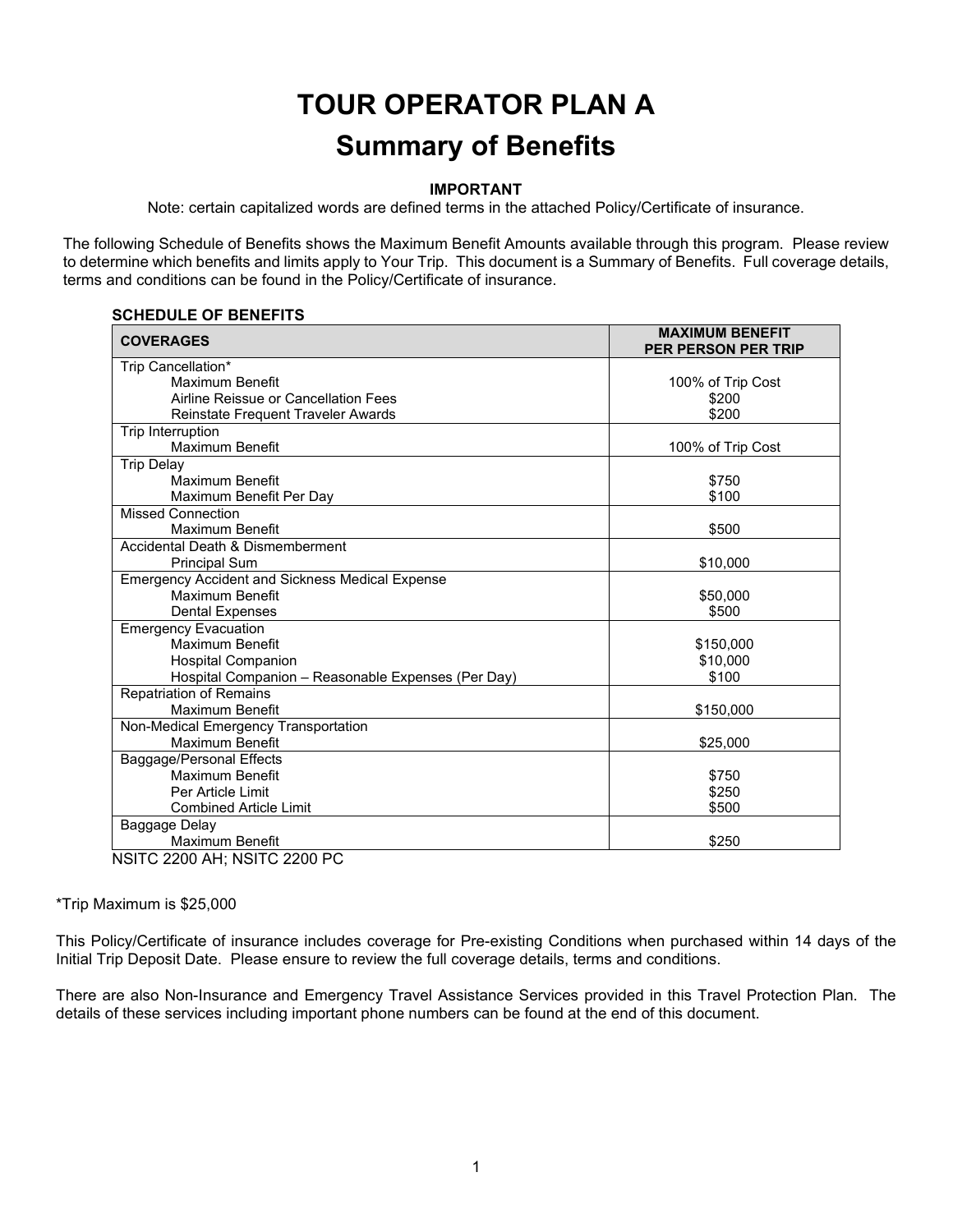

Nationwide Mutual Insurance Company One Nationwide Plaza Columbus, Ohio 43215

This Policy of insurance describes all of the travel insurance benefits, underwritten by Nationwide Mutual Insurance Company (herein referred to as the Company). The insurance benefits vary from program to program. Please refer to the accompanying purchase confirmation and Schedule of Benefits for specific information about the program You purchased. Please contact the administrator immediately if You believe that any of the information provided is incorrect.

This Policy of insurance is issued in consideration of application and payment of any premium due. All statements in the application are representations and not warranties. Only statements contained in a written application format will be used to void insurance, reduce benefits or defend a claim.

All premium is refundable only during the ten (10) day review period from the date of purchase (or from the date of receipt if mailed) provided You have not already departed on Your Trip and You have not incurred any claimable losses during that time. If You depart on Your Trip prior to the expiration of the review period, the review period shall automatically end upon Your departure.

In the event the premium paid for coverage is less than the required premium for coverage, benefits will be paid in direct proportion of the actual amount paid to the required premium due.

You are not eligible to purchase coverage or receive benefits under this Policy if You are unable to travel, are limited from travel, are medically restricted from travel, or are experiencing and/or are under treatment for any illness or injury that limits or restricts Your ability to travel on the date of purchase.

You are not eligible to purchase coverage or receive benefits under this Policy if You have other insurance coverage for the loss(es) for which this Policy is intended to insurance against. Multiple recovers for the same loss covered by other insurance coverage is not available under this Policy.

In the event this Policy has been purchased without insuring any pre-paid Trip costs or purchased for post-departure benefits only, please be advised that Losses claimed under Baggage/Personal Effects and Emergency Accident and Sickness Medical Expense coverages will only be considered if the Loss occurs more than one hundred (100) miles away from Your Home, and more than twenty-four (24) hours after the purchase of this Policy.

NO DIVIDENDS WILL BE PAYABLE UNDER THIS POLICY.

The President and Secretary of Nationwide Mutual Insurance Company witness this Policy.

Der S

*Secretary President*

Licensed Resident Agent (where required by law)

# **TRAVEL PROTECTION POLICY**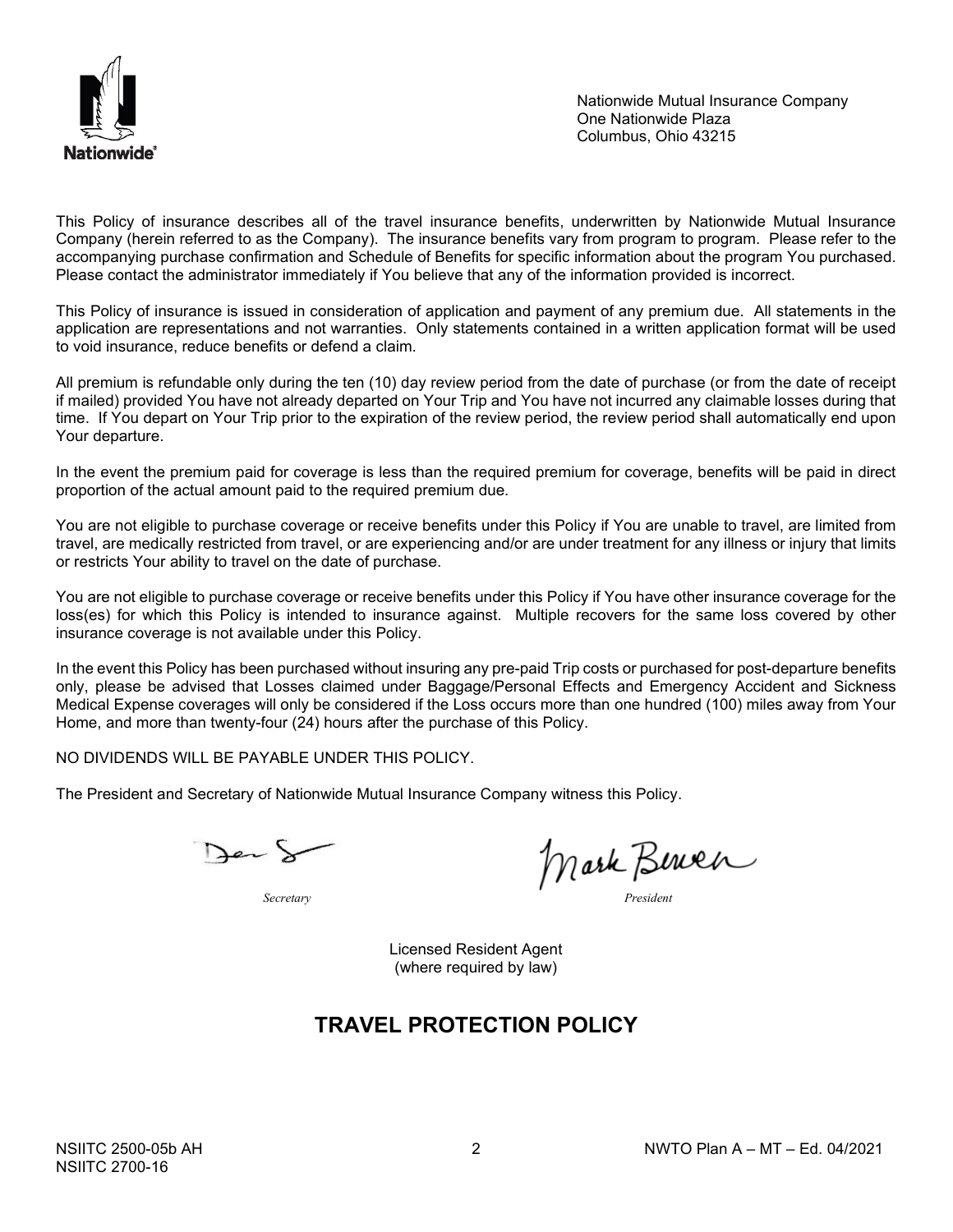# **GENERAL DEFINITIONS**

# **GENERAL PROVISIONS**

# **COVERAGES:**

Accidental Death & Dismemberment Emergency Accident and Sickness Medical Expense

# **LIMITATIONS AND EXCLUSIONS**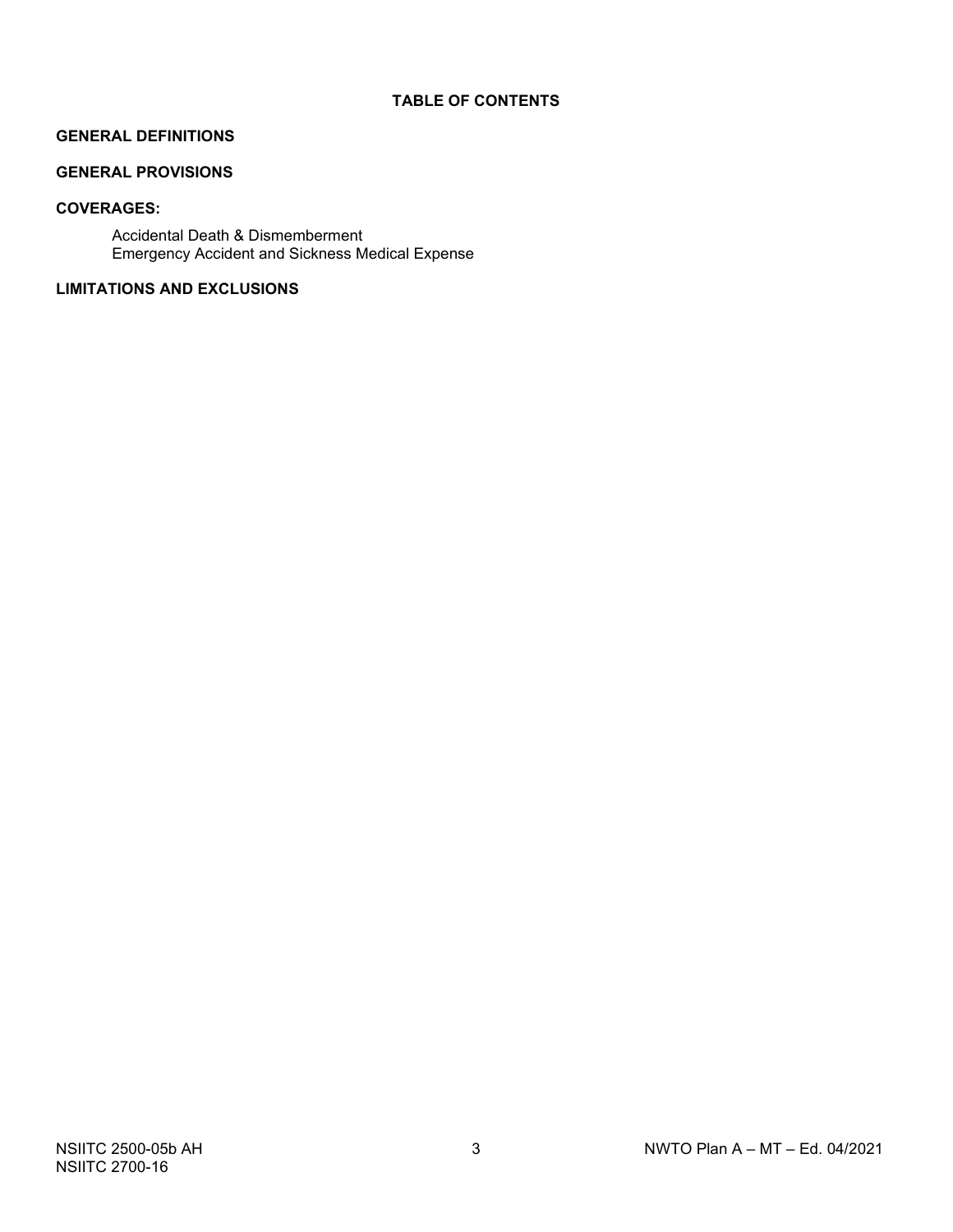# **NATIONWIDE MUTUAL INSURANCE COMPANY TRAVEL PROTECTION INSURANCE POLICY**

#### **GENERAL DEFINITIONS**

Throughout this document, when capitalized, certain words and phrases are defined as follows:

**Accident** means a sudden, unexpected, unintended, specific event that occurs at an identifiable time and place but shall also include exposure resulting from a mishap to a conveyance in which You are traveling.

**Accidental Injury** means Bodily Injury caused by an Accident (of external origin) that: 1) occurs while Your coverage is in effect under this Policy; and 2) requires physical examination and medical treatment by a Physician. The Injury must be the direct cause of loss, must be independent of all other causes, and must not be caused by or resulting from Your Sickness. The injury must be verified by a Physician in a format acceptable to the Company.

**Actual Cash Value** means the lesser of the replacement cost and the purchase price less Depreciation.

**Adventure Sports** means non-professional and non-competitive sports activities that are generally performed for recreation and leisure, and which are not a Bodily Contact Sport, Extreme Sport, Interscholastic Sport, Organized Sport or Mountaineering. Adventure Sports include but are not limited to: cycling, fishing, swimming, scuba diving for certified divers up to a maximum depth of sixty (60) feet and for uncertified divers up to a maximum depth of thirty (30) feet, snorkeling, white or black water rafting Grades 1-3, canoeing, kayaking, zip-lining, water skiing, camping, hiking, backpacking, sailing, boating, downhill Skiing, cross country Skiing, snowboarding, snowmobiling, sledding or tobogganing, snow tubing, ice skating, resort-sponsored activities, and approved activities of the Travel Supplier.

**Bankruptcy** means the total cessation of operations due to financial insolvency, with or without a filing.

**Bodily Contact Sports** means any competitive team sport in which players or participants may have direct physical contact with an opponent. Bodily Contact Sports include but are not limited to: football, soccer, baseball, wrestling, ice hockey, rugby and lacrosse. Bodily Contact Sports do not include Adventure Sports, Extreme Sports, Interscholastic Sports, Organized Sports or Mountaineering.

**Bodily Injury** means identifiable physical injury that is caused by an Accident and is independent of disease or bodily infirmity.

**Business Partner** means an individual who: (a) is involved in a legal partnership with You; and (b) is actively involved in the day-to-day management of the business.

**Checked Baggage** means Personal Effects brought by You for planned use on Your Trip for which a claim check has been issued to You by a Common Carrier.

**Common Carrier** means any land, sea, and/or air conveyance operating under a valid license for the transportation of passengers for hire. Taxis, limousines, and ride share services are not Common Carriers as defined herein.

**Company** means Nationwide Mutual Insurance Company.

**Complications of Pregnancy** means conditions requiring hospital confinement whose diagnoses are distinct from the pregnancy, but are adversely affected by the pregnancy, including, but not limited to: acute nephritis, nephrosis, cardiac decompression, missed abortion, pre-eclampsia, intrauterine fetal growth retardation, and similar medical and surgical conditions of comparable severity. Complications of Pregnancy also includes termination of ectopic pregnancy, and spontaneous termination of pregnancy, occurring during a period of gestation in which a viable birth is not possible. Complications of Pregnancy do not include elective abortion, elective cesarean section, false labor, occasional spotting, morning sickness, physician prescribed rest during the period of pregnancy, hyperemesis gravidarum, and similar conditions associated with the management of a difficult pregnancy not constituting a distinct complication of pregnancy.

**Cruise** means any pre-paid sea arrangements made by You.

**Deductible** means the amount of expenses for covered services and supplies that must be incurred by You before specified benefits become payable.

NSIITC 2700-16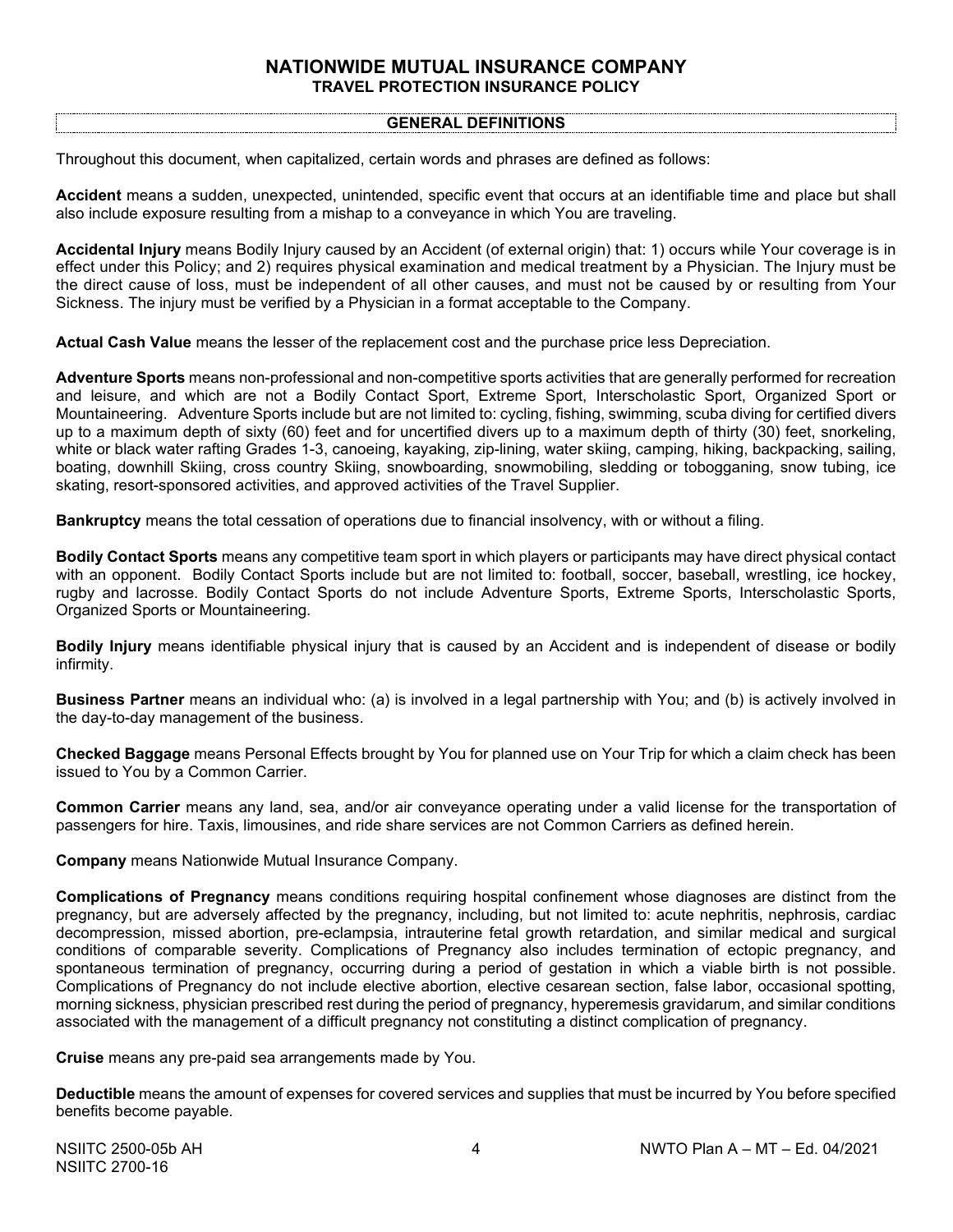**Default** means a material failure or inability to provide contracted services due to financial insolvency.

**Depreciation** means a reduction in value of ten percent (10%) per year from date of purchase for items accompanied by original receipts. For items not accompanied with a receipt, a reduction in value of twenty five percent (25%) the first year and ten percent (10%) per year thereafter. Depreciation will be calculated up to a maximum of eighty 80% from the estimated date of purchase as provided by the claimant. No depreciation will be applied to fine jewelry. There will be no reduction in value for an item less than one (1) year old and accompanied by an original receipt.

**Domestic Partner** means a person who is at least eighteen (18) years of age with whom You reside and can show evidence of cohabitation and shared financial assets and obligations for at least the previous six (6) months and has an affidavit of domestic partnership, if recognized by the jurisdiction within which You reside.

**Economy Fare** means the lowest published rate for a round-trip economy ticket.

**Effective Date** means 12:01 A.M. local time, at Your location, on the day after the required premium for such coverage is received by the Company or its authorized representative.

**Eligible Person** means a resident of the United States who is listed on Your purchase confirmation, is scheduled to take a Trip, applies for coverage under the Policy, and pays the required premium.

**Extreme Sports** means any high-risk non-team sport or recreation activity that is dangerous and if performed optimally, even by the highly skilled, risks loss of life or limb. Extreme Sports often involve speed, height, a high level of physical exertion and/or highly specialized gear. Extreme Sports include but are not limited to: skydiving, BASE jumping, hang gliding, Parachuting, bungee jumping, caving, rappelling, spelunking, white or black water rafting above Grade 3, Skiing or snowboarding outside marked trails or in an area accessed by helicopter, Mountaineering, Rock Climbing, any high‐altitude activity, personal combat or fighting sports, rodeo, racing or practicing to race any motorized vehicle, bicycle or watercraft, free diving, and scuba diving at a depth greater than sixty (60) feet or without a dive master. Extreme Sports do not include Adventure Sports, Bodily Contact Sports, Interscholastic Sports, Organized Sports or Mountaineering.

**Family Member** means Your or Your Traveling Companion's legal or common law spouse, civil union partner, parent, legal guardian, step-parent, grandparent, parents-in-law, grandchild, natural or adopted child, step-child, children-in-law, brother, sister, step-brother, step-sister, brother-in-law, sister-in-law, aunt, uncle, niece or nephew, or Business Partner.

**Final Payment** means the last payment made to Your Travel Supplier or one of the organization(s) or provider(s) with whom You booked Your Trip that satisfies the total cost of the Trip (meaning You now have a zero (\$0.00) balance due for all Trip arrangements).

**Hazard** means:

- a) Any delay of a Common Carrier (including Inclement Weather);
- b) Any delay by a traffic Accident en route to a departure, in which You or Your Traveling Companion is not directly involved;
- c) Any delay due to lost or stolen passports, travel documents or money, Quarantine, hijacking, unannounced Strike, Natural Disaster, civil commotion or riot;
- d) A closed roadway causing cessation of travel to the destination of the Trip (substantiated by the department of transportation, state police, etc.).

**Home** means Your primary place of residence.

**Home Country** means the United States of America.

#### **Hospital** means a facility that:

- (a) holds a valid license if it is required by the law;
- (b) operates primarily for the care and treatment of sick or injured persons as in-patients;
- (c) has a staff of one or more Physicians available at all times;

(d) provides twenty-four (24) hour nursing service and has at least one registered professional nurse on duty or call;

(e) has organized diagnostic and surgical facilities, either on the premises or in facilities available to the hospital on a pre-arranged basis; and

(f) is not, except incidentally, a clinic, nursing home, rest home, drug or physical rehabilitation facility or convalescent home for the aged, or similar institution.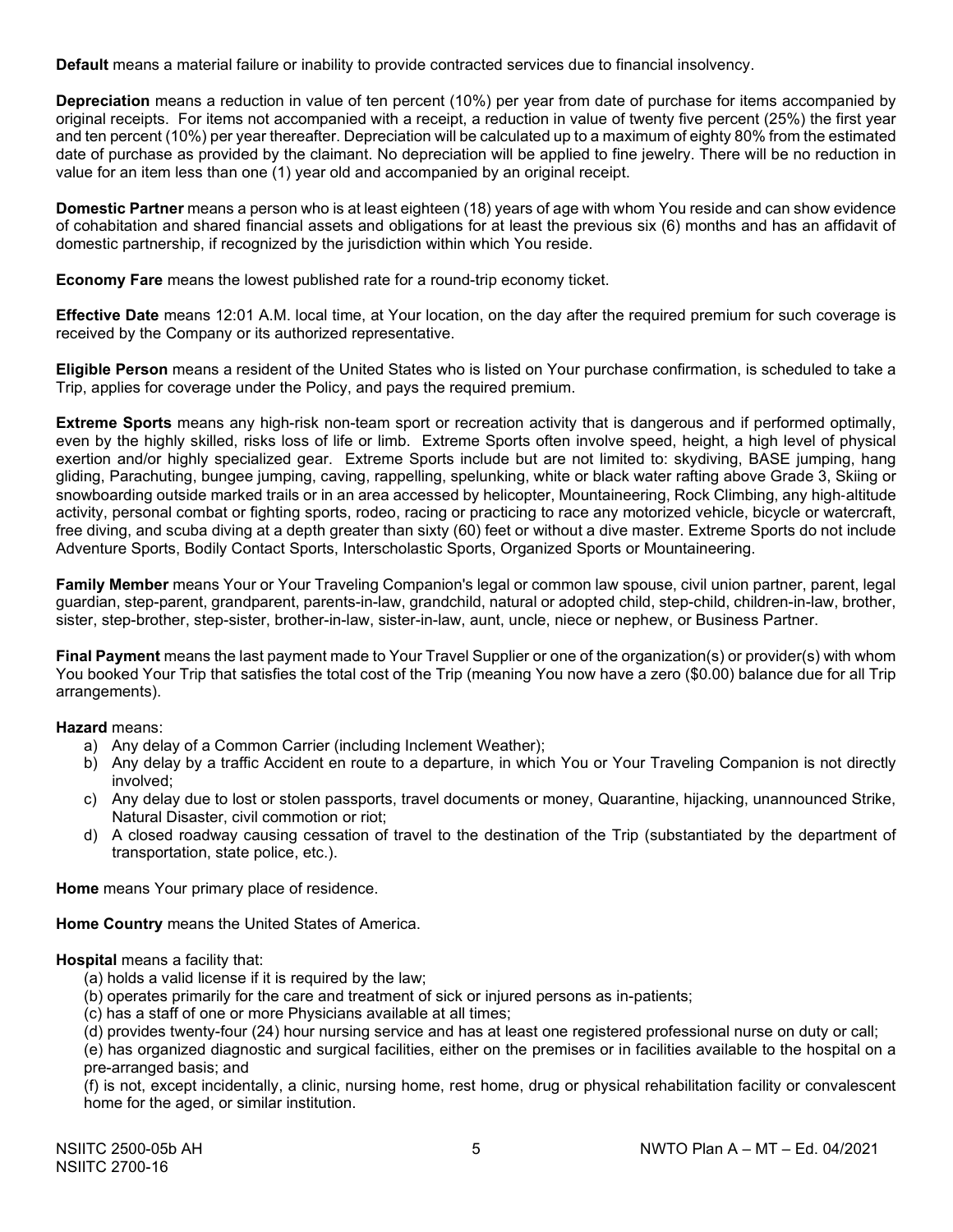**Host at Destination** means a person with whom You are sharing pre-arranged overnight accommodations at the host's usual principal place of residence.

**Inclement Weather** means any severe weather condition that delays the scheduled arrival or departure of a Common Carrier.

**Initial Deposit Date** means the date Your first Payment(s) or Deposit(s) for Your Trip is received by Your Travel Supplier or one of the organizations or providers with whom You are booking Your Trip.

**Insured** means the Eligible Person who elected to purchase coverage and whose premium was paid under the Policy.

**Interscholastic Sports** means any athletic contest or competition between accredited educational institutions if the participants are sponsored by the educational institution and are under the direct and immediate supervision of an employee of the educational institution. Interscholastic Sports includes the practice or training for the competition and the travel to or from such practice or competition in a vehicle designated by the educational institution, both while under the direct and immediate supervision of an employee of the educational institution. Interscholastic Sports do not include Adventure Sports, Bodily Contact Sports, Extreme Sports, Intramural Sports, Recreational Sports, club sports or Mountaineering.

**Intramural Sports** means competitive recreational sports organized within a school where matches or games are conducted between students of the same school (as opposed to teams who compete with other schools). Activities for Intramural Sports participants are not considered Interscholastic Sports.

**Loss** means Bodily Injury, Sickness or damage sustained by You, while coverage is in effect, in consequence of happening of one or more of the occurrences against which the Company has undertaken to indemnify You.

**Maximum Benefit** means the largest total amount that the Company will pay under any one benefit for You, as shown on the Schedule of Benefits and subject to any applicable sub-limits for certain types of activities.

**Mountaineering** means the sport, hobby or profession of walking, hiking, climbing and Rock Climbing up mountains that requires the use of ropes, harnesses, crampons or ice axes, and involves ascending beyond an altitude of four thousand five hundred (4,500) meters. Mountaineering is not an Adventure Sport, Bodily Contact Sport, Extreme Sport, Organized Sport or Interscholastic Sport.

**Natural Disaster** means earthquake, flood, fire, hurricane, blizzard, avalanche, tornado, tsunami, volcanic eruption, or landslide that is due to natural causes and includes an event that is directly due to naturally occurring wildfire, earthquake, windborne dust or sand, volcanic eruption, tsunami, snow, rain or wind, that results in widespread and severe damage such that either the government of the country where the Natural Disaster occurs issues an official disaster declaration or the U.S. Government issues advice to leave the country where the Natural Disaster occurs.

**Necessary Treatment** means medical services and/or supplies recommended by the treating Physician that must be performed during the Trip due to the serious and acute nature of the Sickness or Accidental Injury. The Company will not pay Covered Medical Expenses incurred after Your return Home from the Trip or after the Scheduled Return Date except as provided under the Extension of Benefits coverage.

# **Organized Sports** means **Intramural Sports** or **Recreational Sports**.

**Other Insurance** means any and every type of insurance covering the same or similar risk/loss as covered under this Policy. Coverage under this Policy shall be secondary to coverage under all Other Insurance except where prohibited by law.

**Parachuting** means an activity involving the breaking of a free fall from an airplane using a parachute.

**Payments or Deposits** means the cash, check, or credit card amounts actually paid for Your Trip. Payments made in the form of a certificate, voucher not purchased by cash, grant or discount are not Payments or Deposits as defined herein.

**Personal Computer** means a small, general purpose electronic device for storing and processing data that is created to be utilized by one individual at a time and can perform multiple functions. The size and capabilities of the computer allow it to be operated for personal purposes. Personal Computers shall include desktop computers and laptop computers. Personal Computers shall also include:

• tablets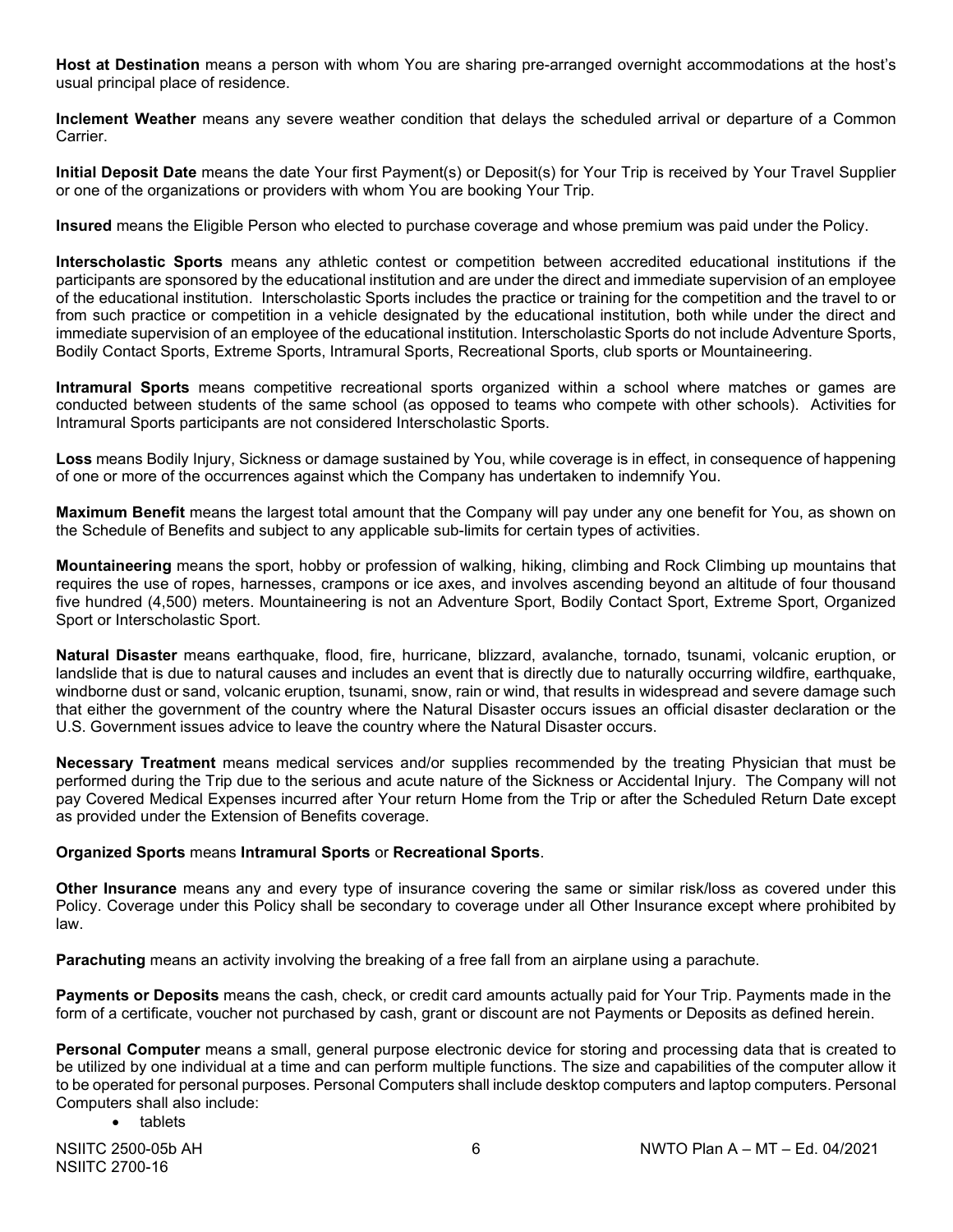- Personal Digital Assistant (PDA)
- handheld devices and smartphones
- e-readers

**Personal Effects** means privately-owned articles including clothing and toiletry items brought by You for planned use on Your Trip.

**Physician** means a licensed practitioner of medical, surgical or dental services, or a Christian Science Practitioner, acting within the scope of his/her license. The treating Physician may not be You, Your Traveling Companion or a Family Member.

**Policy** means this document, and any endorsements, riders or amendments that will attach during the period of coverage.

**Pre-Existing Condition** means an illness, disease, or other condition during the sixty (60) day period immediately prior to the Effective Date of Your Policy for which You, Your Traveling Companion or a Family Member booked to travel with You: 1) exhibited symptoms that would have caused a typical person to seek care or treatment; or 2) received or received a recommendation for a test, examination, or medical treatment; or 3) took or received a prescription for drugs or medicine. Item (3) of this definition does not apply to a condition that is treated or controlled solely through the taking of prescription drugs or medicine and remains treated or controlled without any adjustment or change in the required prescription throughout the sixty (60) day period before the Effective Date of Your Policy.

**Quarantine** means Your strict isolation imposed by a Government authority or Physician to prevent the spread of disease. An embargo preventing You from entering a country is not a Quarantine.

**Reasonable Expenses** means any meal, lodging, local transportation and essential phone call expense that were necessarily incurred as the result of a covered event, and that were not provided free of charge or otherwise reimbursed by a Common Carrier, Travel Supplier or other party.

**Recreational Sports** mean those activities where the primary purpose of the activity is participation, with the related goals of improved physical fitness, fun, and social involvement. Recreational sports are usually perceived as being less stressful, both physically and mentally, on the participants. There are lower expectations regarding both performance and commitment to the sport in the recreational sphere as compared to competitive sports. Recreational Sports do not include Adventure Sports, Bodily Contact Sports, Extreme Sports, Interscholastic Sports, Intramural Sports or Mountaineering.

**Rock Climbing** means the activity of climbing up, down or across artificial rock walls or natural rock formations under the supervision of a guide and utilizing approved safety equipment.

**Scheduled Departure Date** means the date on which You are originally scheduled to leave on Your Trip.

**Scheduled Return Date** means the date on which You are originally scheduled to return to the point of origin or to a different final destination.

**Sickness** means an illness or disease of the body that: 1) requires a physical examination and medical treatment by a Physician and 2) commences, worsens or presents new symptoms while Your coverage is in effect.

**Ski** or **Skiing** means winter recreation of snow skiing, snowboarding, or telemarking on Trail systems as accessed by a pre-paid use ticket for lifts and/or use or admission, but does not include cross country skiing, back country skiing, heliskiing, extreme skiing, snowcat skiing, ski-jumping, off-piste skiing, tubing, luging, half-pipes, terrain parks, or other snow play activities either on or off Trails.

**Sound Natural Teeth** means teeth that are whole or properly restored and are without impairment, periodontal or other conditions and are not in need of the treatment provided for any reason other than an Accidental Injury. For purposes of this Policy, teeth previously restored with a crown, inlay, onlay, or porcelain restoration or treated by endodontics, except amalgam or composite resin fillings, are not considered Sound Natural Teeth.

**Strike** means any unannounced labor disagreement that interferes with the normal departure and arrival of a Common Carrier.

**Terrorist Incident** means an act of violence, other than civil commotion, insurrection or riot (that is not an act of war, declared or undeclared), that results in loss of life or major damage to property, by any person acting on behalf of, or in connection with, any organization that is generally recognized as having the intent to overthrow or influence the control of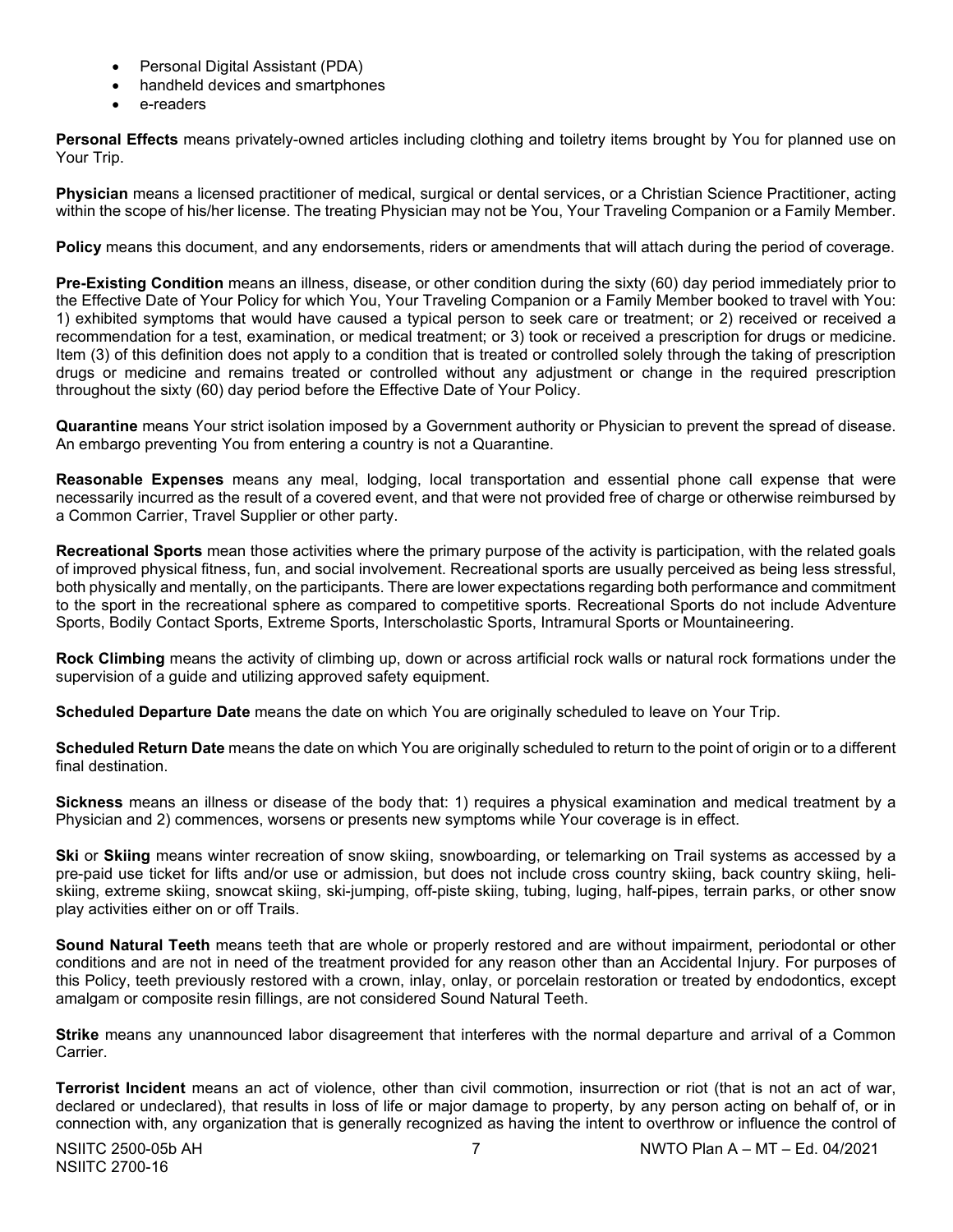any government The act must be deemed an act of terrorism by U.S. Department of State or the law enforcement organization in charge at the location of the Terrorist Incident.

**Time Sensitive Period** means within fourteen (14) days of the Initial Deposit Date and within fourteen (14) days of payment for any subsequent Travel Arrangements added to Your Trip.

**Trails** means named skier paths as designated for downhill travel as shown on a resort trail map using the international difficulty rating Trails does not include connecting paths or cross-overs between downhill trails, trails that are outside the established marked and patrolled boundaries of a Ski resort, or areas designated as unsafe or closed by ski resort management for avalanche control work.

**Travel Arrangements** means: (a) transportation; (b) accommodations; and (c) other specified services arranged by the Travel Supplier for the Trip. Air arrangements covered by this definition also include any direct round trip air flights booked by others, to and from the scheduled Trip departure and return cities, provided the dates of travel for the air flights are within seven (7) total days of the scheduled Trip dates.

**Travel Assistance Company** means the service provider listed on Your purchase confirmation.

**Travel Supplier** means a Cruise line, airline, hotel, travel agency, etc., who has made the land, air and/or sea arrangements.

**Traveling Companion** means a person who has coordinated Travel Arrangements or vacation plans with You and intends to travel with You during the Trip. Note: a group or tour leader is not considered Your Traveling Companion unless You are sharing room accommodations with the group or tour leader.

**Trip** means scheduled travel with a defined itinerary away from Your Home up to one hundred eighty (180) days in length for which coverage is purchased under this Policy and premium is paid.

**Unforeseen** means not anticipated or expected and occurring after the Effective Date of Your Policy.

**Uninhabitable** means that, as determined by a qualified examiner selected by the Company in its sole discretion: (1) the building structure itself is unstable and there is a risk of collapse in whole or in part; (2) there is exterior or structural damage to the building allowing elemental intrusion, such as rain, wind, hail or flood; (3) immediate safety hazards affecting the building have yet to be cleared, such as debris on roofs or downed electrical lines; or (4) the building is without electricity or water and/or is not suitable for human occupancy.

You or Your refers to the Insured.

# **GENERAL PROVISIONS**

The following provisions apply to all coverages:

**LEGAL ACTIONS -** No legal action for a claim can be brought against the Company until sixty (60) days after the Company receives Proof of Loss. No legal action for a claim can be brought against the Company more than three (3) years after the time required for giving Proof of Loss.

**CONTROLLING LAW -** Any part of this Policy that conflicts with the state law where the Policy is issued is changed to meet the minimum requirements of that law.

**GOVERNING JURISDICTION** – The insurance regulatory agency and courts of the jurisdiction in which You reside shall have jurisdiction over the individual or group insurance coverage as if such coverage or plan were issued directly to You.

**MISREPRESENTATION AND FRAUD –** This Policy was issued in reliance on the information You provided at the time of application. The Company may deny all coverage under this Policy, or, at the Company's election, assert any other remedy available under applicable law, if You or and Traveling Companion seeking coverage under this Policy knowingly concealed, misrepresented or omitted any material fact or engaged in fraudulent conduct at the time of application, at any time during the policy period, or in connection with the filing or settlement of any claim.

**DUTY OF COOPERATION** - You agree to fully cooperate with the Company in the event the Company determines that an investigation is warranted regarding any claim for coverage under this Policy. You agree to comply with all requests by the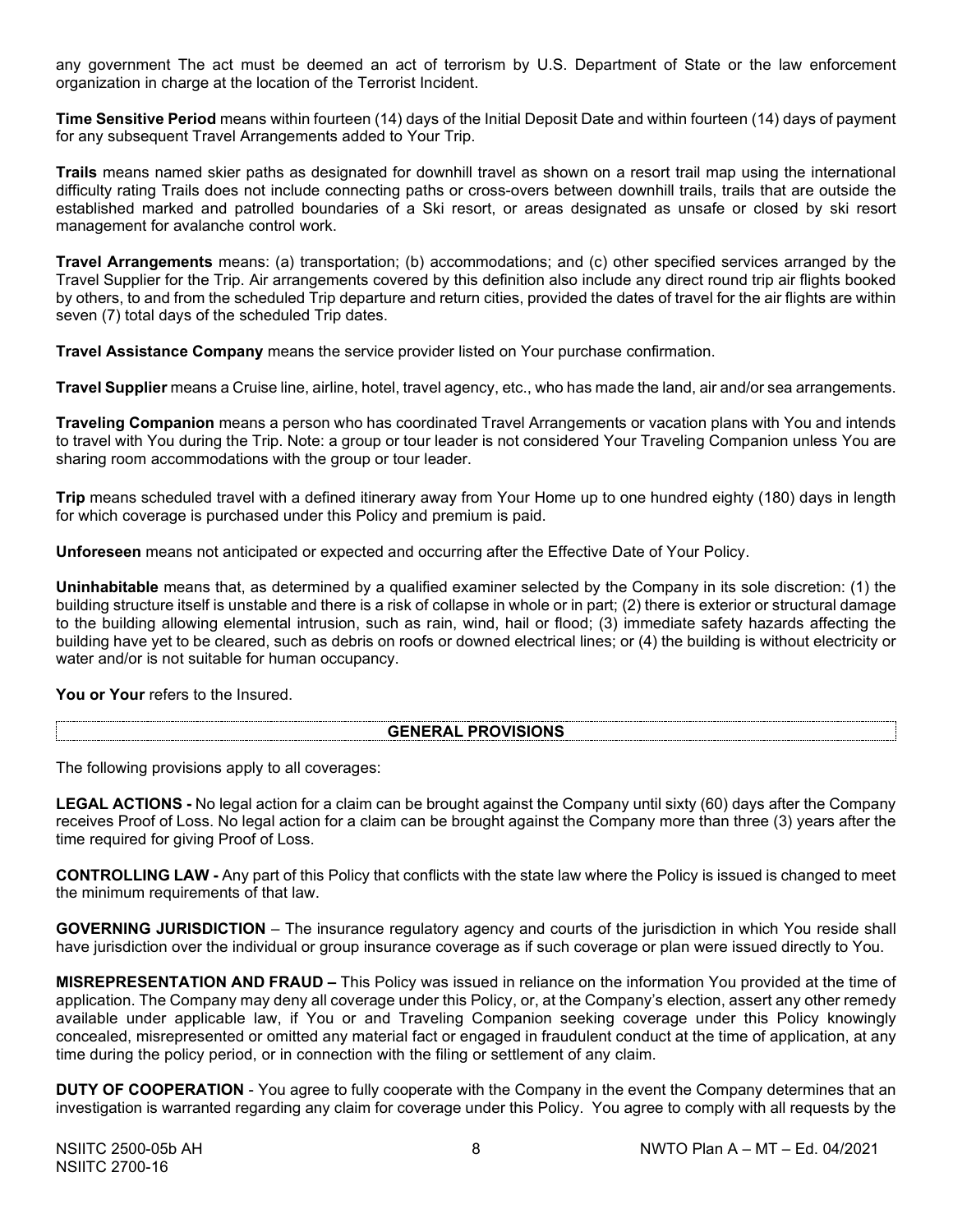Company to provide information and/or documentation related to any claim under this Policy. You agree to cooperate with the Company in the investigation and assessment of any loss and/or circumstances giving rise to a loss under this Policy.

**SUBROGATION -** To the extent the Company pays for a Loss suffered by You, the Company will take over the rights and remedies You had relating to the Loss. This is known as subrogation. You must help the Company to preserve its rights against those responsible for the Loss. This may involve signing any papers and taking any other steps the Company may require. If the Company takes over Your rights, You must sign an appropriate subrogation form supplied by the Company.

**ASSIGNMENT -** This Policy and all coverages provided are not assignable, whether by operation of law or otherwise, but benefits may be assigned.

# **WHEN YOUR COVERAGE BEGINS** - Provided:

- a) coverage has been elected; and
- b) the required premium has been paid.

All coverage will begin on the Scheduled Departure Date, or the actual departure date if change is required by a Common Carrier, when You depart for the first Travel Arrangement (or alternate travel arrangement if You must use an alternate travel arrangement to reach Your Trip destination) for Your Trip. No coverage can be purchased after a person departs on a trip.

In the event this Policy has been purchased without insuring any pre-paid Trip costs or purchased for post-departure benefits only, coverage under Baggage/Personal Effects and Emergency Accident and Sickness Medical Expense coverages will begin twenty-four (24) hours after the purchase of this Policy and only when You are more than one hundred (100) miles away from Your Home.

# **WHEN YOUR COVERAGE ENDS**

Coverage(s) will end the earliest of the following:

- (a) the Scheduled Return Date as stated on the travel tickets;
- (b) the date and time You return to Your origination point if prior to the Scheduled Return Date;

(c) the date and time You deviate from, leave or change the original Trip itinerary (unless due to Unforeseen and unavoidable circumstances covered by the Policy);

(d) if You extend the return date, coverage will terminate at 11:59 P.M., local time, at Your location on the Scheduled Return Date, unless otherwise authorized by the Company in advance of the Scheduled Return Date;

(e) when Your Trip exceeds one hundred eighty (180) days.

**EXTENDED COVERAGE -** Coverage will be extended under the following conditions, should they occur during the journey to the return destination or to a different destination:

(a) When You commence air travel from Your origination point: (i) within two (2) days before the commencement of the Travel Arrangements, coverage shall apply from the time of departure from the origination point; or (ii) greater than two (2) days before the commencement of the Travel Arrangements, the extension of coverage shall be provided only during Your air travel.

(b) If You return to Your origination point: (i) within two (2) days after the completion of the Travel Arrangements, coverage shall apply until the time of return to the origination point; or (ii) greater than two (2) days after the completion of the Travel Arrangements, the extension of coverage shall be provided only during Your air travel.

(c) If You are a passenger on a scheduled Common Carrier that is unavoidably delayed up to five (5) days in reaching the final destination, coverage will be extended for the period of time needed to arrive at the final destination.

(d) If You are unavoidably delayed up to five (5) days in traveling on the Scheduled Return Date due to a reason covered under this Policy, coverage will be extended for the period of time needed to arrive at the point of origin or to a different final destination.

(e) If: (a) Your entire Trip is covered by the Policy; and (b) Your return is delayed by an event specified under Trip Cancellation, Trip Interruption or Trip Delay. This extension of coverage will end on the earlier of: (a) the date You reach Your return destination; or (b) seven (7) days after the date the Trip was scheduled to be completed.

**EXCESS INSURANCE LIMITATION** - The insurance provided by this Policy shall be in excess of all Other Insurance except where prohibited by law. If at the time of the occurrence of any Loss there is Other Insurance in place, the Company shall be liable only for the excess of the amount of Loss not paid or payable by Other Insurance.

**PAYMENT OF CLAIMS -** The Company, or its designated representative, will pay a claim after receipt of acceptable Proof of Loss.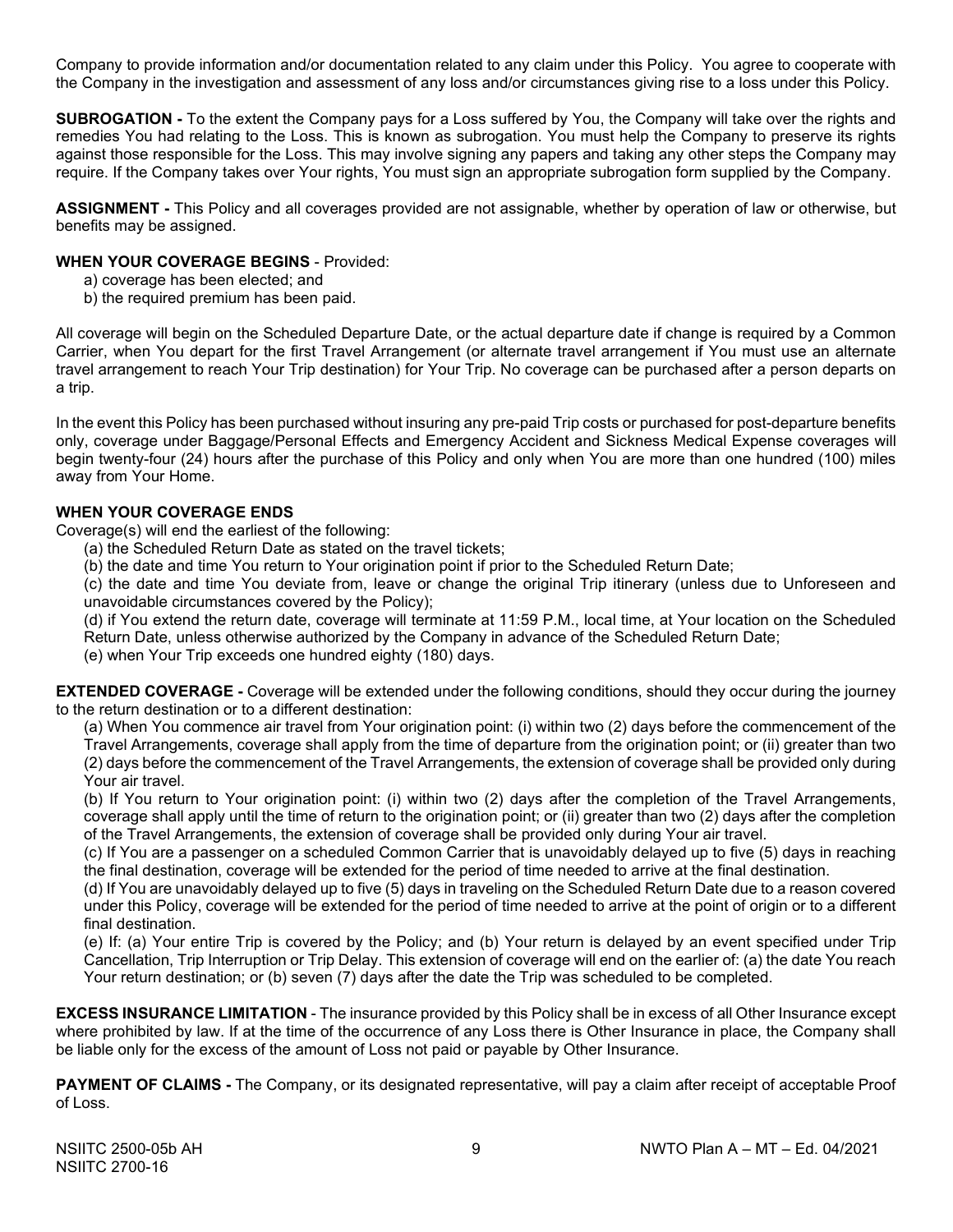Benefits for Loss of life are payable to Your beneficiary. If a beneficiary is not designated by You at the time of purchase, benefits for Loss of life will be paid to the first of the following surviving preference beneficiaries:

- (a) Your spouse;
- (b) Your child or children jointly;
- (c) Your parents jointly if both are living or the surviving parent if only one survives;
- (d) Your brothers and sisters jointly; or
- (e) Your estate.

All other claims will be paid to You. In the event You are a minor, incompetent or otherwise unable to give a valid release for the claim, the Company may make arrangement to pay claims to Your legal guardian or other qualified representative.

All or a portion of all other benefits provided by this Policy may, at the option of the Company, be paid directly to the provider of the service(s). All benefits not paid to the provider will be paid to You.

Any payment made in good faith will discharge the Company's liability to the extent of the claim.

The applicable benefit amount will be reduced by the amount of benefits, if any, previously paid by Other Insurance policies. In no event will the Company reimburse You for an amount greater than the amount paid by You.

All benefits payable under this Policy shall be reduced by the amount of any credit, voucher or refund provided by any Common Carrier, Travel Supplier or any other third party.

**NOTICE OF CLAIM -** Written notice of claim must be given by the claimant (either You or someone acting for You) to the Company or its designated representative within seven (7) days after a covered Loss first begins. Notice should include Your name, the Travel Supplier's name and the Plan number. Notice should be sent to the Company's administrative office, or to the Company's designated representative.

**PROOF OF LOSS -** You must send the Company, or its designated representative, Proof of Loss within ninety (90) days after a covered Loss occurs. Failure to furnish such proof within the time required shall not invalidate nor reduce any claim if it was not possible to give proof within such time, provided such proof is furnished and in no event, except in the absence of legal capacity, later than one year from the time proof is otherwise required. Where possible and/or required by this Policy, independent validation of Proof of Loss must be proved to the Company within the foregoing time periods.

**PHYSICAL EXAMINATION AND AUTOPSY -** The Company, or its designated representative, at its own expense, have the right to have You examined as often as necessary while a claim is pending. The Company, or its designated representative, also has the right to have an autopsy made unless prohibited by law.

**EXAMINATION UNDER OATH** – The Company, or its designated representative, at its own expense, have the right to have You questioned under oath as often as necessary while a claim is pending.

**TIME OF PAYMENT OF CLAIMS -** Benefits payable under this Policy for any Loss other than Loss for which this Policy provides any periodic payment will be paid upon receipt of due written Proof of Loss in accordance with state requirements. Subject to due written Proof of Loss, all accrued indemnities for Loss for which this Policy provides periodic payment will be paid monthly and any balance remaining unpaid upon the termination of liability, will be paid immediately upon receipt of due written proof.

#### **COVERAGES**

No Coverage is intended to duplicate or overlap any other Coverage or benefit provided under this Policy. Should there be an inadvertent duplication of benefit or coverage, the Company will only provide payable benefits under the Coverage with the highest Maximum Benefit or largest scope of coverage subject to any applicable sub-limits.

# **ACCIDENTAL DEATH AND DISMEMBERMENT**

The Company will pay the percentage of the Principal Sum shown in the Table of Losses when You, as a result of an Accidental Injury occurring during the Trip, sustain a Loss shown in the Table below. The Loss must occur within one hundred eighty (180) days after the date of the Accident causing the Loss.

The Principal Sum is shown on the Schedule of Benefits.

If more than one Loss is sustained as the result of an Accident, the amount payable shall be the largest amount of a sustained Loss shown in the Table of Losses.

NSIITC 2700-16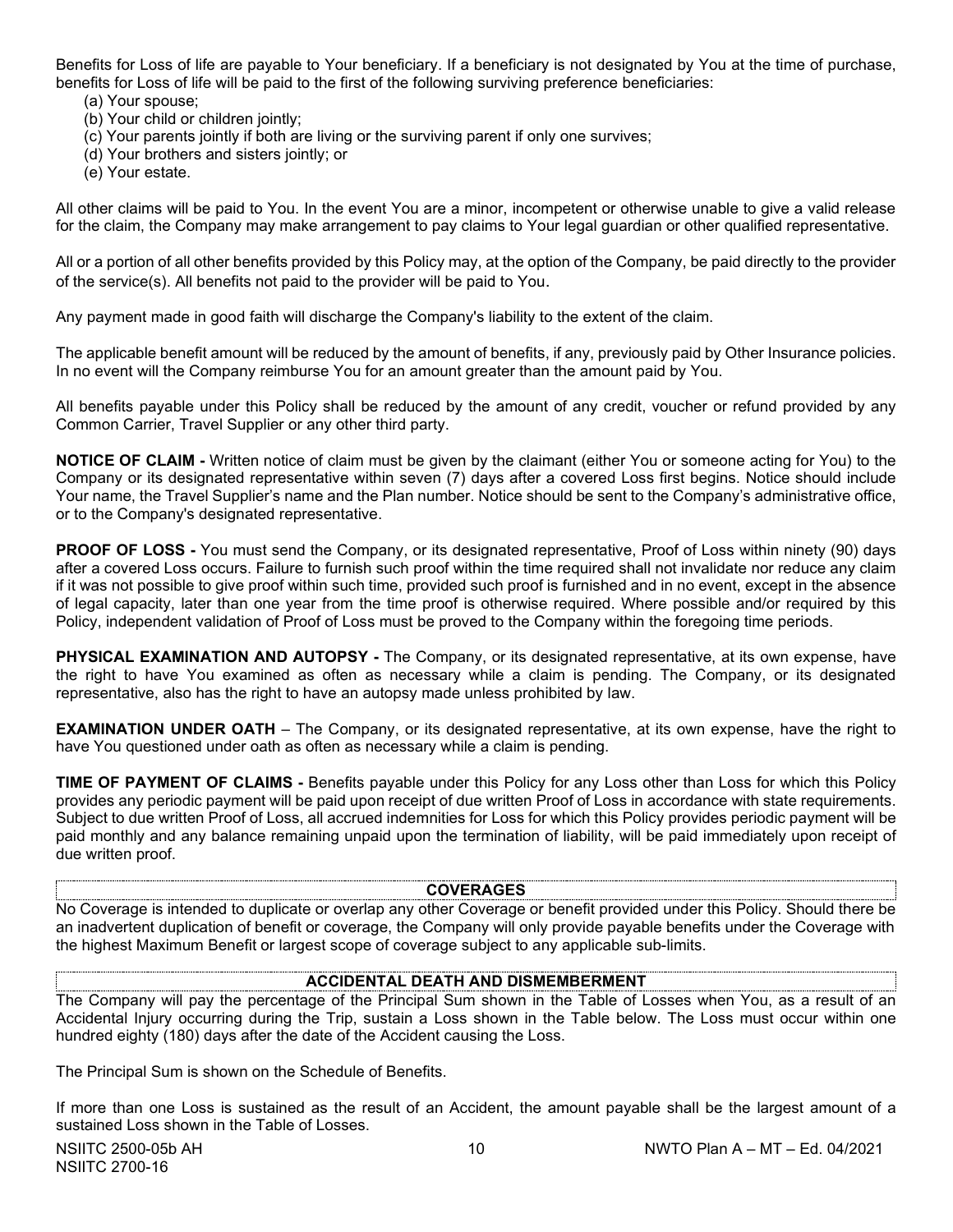| <b>TABLE OF LOSSES</b>                   |                              |  |  |
|------------------------------------------|------------------------------|--|--|
| Loss of:                                 | Percentage of Principal Sum: |  |  |
| Life                                     | 100%                         |  |  |
| Both hands or both feet                  | 100%                         |  |  |
| Sight of both eyes                       | 100%                         |  |  |
| One hand and one foot                    | 100%                         |  |  |
| Either hand or foot and sight of one eye | 100%                         |  |  |
| Either hand or foot                      | 50%                          |  |  |
| Sight of one eye                         | 50%                          |  |  |
| Speech and hearing in both ears          | 100%                         |  |  |
| Speech                                   | 50%                          |  |  |
| Hearing in both ears                     | 50%                          |  |  |
| Thumb and index finger of same hand      | 25%                          |  |  |

"Loss" with regard to:

- 1. hand or foot, means actual complete severance through and above the wrist or ankle joints;
- 2. eye means an entire and irrecoverable Loss of sight;
- 3. speech or hearing means entire and irrecoverable Loss of speech or hearing of both ears; and
- 4. thumb and index finger mean actual severance through or above the joint that meets the finger at the palm.

#### EXPOSURE

The Company will pay benefits for covered Losses that result from You being unavoidably exposed to the elements due to an Accident. The Loss must occur within three hundred sixty-five (365) days after the event that caused the exposure.

#### DISAPPEARANCE

The Company will pay benefits for Loss of life if Your body cannot be located within three hundred sixty-five (365) days after Your disappearance due to an Accident.

NSIITC 2700-42; NSIITC 2700-11

# **EMERGENCY ACCIDENT AND SICKNESS MEDICAL EXPENSE**

The Company will reimburse benefits up to the Maximum Benefit shown on the Schedule of Benefits, subject to any applicable sub-limits, if You incur Covered Medical Expenses for Necessary Treatment of an Accidental Injury or a Sickness that occurs during the Trip.

Covered Medical Expenses are limited to the list below:

- (a) the services of a Physician;
- (b) charges for Hospital confinement and use of operating rooms;
- (c) charges for anesthetics (including administration); x-ray examinations or treatments, and laboratory tests;
- (d) ambulance service;
- (e) drugs, medicines and therapeutic services; and
- (f) emergency and palliative dental treatment (limited to expenses incurred while on Your Trip).

The Company will not pay benefits in excess of reasonable and customary charges. The Company will not cover any expenses provided by another party at no cost to You or already included within the cost of the Trip.

The Company will pay benefits up to the Maximum Benefit shown on the Schedule of Benefits, subject to any applicable sub-limits, for dental Necessary Treatment for Accidental Injury to Sound Natural Teeth. Both the Accidental Injury and the dental Necessary Treatment must occur during the Trip.

# **LIMITATIONS AND EXCLUSIONS**

**The following exclusions apply to: Accidental Death & Dismemberment, Emergency Accident and Sickness Medical Expense:**

Loss caused by or resulting from:

- 1. Pre-Existing Conditions, as defined in the Definitions section;
	- The Pre-Existing Condition exclusion will be waived provided:
		- a. Your premium is received within the Time Sensitive Period; and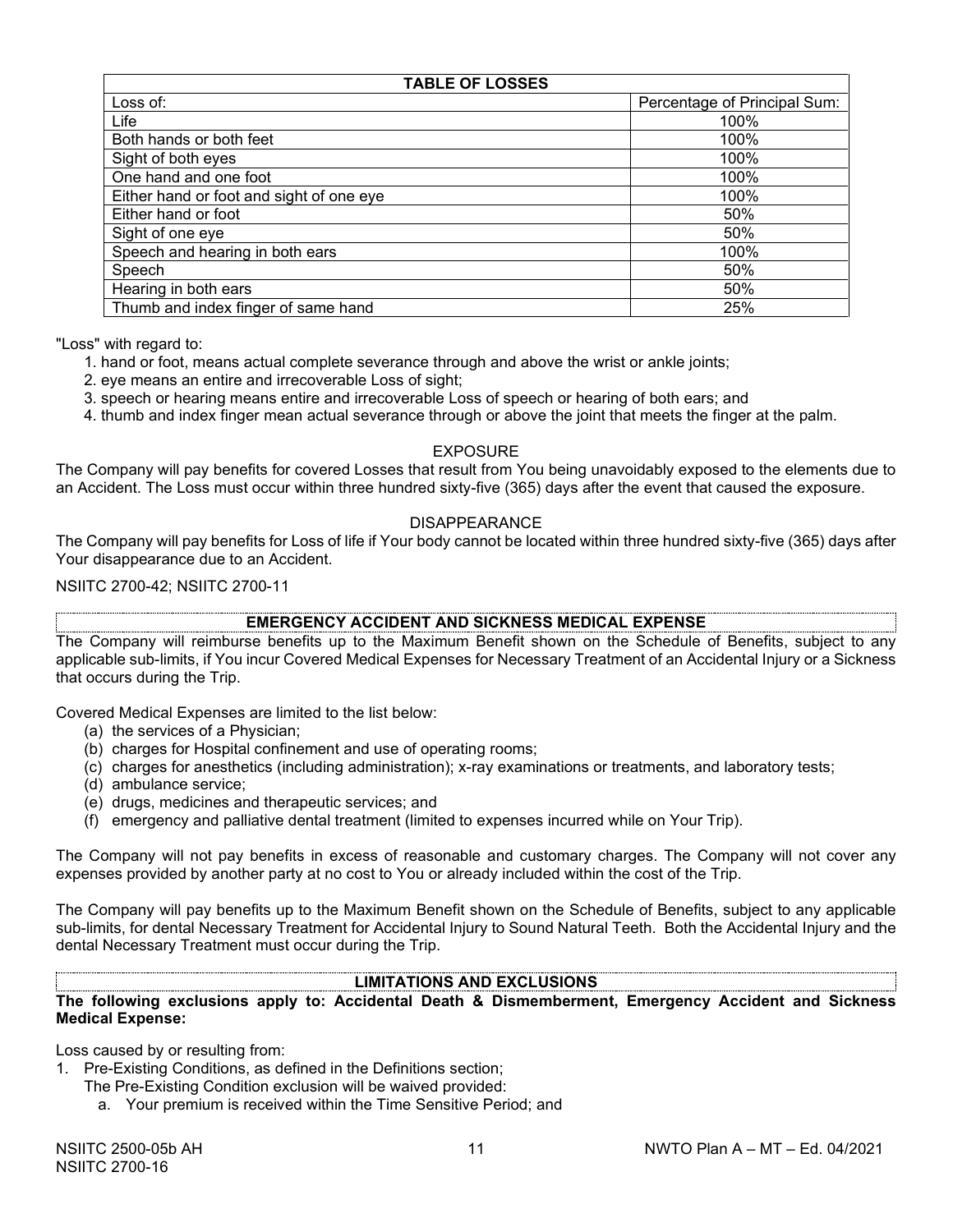- b. You insure all pre-paid Trip costs that are subject to cancellation penalties or restrictions, and also insure the cost of any subsequent arrangements (or any other arrangements not made through Your travel agent) added prior to Your Trip; and
- c. You are medically able to travel on Your Effective Date.

NSIITC 2700-43

- 2. suicide, attempted suicide or any intentionally self-inflicted injury while sane or insane, unless the loss results in the death of a non-traveling Family Member;
- 3. intentionally self-inflicted injuries;
- 4. war, invasion, acts of foreign enemies, hostilities between nations (whether declared or not), civil war;
- 5. participation in any military maneuver or training exercise or any Loss starting while You are in the service of the armed forces of any country. Orders to active military service for training purposes of two months or less will not constitute service in the armed forces;
- 6. piloting or learning to pilot or acting as a member of the crew of any aircraft;
- 7. mental or emotional disorders, unless Hospitalized;
- 8. participation as an athlete in professional sports;
- 9. being under the influence of drugs or intoxicants, unless prescribed and used in accordance with the instructions provided by a Physician, unless the loss results in the death of a non-traveling Family Member;
- 10. intentional commission of or the attempt to commit any dishonest or fraudulent act, or criminal activity (as defined in the jurisdiction where the loss occurred);
- 11. Participation in Bodily Contact Sports, Extreme Sports, or Mountaineering;
- 12. dental treatment except as explicitly offered under Emergency Accident and Sickness Medical Expense;
- 13. any non-emergency treatment or surgery, routine physical examinations, hearing aids, eye glasses or contact lenses;
- 14. pregnancy and childbirth (except for Complications of Pregnancy) except if Hospitalized;
- 15. curtailment or delayed return for other than covered reasons;
- 16. traveling for the purpose of securing medical treatment;
- 17. services not shown as covered;
- 18. directly or indirectly, the actual, alleged or threatened discharge, dispersal, seepage, migration, escape, release or exposure to any hazardous biological, chemical, nuclear radioactive material, gas, matter or contamination;
- 19. confinement or treatment in a government Hospital; however, the United States government may recover or collect benefits under certain conditions;
- 20. services and/or supplies that do not meet the definition of Necessary Treatment;
- 21. care or treatment for which compensation is payable under Worker's Compensation Law, any Occupational Disease law; the 4800 Time Benefit plan or similar legislation;
- 22. care or treatment that is payable under any Other Insurance policy;
- 23. Accidental Injury or Sickness when traveling against the advice of a Physician;
- 24. cosmetic surgery or reconstructive surgery.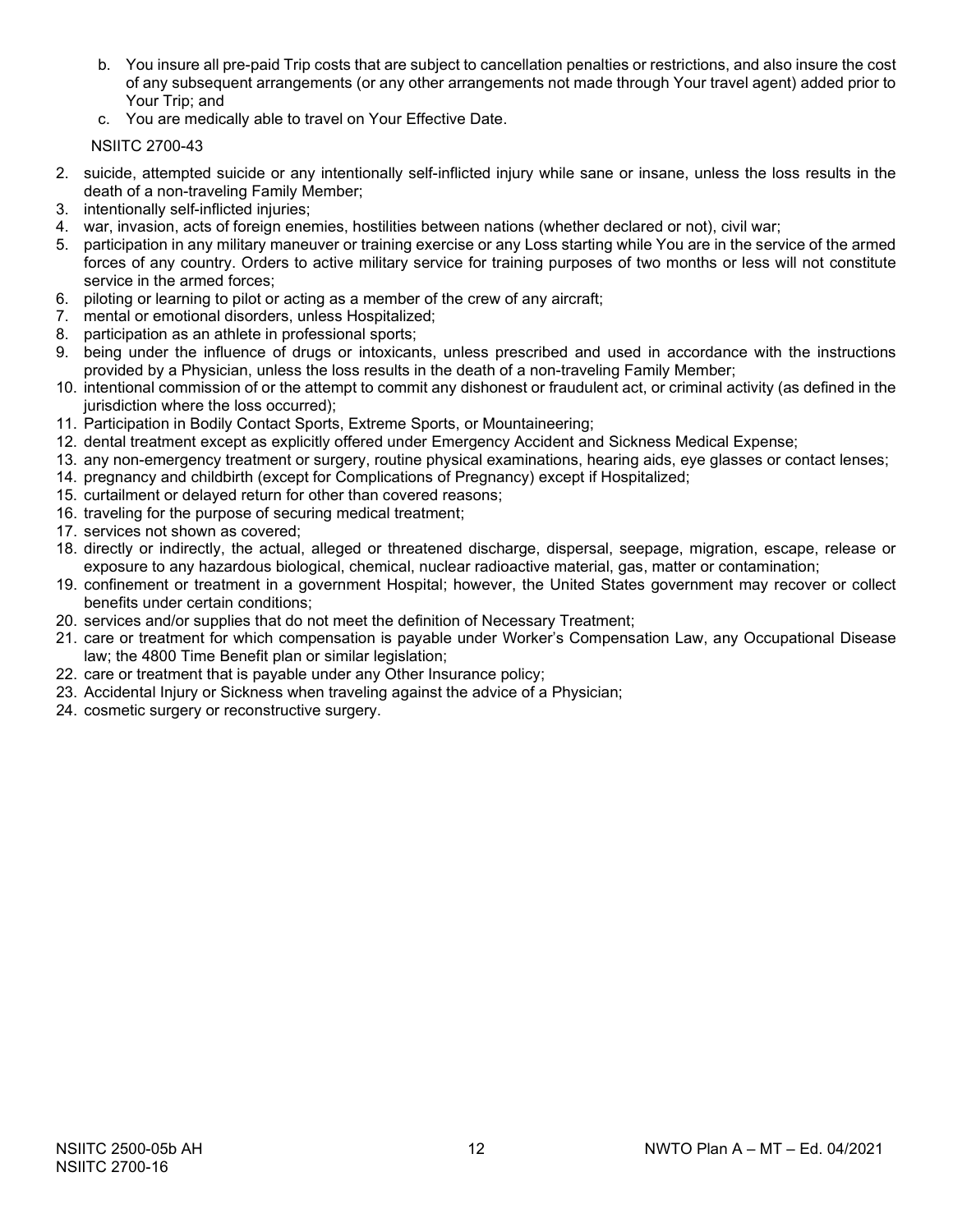

# **NATIONWIDE MUTUAL INSURANCE COMPANY**

# **MONTANA AMENDATORY ENDORSEMENT**

This endorsement is made a part of the Policy to which it is attached. This endorsement is subject to all of the provisions and limitations of the Policy. If there is a conflict between the Policy and the endorsement, the terms of the endorsement will govern.

The definition of and all references to **Complications of Pregnancy** are deleted throughout the Policy.

Under the section entitled **GENERAL DEFINITIONS**, the definition of **Pre-Existing Condition** is deleted in its entirety and replaced with the following:

**Pre-Existing Condition** means an illness, disease, or other condition (excluding Pregnancy) during the sixty (60) day period immediately prior to the Effective Date of Your Policy for which You, or Your Traveling Companion, or a Family Member booked to travel with You: 1) exhibited symptoms that would have caused a typical person to seek care or treatment; or 2) received or received a recommendation for a test, examination, or medical treatment; or 3) took or received a prescription for drugs or medicine. Item (3) of this definition does not apply to a condition that is treated or controlled solely through the taking of prescription drugs or medicine and remains treated or controlled without any adjustment or change in the required prescription throughout the sixty (60) day period before the Effective Date of Your Policy.

Under the section entitled **GENERAL PROVISIONS**, the **CONTROLLING LAW** provision is deleted in its entirety and replaced with the following:

**CONTROLLING LAW –** The provisions of this Policy conform to the minimum requirements of Montana law and control over any conflicting statutes of any state in which the Insured resides on or after the effective date of this Policy.

Under the section entitled **GENERAL PROVISIONS**, the **SUBROGATION** provision is deleted in its entirety and replaced with the following:

**SUBROGATION -** To the extent necessary for reimbursement of benefits paid to or on Your behalf, the Company is entitled to subrogation against a judgment or recovery received by You from a third party found liable for a wrongful act or omission that caused the injury necessitating benefit payments. The Company's right of subrogation may not be enforced until You have been fully compensated for the Your injuries. You may request that the Company pay a proportionate share of the reasonable costs of the third-party action, including attorney fees. The Company may elect not to participate in the cost of the action. If such an election is made, the Company waives 50% of any subrogation rights. If You intend to institute an action for damages against the third party found liable, You must give the Company reasonable notice of such intention.

Under the section entitled **GENERAL PROVISIONS**, the **EXCESS INSURANCE LIMITATION** provision is deleted in its entirety.

Under the section entitled **GENERAL PROVISIONS**, the **PAYMENT OF CLAIMS** provision is deleted in its entirety and replaced with the following:

**PAYMENT OF CLAIMS** - Indemnity for loss of life will be payable according to the beneficiary designation and the provisions respecting such payment which may be prescribed in this Policy and effective at the time of payment. If no such designation or provision is then effective, such indemnity will be payable to Your estate. Any other accrued indemnities unpaid at Your death may, at the Company's option, be paid either to Your beneficiary or Your estate. All other indemnities will be payable to You.

If any indemnity of this Policy is payable to Your estate or to an Insured or beneficiary who is a minor or otherwise not competent to give a valid release, the Company may pay such indemnity, up to an amount not exceeding \$1,000, to any relative by blood or connection by marriage of the Insured or beneficiary who is deemed by the Company to be equitably entitled thereto. Any payment made by the Company in good faith pursuant to this provision shall fully discharge the Company to the extent of such payment.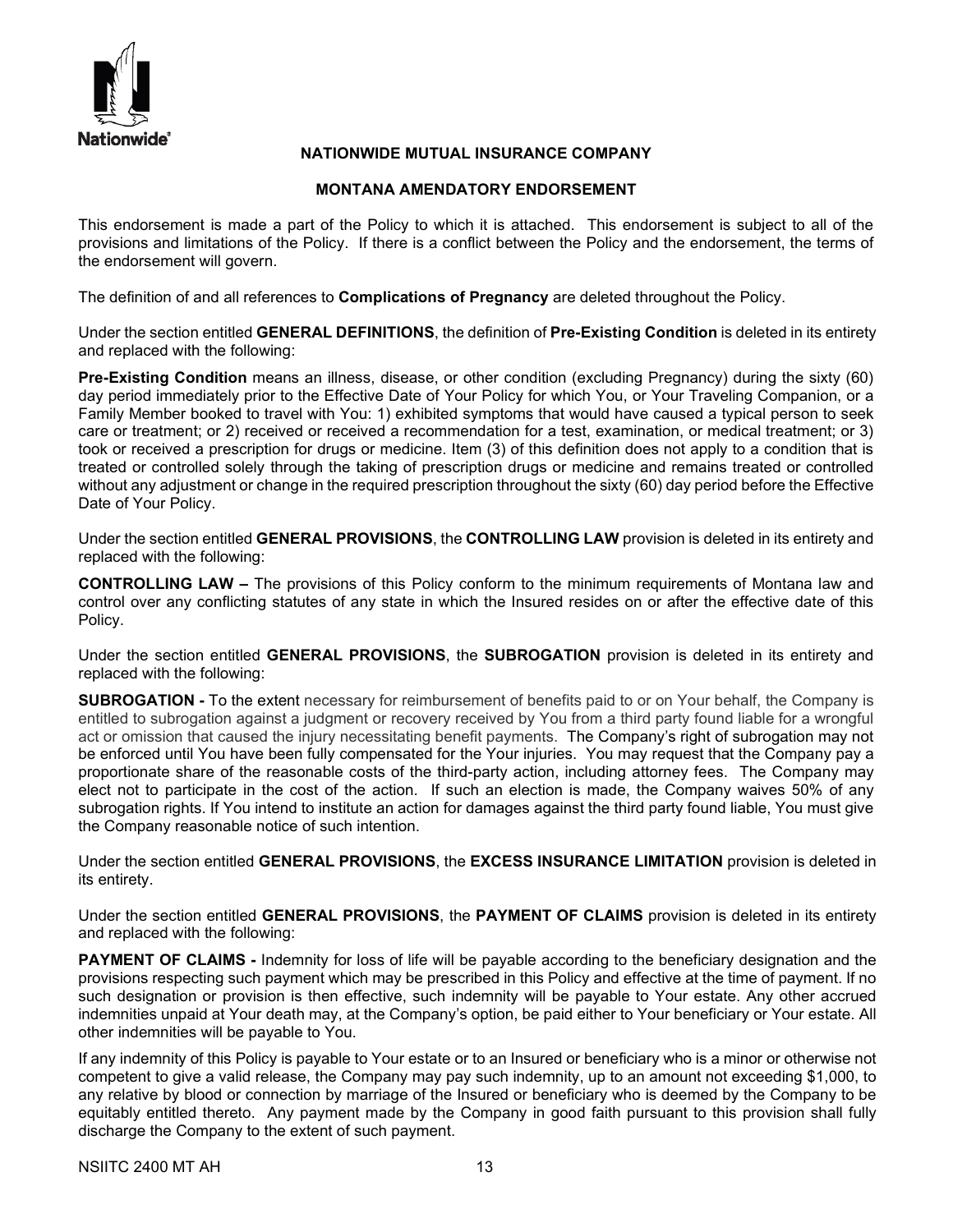Subject to Your written direction in the application or otherwise, all or a portion of any indemnities provided by this Policy on account of Hospital, nursing, medical, or surgical services may, at the Company's option and unless You request otherwise in writing not later than the time of filing proof of such loss, be paid directly to the Hospital or person rendering such services; but it is not required that the service be rendered by a particular Hospital or person.

Under the section entitled **GENERAL PROVISIONS**, the **TIME OF PAYMENT OF CLAIMS** provision is deleted in its entirety and replaced with the following:

**TIME OF PAYMENT OF CLAIMS –** The Company, or the Company's authorized designee, will pay a claim within thirty (30) days after receipt of acceptable Proof of Loss unless the Company makes a reasonable request for additional information or documents in order to evaluate the claim. If the Company makes a reasonable request for additional information or documents, the Company will pay or deny the claim within sixty (60) days of receiving the Proof of Loss unless the Company has notified You, Your assignee, or the claimant of the reasons for failure to pay the claim in full or unless the Company has a reasonable belief that insurance fraud has been committed and the Company has reported the possible insurance fraud to the Commissioner.

Indemnities payable under this Policy for any loss other than loss for which this Policy provides any periodic payment will be paid immediately upon receipt of due written Proof of Loss. Subject to due written Proof of Loss, all accrued indemnities for loss for which this Policy provides periodic payment will be paid monthly, and any balance remaining unpaid upon the termination of liability will be paid immediately upon receipt of due written Proof of Loss.

Under the section entitled **GENERAL PROVISIONS**, the **NOTICE OF CLAIM** provision is deleted in its entirety and replaced with the following:

**NOTICE OF CLAIM -** Written notice of claim must be given by the claimant (either You or someone acting for You) to the Company or its designated representative within six (6) months after a covered Loss first begins. Notice should include Your name, the Travel Supplier's name and the Plan number. Notice should be sent to the Company's administrative office, or to the Company's designated representative.

Under the section entitled **GENERAL PROVISIONS**, the **SETTLEMENT OF LOSS** provision is deleted in its entirety and replaced with the following:

**SETTLEMENT OF LOSS -** Claims for damage and/or destruction shall be paid within thirty (30) days after acceptable proof of the damage and/or destruction is presented to the Company and the Company has determined the claim is covered. Property will be considered lost if it has not been recovered within thirty (30) days of the event. You must present acceptable Proof of Loss and the value involved to the Company. However, if the Company reasonably requests additional information or documents from You in order to process the claim, the Company will pay or deny the claim within sixty (60) days following the date the Company receives the additional information or documents, unless:

- (a) The Company has notified You of the reasons for failure to pay the claim in full; or
- (b) The Company has a reasonable belief that insurance fraud has been committed and the Company has reported the possible insurance fraud to the Insurance Commissioner.

Under the section entitled **LIMITATIONS AND EXCLUSIONS**, exclusions 2, 9 and 11 are deleted in their entirety and replaced with the following:

2. suicide, attempted suicide or any intentionally self-inflicted injury while sane unless results in the death of a nontraveling Family Member:

9. being convicted of a crime while under the influence of drugs or intoxicants, unless prescribed and used in accordance with the instructions provided by a Physician, unless results in the death of a non-traveling Family Member:

11. Participation in Bodily Contact Sports, Extreme Sports, or Mountaineering;

Under the section entitled **LIMITATIONS AND EXCLUSIONS**, exclusion 14 related to pregnancy and childbirth is deleted in its entirety.

There are no other changes to the Policy.

Der S

Mark Bernen

 $S$ *ecretary*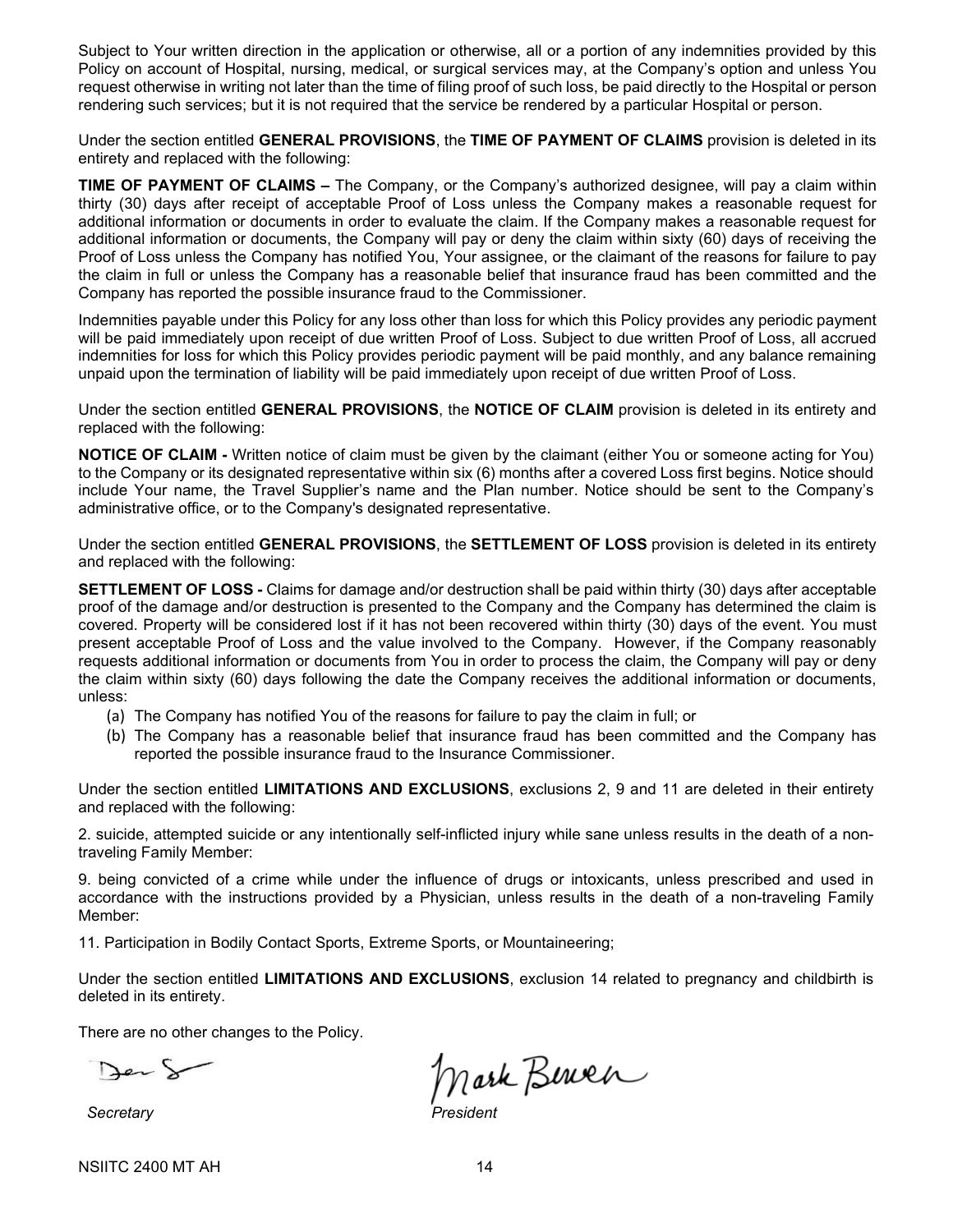

Nationwide Mutual Insurance Company One Nationwide Plaza Columbus, Ohio 43215

This Policy of insurance describes all of the travel insurance benefits, underwritten by Nationwide Mutual Insurance Company (herein referred to as the Company). The insurance benefits vary from program to program. Please refer to the accompanying purchase confirmation and Schedule of Benefits for specific information about the program You purchased. Please contact the administrator immediately if You believe that any of the information provided is incorrect.

This Policy of insurance is issued in consideration of application and payment of any premium due. All statements in the application are representations and not warranties. Only statements contained in a written application format will be used to void insurance, reduce benefits or defend a claim.

All premium is refundable only during the ten (10) day review period from the date of purchase (or from the date of receipt if mailed) provided You have not already departed on Your Trip and You have not incurred any claimable losses during that time. If You depart on Your Trip prior to the expiration of the review period, the review period shall automatically end upon Your departure.

In the event the premium paid for coverage is less than the required premium for coverage, benefits will be paid in direct proportion of the actual amount paid to the required premium due.

You are not eligible to purchase coverage or receive benefits under this Policy if You are unable to travel, are limited from travel, are medically restricted from travel, or are experiencing and/or are under treatment for any illness or injury that limits or restricts Your ability to travel on the date of purchase.

You are not eligible to purchase coverage or receive benefits under this Policy if You have other insurance coverage for the loss(es) for which this Policy is intended to insurance against. Multiple recovers for the same loss covered by other insurance coverage is not available under this Policy.

In the event this Policy has been purchased without insuring any pre-paid Trip costs or purchased for post-departure benefits only, please be advised that Losses claimed under Baggage/Personal Effects and Emergency Accident and Sickness Medical Expense coverages will only be considered if the Loss occurs more than one hundred (100) miles away from Your Home, and more than twenty-four (24) hours after the purchase of this Policy.

NO DIVIDENDS WILL BE PAYABLE UNDER THIS POLICY.

The President and Secretary of Nationwide Mutual Insurance Company witness this Policy.

Der S

*Secretary President*

Mark Berner

Licensed Resident Agent (where required by law)

# **TRAVEL PROTECTION POLICY**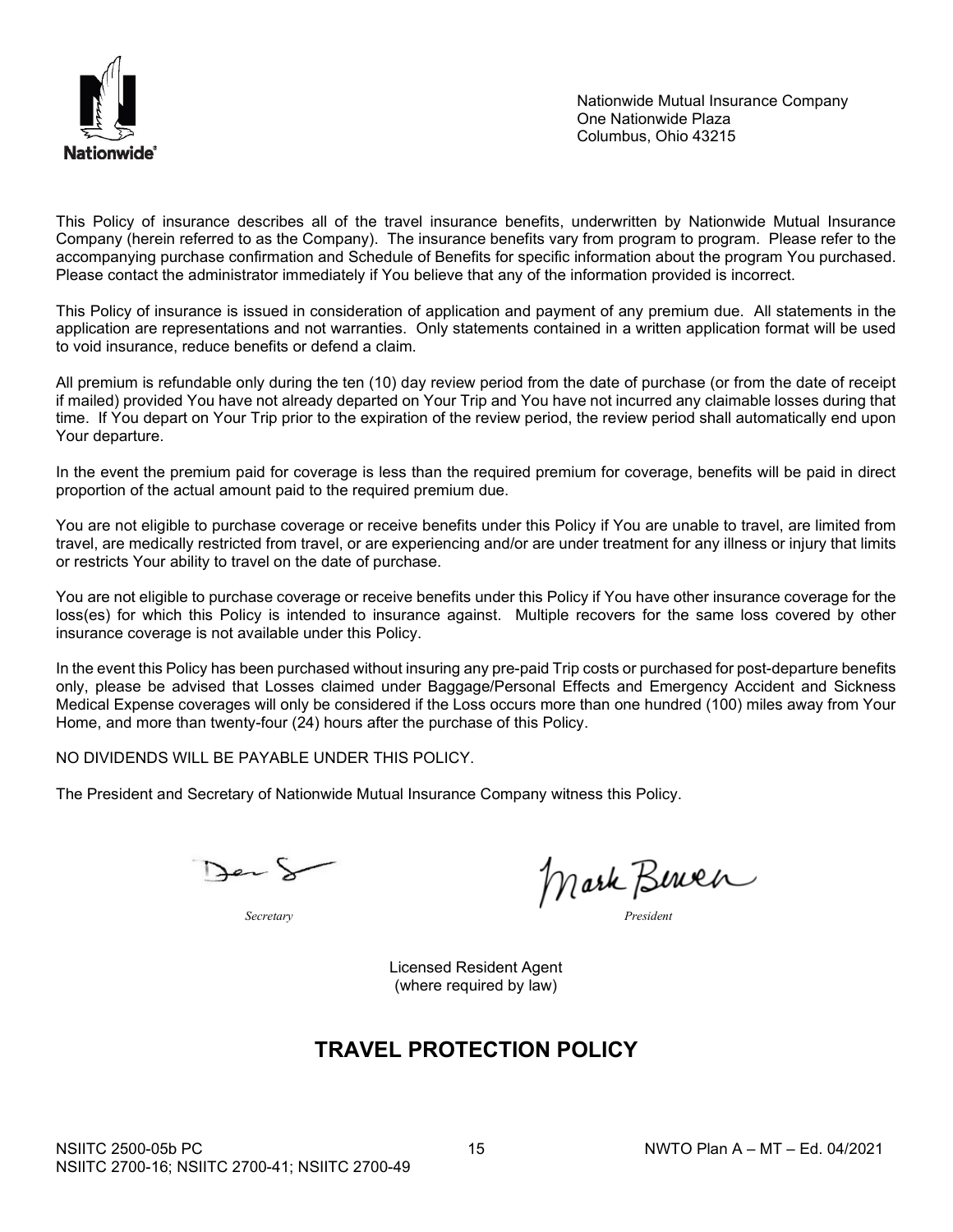# **GENERAL DEFINITIONS**

#### **GENERAL PROVISIONS**

# **COVERAGES:**

Trip Cancellation Trip Interruption Trip Delay Missed Connection Emergency Evacuation Repatriation of Remains Non-Medical Emergency Transportation Baggage/Personal Effects Baggage Delay

# **LIMITATIONS AND EXCLUSIONS**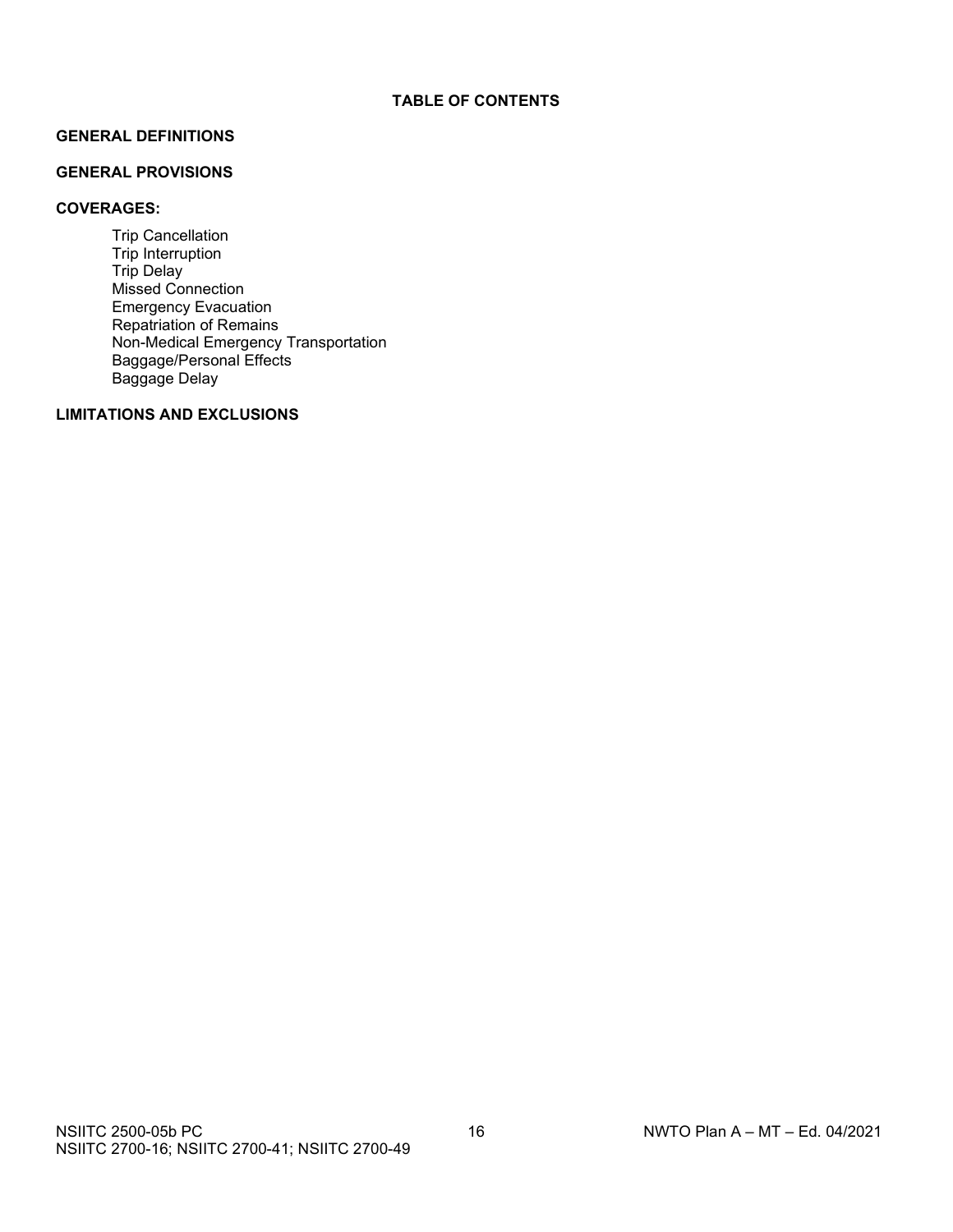# **NATIONWIDE MUTUAL INSURANCE COMPANY TRAVEL PROTECTION INSURANCE POLICY**

#### **GENERAL DEFINITIONS**

Throughout this document, when capitalized, certain words and phrases are defined as follows:

**Accident** means a sudden, unexpected, unintended, specific event that occurs at an identifiable time and place but shall also include exposure resulting from a mishap to a conveyance in which You are traveling.

**Accidental Injury** means Bodily Injury caused by an Accident (of external origin) that: 1) occurs while Your coverage is in effect under this Policy; and 2) requires physical examination and medical treatment by a Physician. The Injury must be the direct cause of loss, must be independent of all other causes, and must not be caused by or resulting from Your Sickness. The injury must be verified by a Physician in a format acceptable to the Company.

**Actual Cash Value** means the lesser of the replacement cost and the purchase price less Depreciation.

**Adventure Sports** means non-professional and non-competitive sports activities that are generally performed for recreation and leisure, and which are not a Bodily Contact Sport, Extreme Sport, Interscholastic Sport, Organized Sport or Mountaineering. Adventure Sports include but are not limited to: cycling, fishing, swimming, scuba diving for certified divers up to a maximum depth of sixty (60) feet and for uncertified divers up to a maximum depth of thirty (30) feet, snorkeling, white or black water rafting Grades 1-3, canoeing, kayaking, zip-lining, water skiing, camping, hiking, backpacking, sailing, boating, downhill Skiing, cross country Skiing, snowboarding, snowmobiling, sledding or tobogganing, snow tubing, ice skating, resort-sponsored activities, and approved activities of the Travel Supplier.

**Bankruptcy** means the total cessation of operations due to financial insolvency, with or without a filing.

**Bodily Contact Sports** means any competitive team sport in which players or participants may have direct physical contact with an opponent. Bodily Contact Sports include but are not limited to: football, soccer, baseball, wrestling, ice hockey, rugby and lacrosse. Bodily Contact Sports do not include Adventure Sports, Extreme Sports, Interscholastic Sports, Organized Sports or Mountaineering.

**Bodily Injury** means identifiable physical injury that is caused by an Accident and is independent of disease or bodily infirmity.

**Business Partner** means an individual who: (a) is involved in a legal partnership with You; and (b) is actively involved in the day-to-day management of the business.

**Checked Baggage** means Personal Effects brought by You for planned use on Your Trip for which a claim check has been issued to You by a Common Carrier.

**Common Carrier** means any land, sea, and/or air conveyance operating under a valid license for the transportation of passengers for hire. Taxis, limousines, and ride share services are not Common Carriers as defined herein.

**Company** means Nationwide Mutual Insurance Company.

**Complications of Pregnancy** means conditions requiring hospital confinement whose diagnoses are distinct from the pregnancy, but are adversely affected by the pregnancy, including, but not limited to: acute nephritis, nephrosis, cardiac decompression, missed abortion, pre-eclampsia, intrauterine fetal growth retardation, and similar medical and surgical conditions of comparable severity. Complications of Pregnancy also includes termination of ectopic pregnancy, and spontaneous termination of pregnancy, occurring during a period of gestation in which a viable birth is not possible. Complications of Pregnancy do not include elective abortion, elective cesarean section, false labor, occasional spotting, morning sickness, physician prescribed rest during the period of pregnancy, hyperemesis gravidarum, and similar conditions associated with the management of a difficult pregnancy not constituting a distinct complication of pregnancy.

**Cruise** means any pre-paid sea arrangements made by You.

**Deductible** means the amount of expenses for covered services and supplies that must be incurred by You before specified benefits become payable.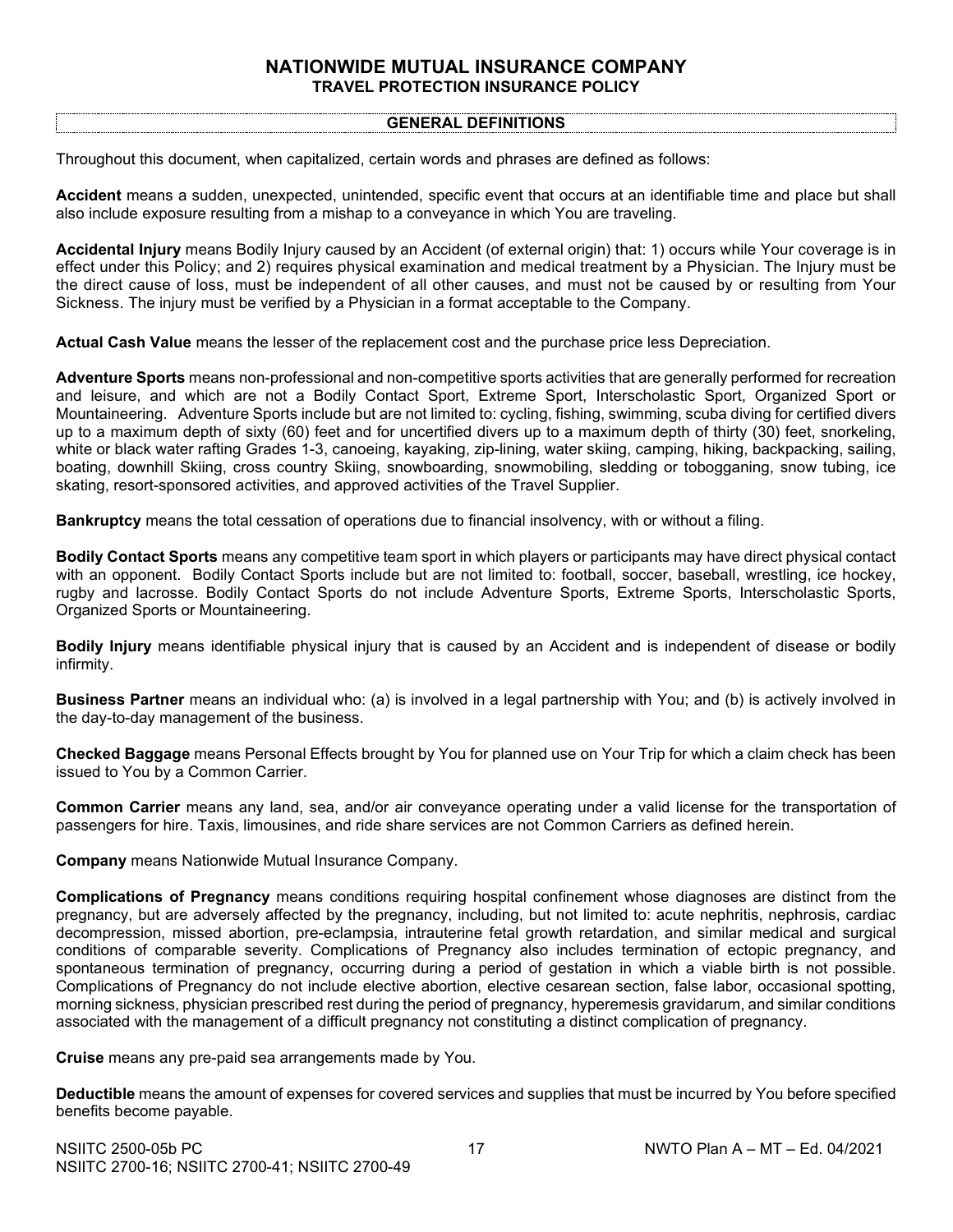**Default** means a material failure or inability to provide contracted services due to financial insolvency.

**Depreciation** means a reduction in value of ten percent (10%) per year from date of purchase for items accompanied by original receipts. For items not accompanied with a receipt, a reduction in value of twenty five percent (25%) the first year and ten percent (10%) per year thereafter. Depreciation will be calculated up to a maximum of eighty 80% from the estimated date of purchase as provided by the claimant. No depreciation will be applied to fine jewelry. There will be no reduction in value for an item less than one (1) year old and accompanied by an original receipt.

**Domestic Partner** means a person who is at least eighteen (18) years of age with whom You reside and can show evidence of cohabitation and shared financial assets and obligations for at least the previous six (6) months and has an affidavit of domestic partnership, if recognized by the jurisdiction within which You reside.

**Economy Fare** means the lowest published rate for a round-trip economy ticket.

**Effective Date** means 12:01 A.M. local time, at Your location, on the day after the required premium for such coverage is received by the Company or its authorized representative.

**Eligible Person** means a resident of the United States who is listed on Your purchase confirmation, is scheduled to take a Trip, applies for coverage under the Policy, and pays the required premium.

**Extreme Sports** means any high-risk non-team sport or recreation activity that is dangerous and if performed optimally, even by the highly skilled, risks loss of life or limb. Extreme Sports often involve speed, height, a high level of physical exertion and/or highly specialized gear. Extreme Sports include but are not limited to: skydiving, BASE jumping, hang gliding, Parachuting, bungee jumping, caving, rappelling, spelunking, white or black water rafting above Grade 3, Skiing or snowboarding outside marked trails or in an area accessed by helicopter, Mountaineering, Rock Climbing, any high‐altitude activity, personal combat or fighting sports, rodeo, racing or practicing to race any motorized vehicle, bicycle or watercraft, free diving, and scuba diving at a depth greater than sixty (60) feet or without a dive master. Extreme Sports do not include Adventure Sports, Bodily Contact Sports, Interscholastic Sports, Organized Sports or Mountaineering.

**Family Member** means Your or Your Traveling Companion's legal or common law spouse, civil union partner, parent, legal guardian, step-parent, grandparent, parents-in-law, grandchild, natural or adopted child, step-child, children-in-law, brother, sister, step-brother, step-sister, brother-in-law, sister-in-law, aunt, uncle, niece or nephew, or Business Partner.

**Final Payment** means the last payment made to Your Travel Supplier or one of the organization(s) or provider(s) with whom You booked Your Trip that satisfies the total cost of the Trip (meaning You now have a zero (\$0.00) balance due for all Trip arrangements).

**Hazard** means:

- a) Any delay of a Common Carrier (including Inclement Weather);
- b) Any delay by a traffic Accident en route to a departure, in which You or Your Traveling Companion is not directly involved;
- c) Any delay due to lost or stolen passports, travel documents or money, Quarantine, hijacking, unannounced Strike, Natural Disaster, civil commotion or riot;
- d) A closed roadway causing cessation of travel to the destination of the Trip (substantiated by the department of transportation, state police, etc.).

**Home** means Your primary place of residence.

**Home Country** means the United States of America.

#### **Hospital** means a facility that:

- (a) holds a valid license if it is required by the law;
- (b) operates primarily for the care and treatment of sick or injured persons as in-patients;
- (c) has a staff of one or more Physicians available at all times;

(d) provides twenty-four (24) hour nursing service and has at least one registered professional nurse on duty or call;

(e) has organized diagnostic and surgical facilities, either on the premises or in facilities available to the hospital on a pre-arranged basis; and

(f) is not, except incidentally, a clinic, nursing home, rest home, drug or physical rehabilitation facility or convalescent home for the aged, or similar institution.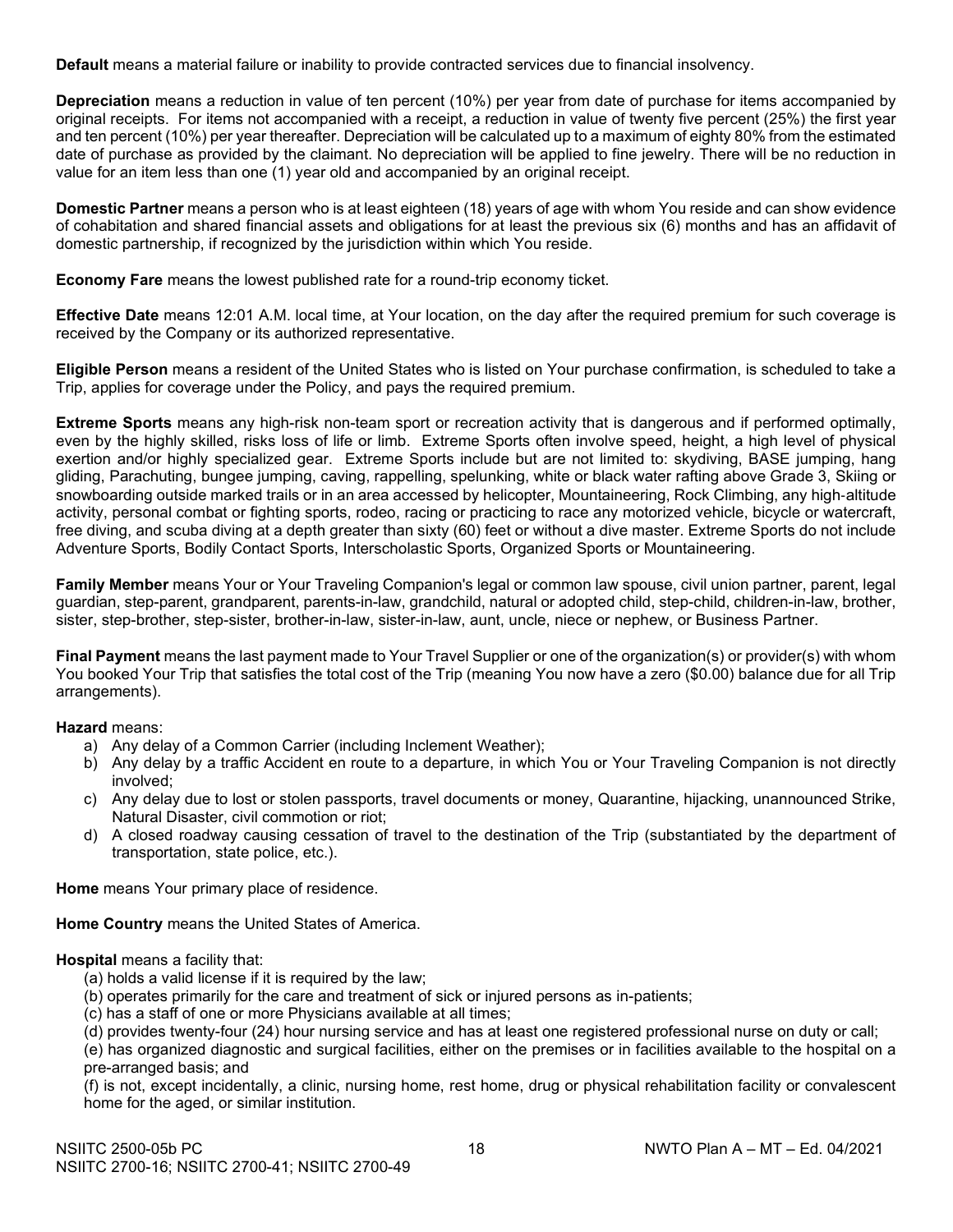**Host at Destination** means a person with whom You are sharing pre-arranged overnight accommodations at the host's usual principal place of residence.

**Inclement Weather** means any severe weather condition that delays the scheduled arrival or departure of a Common Carrier.

**Initial Deposit Date** means the date Your first Payment(s) or Deposit(s) for Your Trip is received by Your Travel Supplier or one of the organizations or providers with whom You are booking Your Trip.

**Insured** means the Eligible Person who elected to purchase coverage and whose premium was paid under the Policy.

**Interscholastic Sports** means any athletic contest or competition between accredited educational institutions if the participants are sponsored by the educational institution and are under the direct and immediate supervision of an employee of the educational institution. Interscholastic Sports includes the practice or training for the competition and the travel to or from such practice or competition in a vehicle designated by the educational institution, both while under the direct and immediate supervision of an employee of the educational institution. Interscholastic Sports do not include Adventure Sports, Bodily Contact Sports, Extreme Sports, Intramural Sports, Recreational Sports, club sports or Mountaineering.

**Intramural Sports** means competitive recreational sports organized within a school where matches or games are conducted between students of the same school (as opposed to teams who compete with other schools). Activities for Intramural Sports participants are not considered Interscholastic Sports.

**Loss** means Bodily Injury, Sickness or damage sustained by You, while coverage is in effect, in consequence of happening of one or more of the occurrences against which the Company has undertaken to indemnify You.

**Maximum Benefit** means the largest total amount that the Company will pay under any one benefit for You, as shown on the Schedule of Benefits and subject to any applicable sub-limits for certain types of activities.

**Mountaineering** means the sport, hobby or profession of walking, hiking, climbing and Rock Climbing up mountains that requires the use of ropes, harnesses, crampons or ice axes, and involves ascending beyond an altitude of four thousand five hundred (4,500) meters. Mountaineering is not an Adventure Sport, Bodily Contact Sport, Extreme Sport, Organized Sport or Interscholastic Sport.

**Natural Disaster** means earthquake, flood, fire, hurricane, blizzard, avalanche, tornado, tsunami, volcanic eruption, or landslide that is due to natural causes and includes an event that is directly due to naturally occurring wildfire, earthquake, windborne dust or sand, volcanic eruption, tsunami, snow, rain or wind, that results in widespread and severe damage such that either the government of the country where the Natural Disaster occurs issues an official disaster declaration or the U.S. Government issues advice to leave the country where the Natural Disaster occurs.

**Necessary Treatment** means medical services and/or supplies recommended by the treating Physician that must be performed during the Trip due to the serious and acute nature of the Sickness or Accidental Injury. The Company will not pay Covered Medical Expenses incurred after Your return Home from the Trip or after the Scheduled Return Date except as provided under the Extension of Benefits coverage.

# **Organized Sports** means **Intramural Sports** or **Recreational Sports**.

**Other Insurance** means any and every type of insurance covering the same or similar risk/loss as covered under this Policy. Coverage under this Policy shall be secondary to coverage under all Other Insurance except where prohibited by law.

**Parachuting** means an activity involving the breaking of a free fall from an airplane using a parachute.

**Payments or Deposits** means the cash, check, or credit card amounts actually paid for Your Trip. Payments made in the form of a certificate, voucher not purchased by cash, grant or discount are not Payments or Deposits as defined herein.

**Personal Computer** means a small, general purpose electronic device for storing and processing data that is created to be utilized by one individual at a time and can perform multiple functions. The size and capabilities of the computer allow it to be operated for personal purposes. Personal Computers shall include desktop computers and laptop computers. Personal Computers shall also include:

• tablets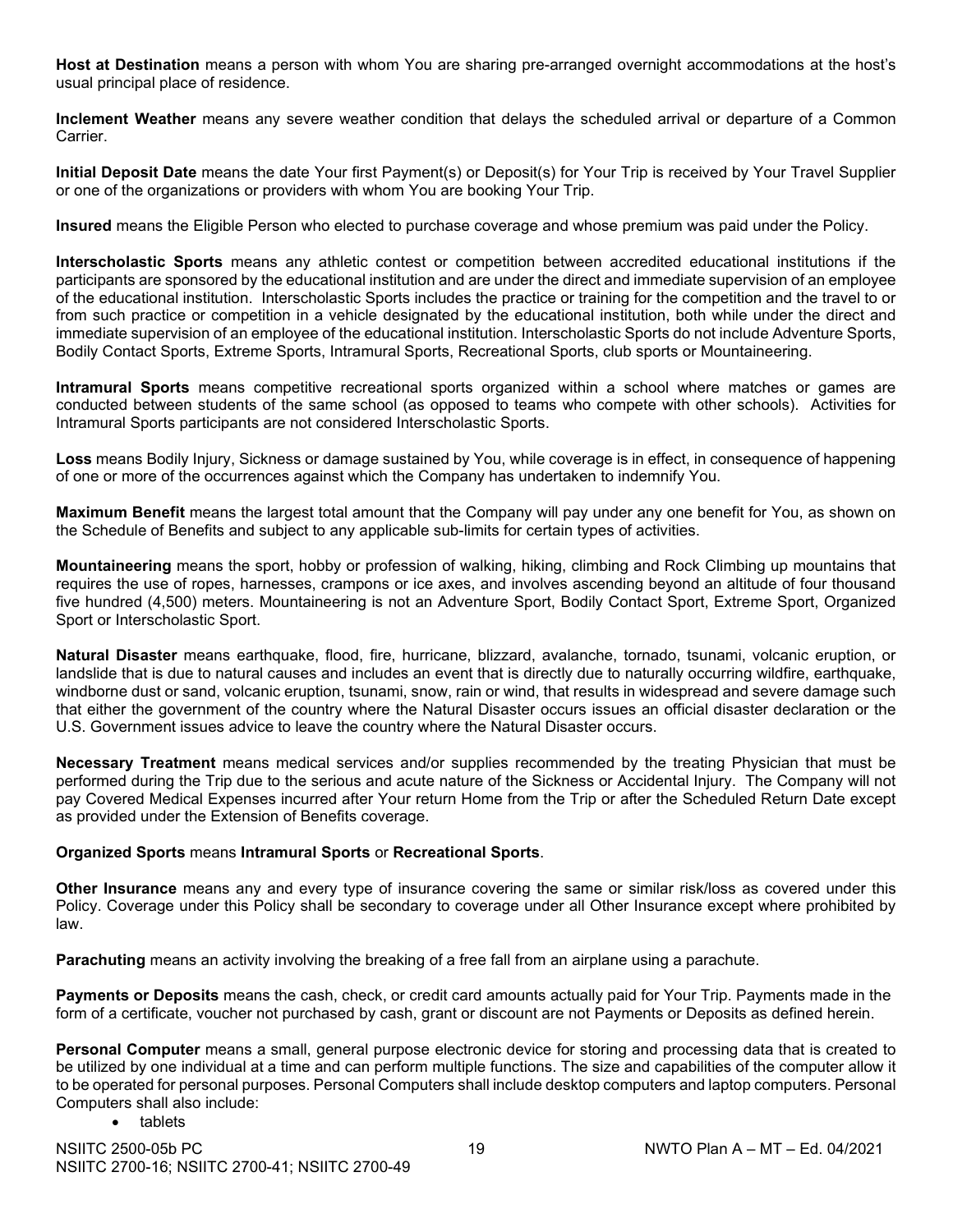- Personal Digital Assistant (PDA)
- handheld devices and smartphones
- e-readers

**Personal Effects** means privately-owned articles including clothing and toiletry items brought by You for planned use on Your Trip.

**Physician** means a licensed practitioner of medical, surgical or dental services, or a Christian Science Practitioner, acting within the scope of his/her license. The treating Physician may not be You, Your Traveling Companion or a Family Member.

**Policy** means this document, and any endorsements, riders or amendments that will attach during the period of coverage.

**Political Situation** means a written recommendation by officials of Your Home Country that You leave Your Host Country for non-medical reasons, or, if You are expelled or declared persona non-grata, on the written authority of Your Host Country.

**Pre-Existing Condition** means an illness, disease, or other condition during the sixty (60) day period immediately prior to the Effective Date of Your Policy for which You, Your Traveling Companion or a Family Member booked to travel with You: 1) exhibited symptoms that would have caused a typical person to seek care or treatment; or 2) received or received a recommendation for a test, examination, or medical treatment; or 3) took or received a prescription for drugs or medicine. Item (3) of this definition does not apply to a condition that is treated or controlled solely through the taking of prescription drugs or medicine and remains treated or controlled without any adjustment or change in the required prescription throughout the sixty (60) day period before the Effective Date of Your Policy.

**Quarantine** means Your strict isolation imposed by a Government authority or Physician to prevent the spread of disease. An embargo preventing You from entering a country is not a Quarantine.

**Reasonable Expenses** means any meal, lodging, local transportation and essential phone call expense that were necessarily incurred as the result of a covered event, and that were not provided free of charge or otherwise reimbursed by a Common Carrier, Travel Supplier or other party.

**Recreational Sports** mean those activities where the primary purpose of the activity is participation, with the related goals of improved physical fitness, fun, and social involvement. Recreational sports are usually perceived as being less stressful, both physically and mentally, on the participants. There are lower expectations regarding both performance and commitment to the sport in the recreational sphere as compared to competitive sports. Recreational Sports do not include Adventure Sports, Bodily Contact Sports, Extreme Sports, Interscholastic Sports, Intramural Sports or Mountaineering.

**Rock Climbing** means the activity of climbing up, down or across artificial rock walls or natural rock formations under the supervision of a guide and utilizing approved safety equipment.

**Scheduled Departure Date** means the date on which You are originally scheduled to leave on Your Trip.

**Scheduled Return Date** means the date on which You are originally scheduled to return to the point of origin or to a different final destination.

**Security Situation** means a civil and/or military uprising, insurrection, war, revolution, or other violent disturbance in a Host Country, which, in the opinion of either the recognized government of Your Home Country, the Host Country, or the Travel Assistance Company immediate evacuation is advised. Emergency Security Situation does not include Natural Disasters.

**Sickness** means an illness or disease of the body that: 1) requires a physical examination and medical treatment by a Physician and 2) commences, worsens or presents new symptoms while Your coverage is in effect.

**Ski** or **Skiing** means winter recreation of snow skiing, snowboarding, or telemarking on Trail systems as accessed by a pre-paid use ticket for lifts and/or use or admission, but does not include cross country skiing, back country skiing, heliskiing, extreme skiing, snowcat skiing, ski-jumping, off-piste skiing, tubing, luging, half-pipes, terrain parks, or other snow play activities either on or off Trails.

**Sound Natural Teeth** means teeth that are whole or properly restored and are without impairment, periodontal or other conditions and are not in need of the treatment provided for any reason other than an Accidental Injury. For purposes of this Policy, teeth previously restored with a crown, inlay, onlay, or porcelain restoration or treated by endodontics, except amalgam or composite resin fillings, are not considered Sound Natural Teeth.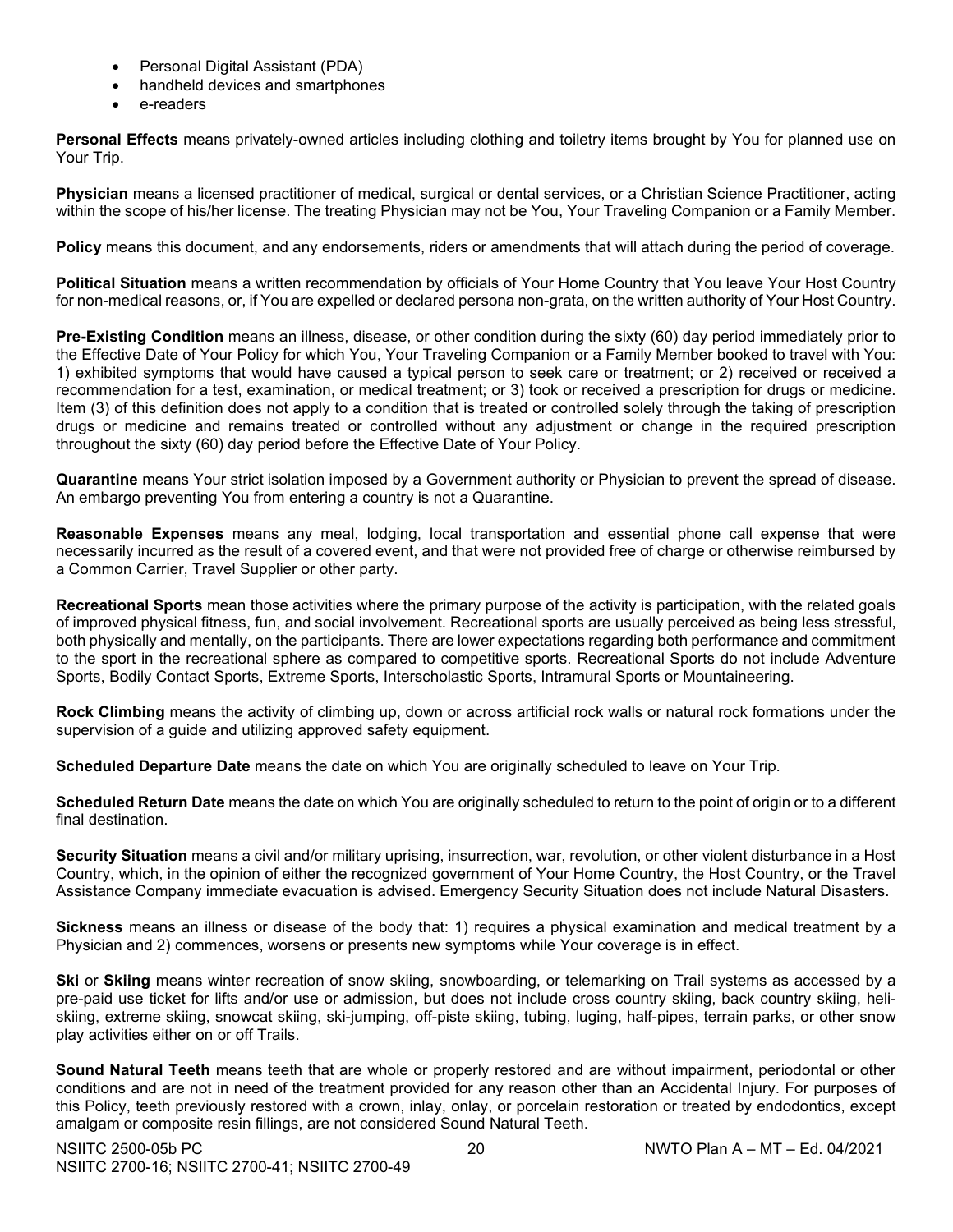**Strike** means any unannounced labor disagreement that interferes with the normal departure and arrival of a Common Carrier.

**Terrorist Incident** means an act of violence, other than civil commotion, insurrection or riot (that is not an act of war, declared or undeclared), that results in loss of life or major damage to property, by any person acting on behalf of, or in connection with, any organization that is generally recognized as having the intent to overthrow or influence the control of any government The act must be deemed an act of terrorism by U.S. Department of State or the law enforcement organization in charge at the location of the Terrorist Incident.

**Time Sensitive Period** means within fourteen (14) days of the Initial Deposit Date and within fourteen (14) days of payment for any subsequent Travel Arrangements added to Your Trip.

**Trails** means named skier paths as designated for downhill travel as shown on a resort trail map using the international difficulty rating Trails does not include connecting paths or cross-overs between downhill trails, trails that are outside the established marked and patrolled boundaries of a Ski resort, or areas designated as unsafe or closed by ski resort management for avalanche control work.

**Travel Arrangements** means: (a) transportation; (b) accommodations; and (c) other specified services arranged by the Travel Supplier for the Trip. Air arrangements covered by this definition also include any direct round trip air flights booked by others, to and from the scheduled Trip departure and return cities, provided the dates of travel for the air flights are within seven (7) total days of the scheduled Trip dates.

**Travel Assistance Company** means the service provider listed on Your purchase confirmation.

**Travel Supplier** means a Cruise line, airline, hotel, travel agency, etc., who has made the land, air and/or sea arrangements.

**Traveling Companion** means a person who has coordinated Travel Arrangements or vacation plans with You and intends to travel with You during the Trip. Note: a group or tour leader is not considered Your Traveling Companion unless You are sharing room accommodations with the group or tour leader.

**Trip** means scheduled travel with a defined itinerary away from Your Home up to one hundred eighty (180) days in length for which coverage is purchased under this Policy and premium is paid.

**Unforeseen** means not anticipated or expected and occurring after the Effective Date of Your Policy.

**Uninhabitable** means that, as determined by a qualified examiner selected by the Company in its sole discretion: (1) the building structure itself is unstable and there is a risk of collapse in whole or in part; (2) there is exterior or structural damage to the building allowing elemental intrusion, such as rain, wind, hail or flood; (3) immediate safety hazards affecting the building have yet to be cleared, such as debris on roofs or downed electrical lines; or (4) the building is without electricity or water and/or is not suitable for human occupancy.

You or Your refers to the Insured.

#### **GENERAL PROVISIONS**

The following provisions apply to all coverages:

**LEGAL ACTIONS -** No legal action for a claim can be brought against the Company until sixty (60) days after the Company receives Proof of Loss. No legal action for a claim can be brought against the Company more than three (3) years after the time required for giving Proof of Loss.

**CONTROLLING LAW -** Any part of this Policy that conflicts with the state law where the Policy is issued is changed to meet the minimum requirements of that law.

**GOVERNING JURISDICTION** – The insurance regulatory agency and courts of the jurisdiction in which You reside shall have jurisdiction over the individual or group insurance coverage as if such coverage or plan were issued directly to You.

NSIITC 2500-05b PC 21 NWTO Plan A – MT – Ed. 04/2021 NSIITC 2700-16; NSIITC 2700-41; NSIITC 2700-49 **MISREPRESENTATION AND FRAUD –** This Policy was issued in reliance on the information You provided at the time of application. The Company may deny all coverage under this Policy, or, at the Company's election, assert any other remedy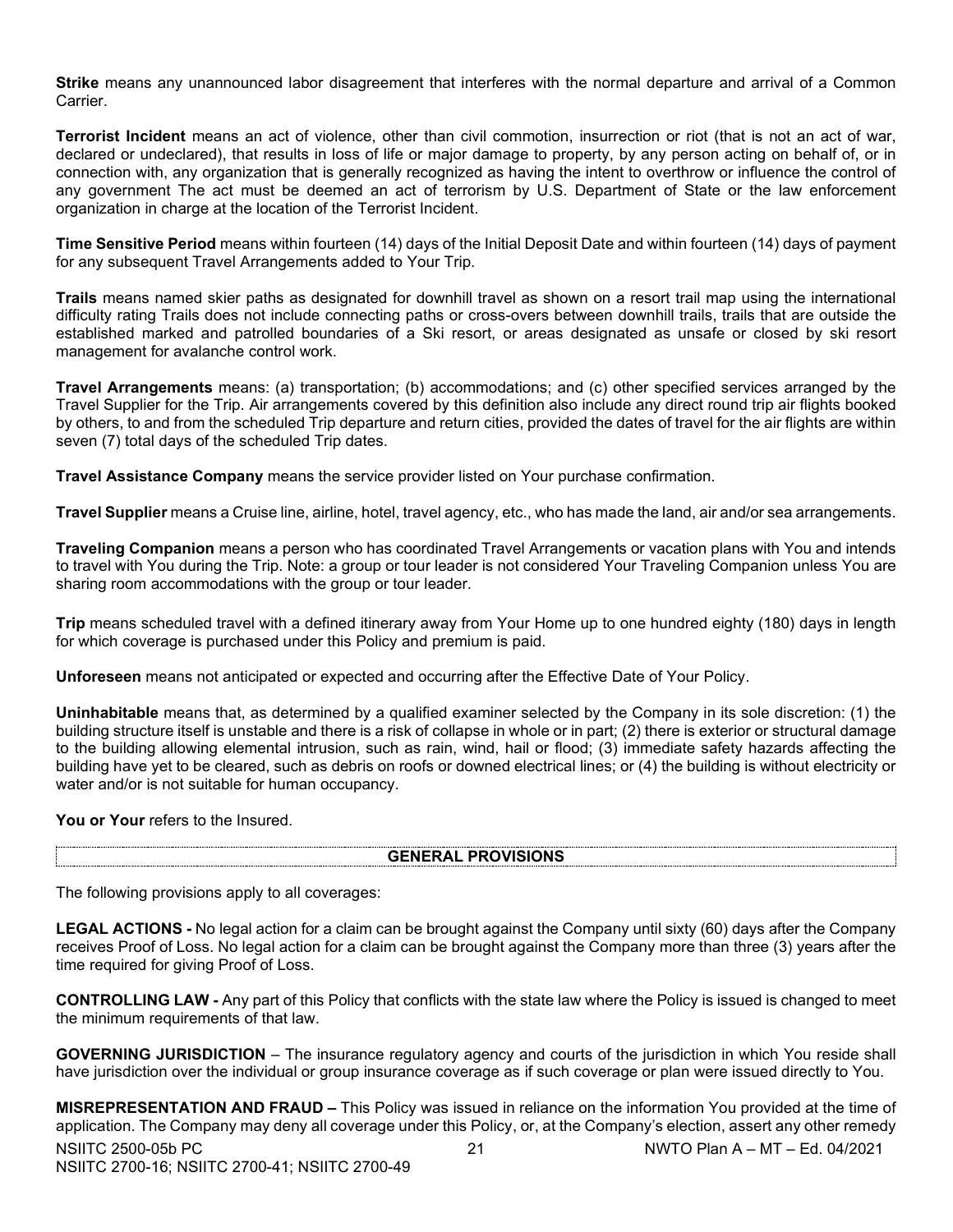available under applicable law, if You or and Traveling Companion seeking coverage under this Policy knowingly concealed, misrepresented or omitted any material fact or engaged in fraudulent conduct at the time of application, at any time during the policy period, or in connection with the filing or settlement of any claim.

**DUTY OF COOPERATION** - You agree to fully cooperate with the Company in the event the Company determines that an investigation is warranted regarding any claim for coverage under this Policy. You agree to comply with all requests by the Company to provide information and/or documentation related to any claim under this Policy. You agree to cooperate with the Company in the investigation and assessment of any loss and/or circumstances giving rise to a loss under this Policy.

**SUBROGATION -** To the extent the Company pays for a Loss suffered by You, the Company will take over the rights and remedies You had relating to the Loss. This is known as subrogation. You must help the Company to preserve its rights against those responsible for the Loss. This may involve signing any papers and taking any other steps the Company may require. If the Company takes over Your rights, You must sign an appropriate subrogation form supplied by the Company.

**ASSIGNMENT -** This Policy and all coverages provided are not assignable, whether by operation of law or otherwise, but benefits may be assigned.

# **WHEN YOUR COVERAGE BEGINS** - Provided:

- a) coverage has been elected; and
- b) the required premium has been paid.

All coverage except Trip Cancellation will begin on the Scheduled Departure Date, or the actual departure date if change is required by a Common Carrier, when You depart for the first Travel Arrangement (or alternate travel arrangement if You must use an alternate travel arrangement to reach Your Trip destination) for Your Trip. No coverage can be purchased after a person departs on a Trip.

Trip Cancellation coverage will begin on Your Effective Date. No coverage can be purchased after a person departs on a trip.

In the event this Policy has been purchased without insuring any pre-paid Trip costs or purchased for post-departure benefits only, coverage under Baggage/Personal Effects and Emergency Accident and Sickness Medical Expense coverages will begin twenty-four (24) hours after the purchase of this Policy and only when You are more than one hundred (100) miles away from Your Home.

#### **WHEN YOUR COVERAGE ENDS**

Trip Cancellation coverage will end on the earlier of: (a) the scheduled departure time on the Scheduled Departure Date of Your Trip; (b) the date and time You depart on Your Trip; or (c) the date and time You cancel Your Trip.

All Other Coverages will end the earliest of the following:

(a) the Scheduled Return Date as stated on the travel tickets;

(b) the date and time You return to Your origination point if prior to the Scheduled Return Date;

(c) the date and time You deviate from, leave or change the original Trip itinerary (unless due to Unforeseen and unavoidable circumstances covered by the Policy);

(d) if You extend the return date, coverage will terminate at 11:59 P.M., local time, at Your location on the Scheduled Return Date, unless otherwise authorized by the Company in advance of the Scheduled Return Date;

(e) when Your Trip exceeds one hundred eighty (180) days.

**EXTENDED COVERAGE -** Coverage will be extended under the following conditions, should they occur during the journey to the return destination or to a different destination:

(a) When You commence air travel from Your origination point: (i) within two (2) days before the commencement of the Travel Arrangements, coverage shall apply from the time of departure from the origination point; or (ii) greater than two (2) days before the commencement of the Travel Arrangements, the extension of coverage shall be provided only during Your air travel.

(b) If You return to Your origination point: (i) within two (2) days after the completion of the Travel Arrangements, coverage shall apply until the time of return to the origination point; or (ii) greater than two (2) days after the completion of the Travel Arrangements, the extension of coverage shall be provided only during Your air travel.

(c) If You are a passenger on a scheduled Common Carrier that is unavoidably delayed up to five (5) days in reaching the final destination, coverage will be extended for the period of time needed to arrive at the final destination.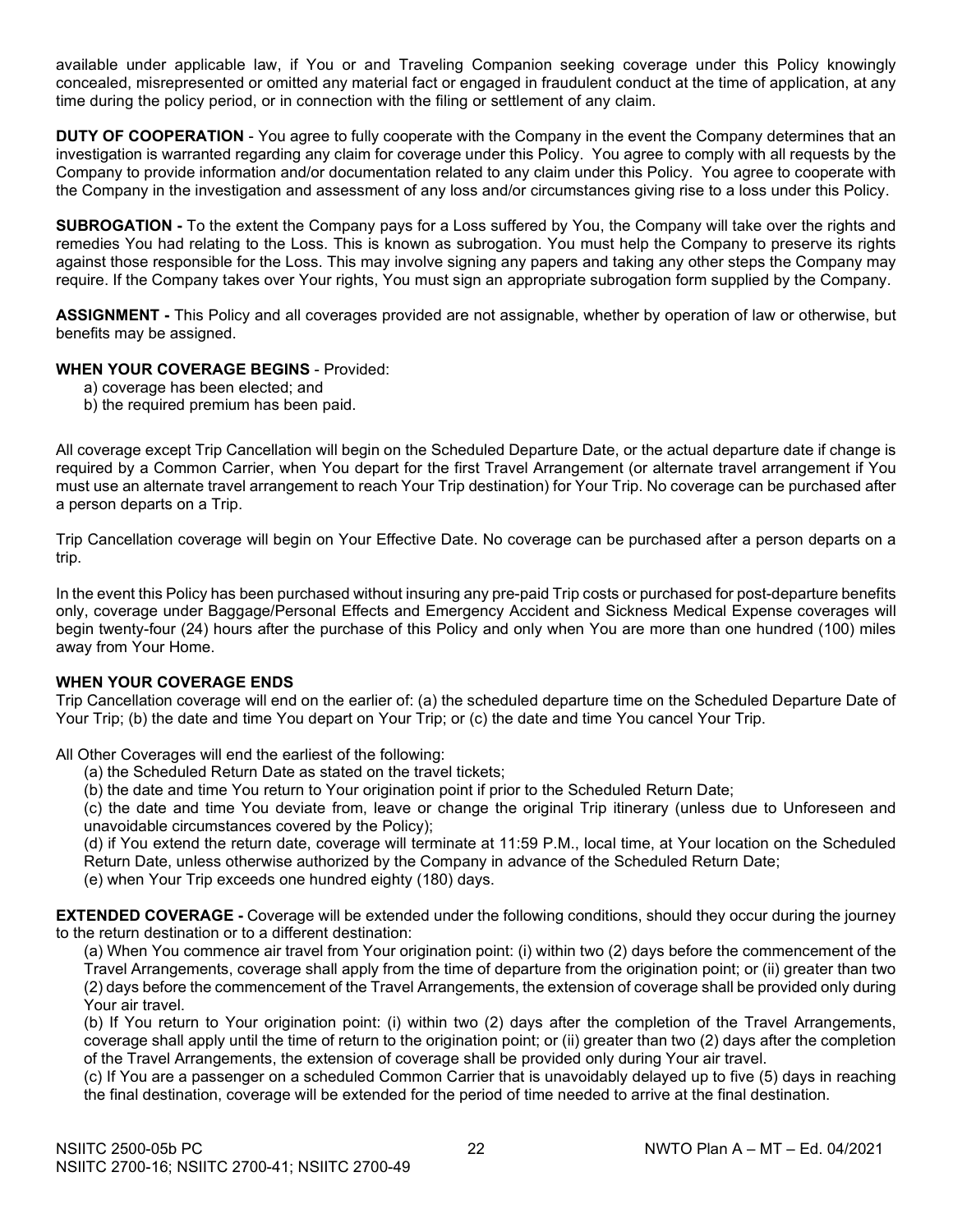(d) If You are unavoidably delayed up to five (5) days in traveling on the Scheduled Return Date due to a reason covered under this Policy, coverage will be extended for the period of time needed to arrive at the point of origin or to a different final destination.

(e) If: (a) Your entire Trip is covered by the Policy; and (b) Your return is delayed by an event specified under Trip Cancellation, Trip Interruption or Trip Delay. This extension of coverage will end on the earlier of: (a) the date You reach Your return destination; or (b) seven (7) days after the date the Trip was scheduled to be completed.

**EXCESS INSURANCE LIMITATION** - The insurance provided by this Policy shall be in excess of all Other Insurance except where prohibited by law. If at the time of the occurrence of any Loss there is Other Insurance in place, the Company shall be liable only for the excess of the amount of Loss not paid or payable by Other Insurance.

# **The following provisions apply to all benefits except Baggage/Personal Effects and Baggage Delay:**

**PAYMENT OF CLAIMS -** The Company, or its designated representative, will pay a claim after receipt of acceptable Proof of Loss.

Benefits for Loss of life are payable to Your beneficiary. If a beneficiary is not designated by You at the time of purchase, benefits for Loss of life will be paid to the first of the following surviving preference beneficiaries:

- (a) Your spouse;
- (b) Your child or children jointly;
- (c) Your parents jointly if both are living or the surviving parent if only one survives;
- (d) Your brothers and sisters jointly; or
- (e) Your estate.

All other claims will be paid to You. In the event You are a minor, incompetent or otherwise unable to give a valid release for the claim, the Company may make arrangement to pay claims to Your legal guardian or other qualified representative.

All or a portion of all other benefits provided by this Policy may, at the option of the Company, be paid directly to the provider of the service(s). All benefits not paid to the provider will be paid to You.

Any payment made in good faith will discharge the Company's liability to the extent of the claim.

The applicable benefit amount will be reduced by the amount of benefits, if any, previously paid by Other Insurance policies. In no event will the Company reimburse You for an amount greater than the amount paid by You.

All benefits payable under this Policy shall be reduced by the amount of any credit, voucher or refund provided by any Common Carrier, Travel Supplier or any other third party.

**NOTICE OF CLAIM -** Written notice of claim must be given by the claimant (either You or someone acting for You) to the Company or its designated representative within seven (7) days after a covered Loss first begins. Notice should include Your name, the Travel Supplier's name and the Plan number. Notice should be sent to the Company's administrative office, or to the Company's designated representative.

**PROOF OF LOSS -** You must send the Company, or its designated representative, Proof of Loss within ninety (90) days after a covered Loss occurs. Failure to furnish such proof within the time required shall not invalidate nor reduce any claim if it was not possible to give proof within such time, provided such proof is furnished and in no event, except in the absence of legal capacity, later than one year from the time proof is otherwise required. Where possible and/or required by this Policy, independent validation of Proof of Loss must be proved to the Company within the foregoing time periods.

**PHYSICAL EXAMINATION AND AUTOPSY -** The Company, or its designated representative, at its own expense, have the right to have You examined as often as necessary while a claim is pending. The Company, or its designated representative, also has the right to have an autopsy made unless prohibited by law.

**EXAMINATION UNDER OATH** – The Company, or its designated representative, at its own expense, have the right to have You questioned under oath as often as necessary while a claim is pending.

**TIME OF PAYMENT OF CLAIMS -** Benefits payable under this Policy for any Loss other than Loss for which this Policy provides any periodic payment will be paid upon receipt of due written Proof of Loss in accordance with state requirements. Subject to due written Proof of Loss, all accrued indemnities for Loss for which this Policy provides periodic payment will be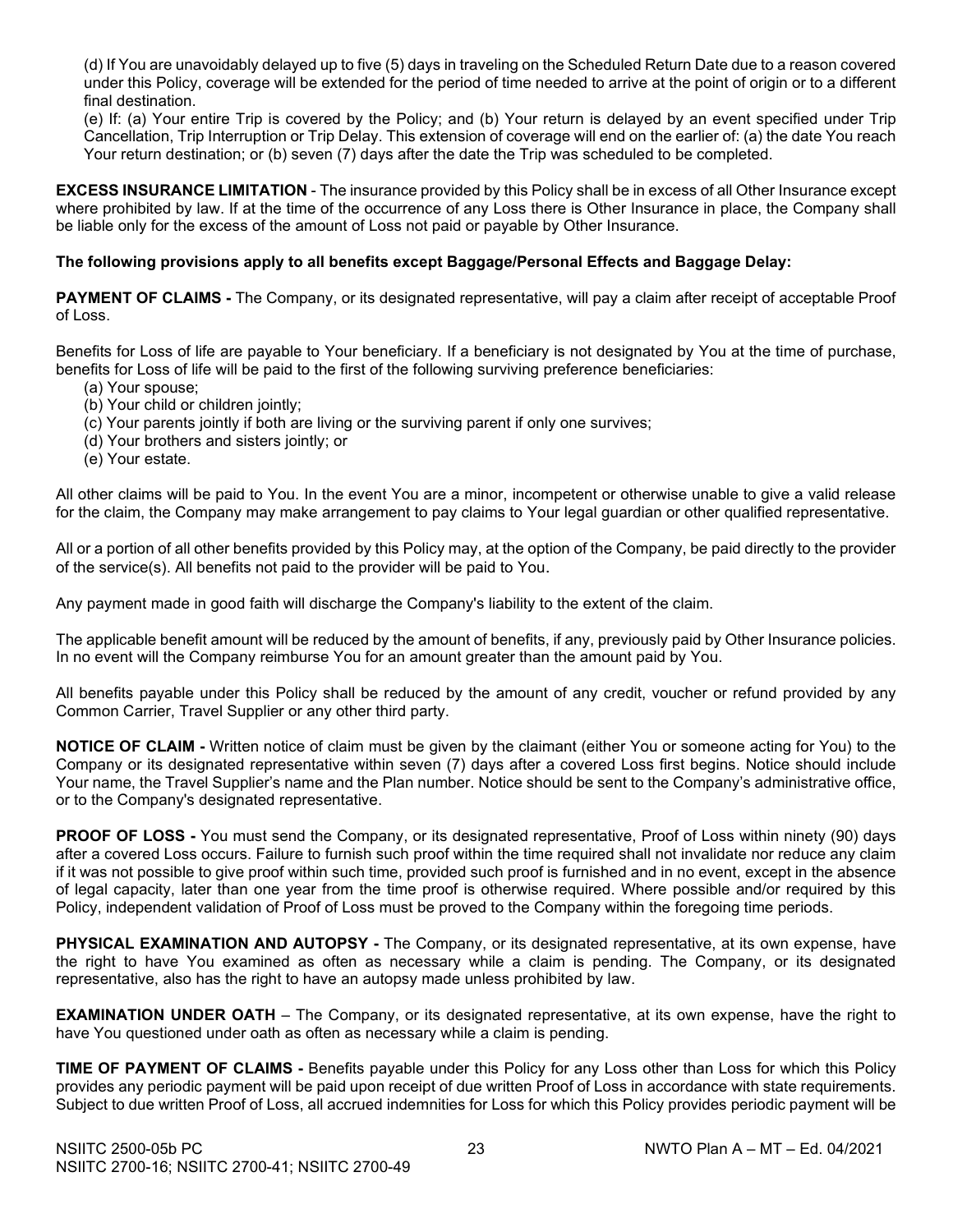paid monthly and any balance remaining unpaid upon the termination of liability, will be paid immediately upon receipt of due written proof.

# **The following provisions apply to Baggage/Personal Effects and Baggage Delay coverages:**

**NOTICE OF LOSS -** If Your property covered under this Policy is lost, stolen or damaged, You must:

(a) notify the Company, or its authorized representative as soon as possible;

(b) take immediate steps to protect, save and/or recover the covered property:

(c) give immediate notice to the carrier, Travel Supplier, property manager or bailee who is or may be liable for the Loss or damage and provide a copy of such notification to the Company;

(d) notify the police or other authority in the case of robbery or theft within twenty-four (24) hours and provide a copy of such report to the Company; and

(e) complete all steps required by local police or authorities to pursue investigation of the claim in the case of robbery or theft.

**SETTLEMENT OF LOSS -** Claims for damage and/or destruction shall be paid after acceptable proof of the damage and/or destruction is presented to the Company and the Company has determined the claim is covered. Property will be considered lost if it has not been recovered within thirty (30) days of the event. You must present acceptable Proof of Loss and the value involved to the Company.

**DISAGREEMENT OVER SIZE OF LOSS:** If there is a disagreement about the amount of the Loss, either You or the Company can make a written demand for an appraisal. After the demand, You and the Company will each select their own competent appraiser. After examining the facts, each of the two appraisers will give an opinion on the amount of the Loss. If they do not agree, they will select an arbitrator. Any figure agreed to by two (2) of the three (3) (the appraisers and the arbitrator) will be binding. The appraiser selected by You will be paid by You. The Company will pay the appraiser they choose. You will share equally with the Company the cost for the arbitrator and the appraisal process.

#### **COVERAGES**

No Coverage is intended to duplicate or overlap any other Coverage or benefit provided under this Policy. Should there be an inadvertent duplication of benefit or coverage, the Company will only provide payable benefits under the Coverage with the highest Maximum Benefit or largest scope of coverage subject to any applicable sub-limits.

#### **TRIP CANCELLATION**

The Company will reimburse You, up to the Maximum Benefit shown on the Schedule of Benefits subject to any applicable sub-limits, if You cancel Your Trip for any of the following reasons that are Unforeseen and takes place after Your Effective Date:

1. Your Sickness, Accidental Injury or death that results in medically imposed restrictions as certified by a Physician at the time of Loss preventing Your participation in the Trip. A Physician must advise to cancel the Trip on or before the Scheduled Departure Date.

2. Sickness, Accidental Injury or death of a Family Member or Traveling Companion booked to travel with You, that results in medically imposed restrictions as certified by a Physician that causes Your Trip to be cancelled.

3. Sickness, Accidental Injury or death of a non-traveling Family Member.

4. The death or Hospitalization of Your Host at Destination.

5. After five (5) years of continuous employment at the same company, You or Your Traveling Companion are terminated or laid-off, from full time employment by that company through no fault of Your or their own.

6. Your or Your Traveling Companion's transfer of employment of two hundred fifty (250) miles or more. Your or Your Traveling Companion must have been employed with the transferring employer on Your Effective Date. The transfer must require Your or Your Traveling Companion's Home to be relocated.

7. You, Your Traveling Companion or Family Member, who are military personnel, are called to emergency duty to provide aid or relief in the event of a Natural Disaster (this does not include war).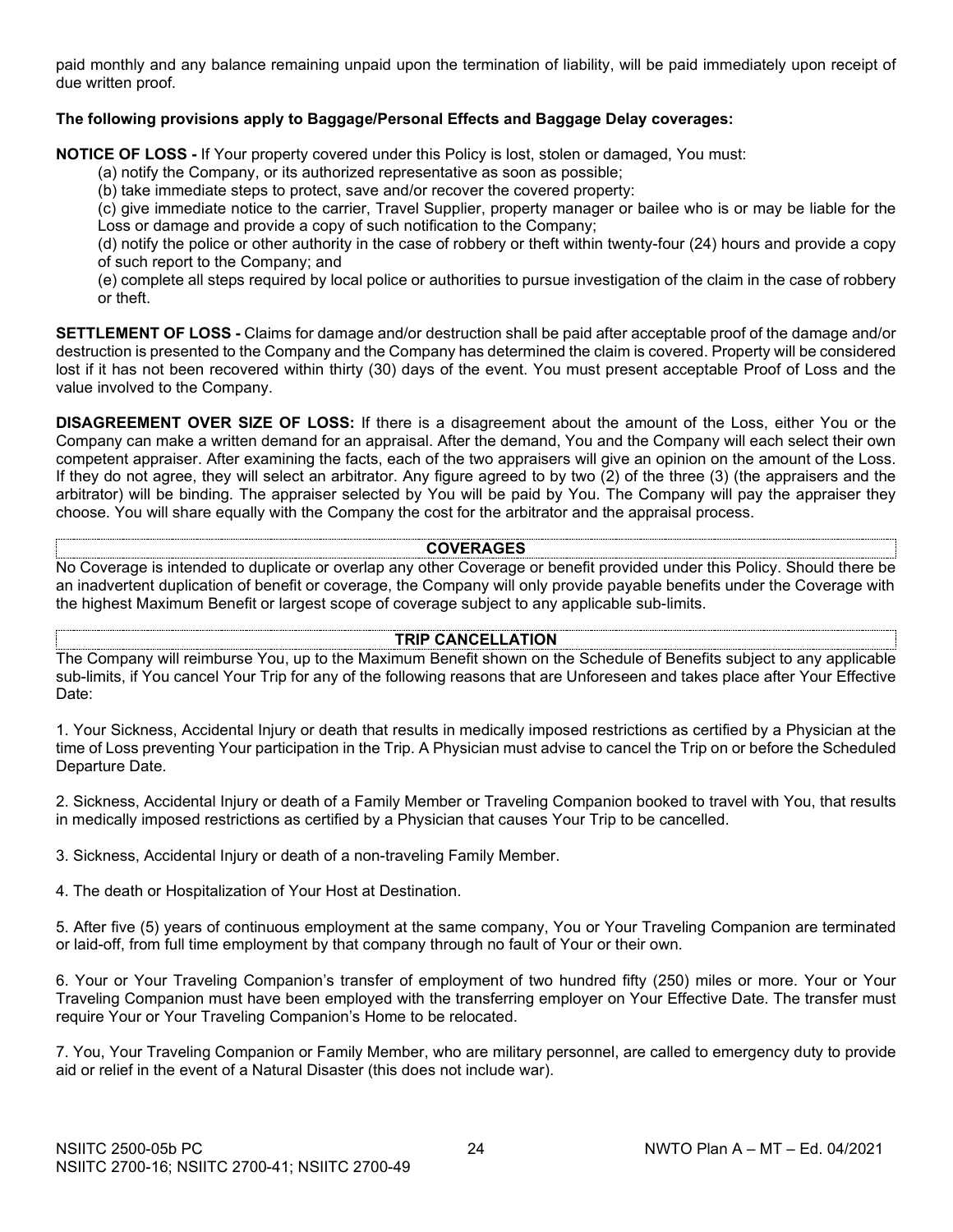8. Weather that causes complete cessation of services for at least forty-eight (48) consecutive hours of the Common Carrier with whom You are scheduled to travel and prevents You from reaching Your destination. This benefit will not apply if the Natural Disaster has been forecasted or a storm has been named prior to purchase of this Policy.

9. Natural Disaster at the site of Your destination that renders Your destination accommodations Uninhabitable. This benefit will not apply if the Natural Disaster has been forecasted or a storm has been named prior to purchase of this Policy.

10. A Terrorist Incident that occurs in Your departure city or in a city listed on Your Trip itinerary and within thirty (30) days prior to Your Scheduled Departure Date. Benefits are not provided if the Travel Supplier offers a substitute itinerary. This does not include flight connections or other transportation arrangements to reach Your destination. A Terrorist Incident that occurs onboard an in-flight aircraft is not covered. This benefit only applies if the Policy has been purchased within the Time Sensitive Period and for the full cost of the Trip.

11. You or Your Traveling Companion are a victim of a felonious assault.

12. You or Your Traveling Companion being hijacked, Quarantined, required to serve on a jury, or subpoenaed within ten (10) days of departure; having Your Home made Uninhabitable by Natural Disaster; or burglary of Your Home within ten (10) days of departure.

13. You or Your Traveling Companion being directly involved in a traffic accident (substantiated by a police report provided by You to the Company) while en route to departure.

14. Bankruptcy or Default of an airline, cruise line, Travel Supplier (other than an organization or firm from whom You purchased Travel Arrangements supplied by others) causing a complete cessation of travel services provided the Bankruptcy or Default occurs more than ten (10) days following Your Effective Date. Benefits will be paid due to Bankruptcy or Default of an airline only if no alternate transportation is available. If alternate transportation is available, benefits will be limited to the change fee charged to allow You to transfer to another airline in order to get to Your intended destination. This benefit only applies if Your Scheduled Departure Date is no more than fifteen (15) months beyond Your Effective Date and Your payment for this Policy is received within the Time Sensitive Period and You have insured the full cost of Your Trip.

15. Strike that causes complete cessation of services of the Common Carrier with whom You are scheduled to travel for at least forty-eight (48) consecutive hours.

The Company will reimburse You up to the Maximum Benefit shown on the Schedule of Benefits, subject to any applicable sub-limits, for the following:

- (a) pre-paid non-refundable cancellation charges imposed by the Travel Suppliers;
- (b) If Your Travel Supplier cancels Your Trip, You are covered up to the Maximum Benefit shown on the Schedule of Benefits for the reissue fee charged by the airline for the tickets or for the cost charged by the airline to retain Your frequent flyer miles if not used to purchase the airline ticket in conjunction with this Trip. You must have covered the entire cost of the Trip including the airfare.
- (c) The fees incurred by You for re-depositing frequent traveler awards (frequent flyer miles, hotel point rewards, etc.) in Your account if You used awards for any part of a Trip that is canceled for a covered reason. In no event will the Company reimburse You for the cash value of Your airline ticket(s) purchased with frequent flier miles.

In no event shall the amount reimbursed exceed the amount You pre-paid for the Trip.

#### **TRIP INTERRUPTION**

The Company will reimburse You, up to the Maximum Benefit shown on the Schedule of Benefits, subject to any applicable sub-limits, if You interrupt Your Trip after Your departure or if You join Your Trip after Your Scheduled Departure Date due to any of the following Unforeseen reasons that occur while this coverage is in effect for You:

1. Your Sickness, Accidental Injury or death, that results in medically imposed restrictions as certified by a Physician at the time of Loss preventing Your continued participation in the Trip. A Physician must advise to cancel the Trip on or before the Scheduled Return Date.

2. Sickness, Accidental Injury or death of a Family Member or Traveling Companion booked to travel with You that a.) occurs while You are on Your Trip; b.) requires Necessary Treatment at the time of interruption; and c.) as certified by a Physician, results in medically imposed restrictions so disabling as to prevent that person's continued participation on the Trip.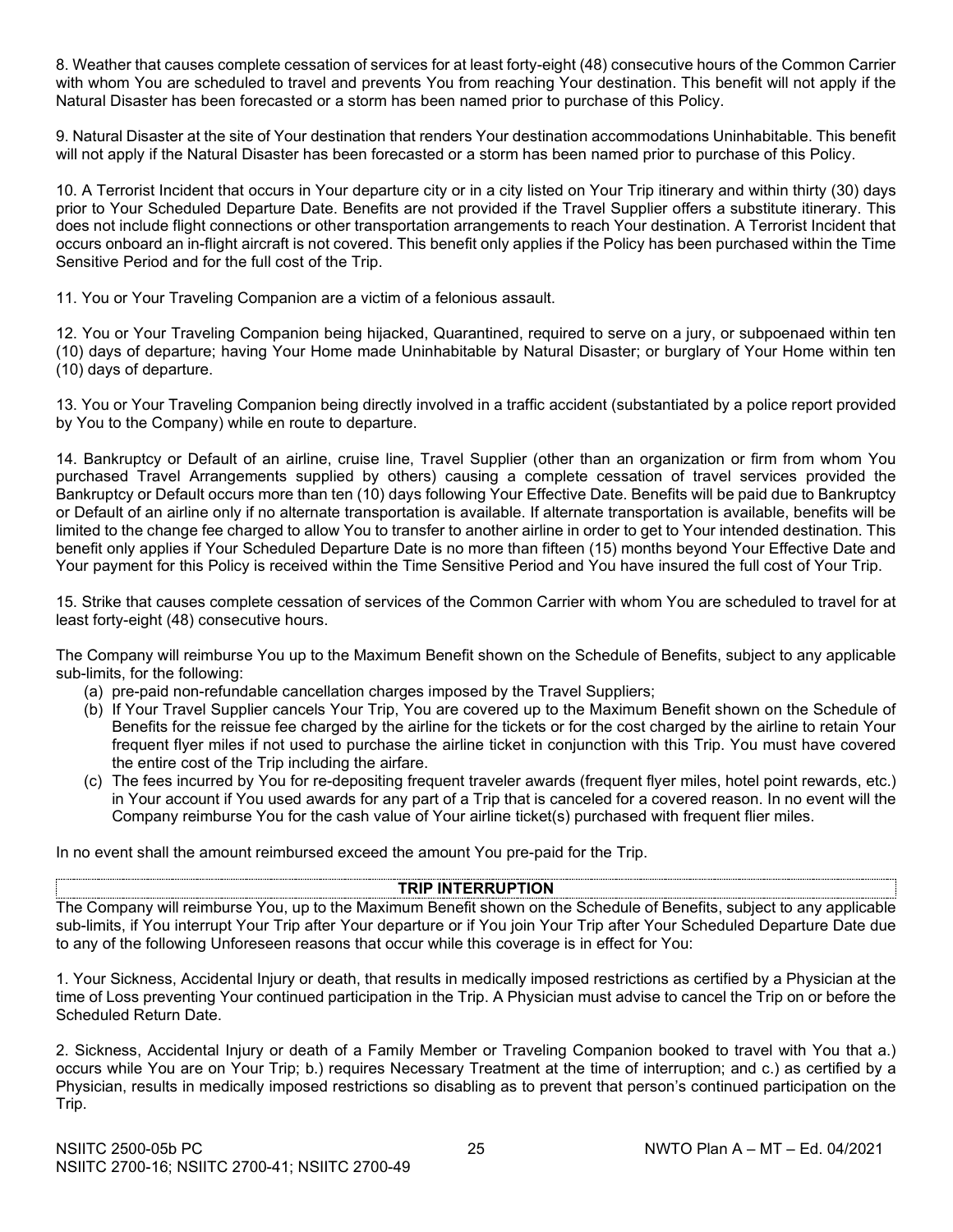3. Sickness, Accidental Injury or death of a non-traveling Family Member.

4. The death or Hospitalization of Your Host at Destination during Your trip.

5. After five (5) years of continuous employment at the same company, You are terminated or laid-off during Your Trip, from full time employment by that company through no fault of Your own.

6. Your or Your Traveling Companion's transfer of employment of two hundred fifty (250) miles or more that occurs during Your Trip. You or Your Traveling Companion must have been employed with the transferring employer on Your Effective Date. The transfer must require Your or Your Traveling Companion's Home to be relocated.

7. You, Your Traveling Companion or Family Member, who are military personnel, and are called to emergency duty to provide aid or relief in the event of a Natural Disaster (this does not include war).

8. Weather that causes complete cessation of services for at least forty-eight (48) consecutive hours of the Common Carrier on which You are scheduled to travel and prevents You from reaching Your destination. This benefit will not apply if the Natural Disaster has been forecasted or a storm has been named prior to purchase of this coverage.

9. Natural Disaster at the site of Your destination that renders Your destination accommodations Uninhabitable.

10. A Terrorist Incident that occurs in Your departure city or in a city listed on Your Trip itinerary during Your Trip. Benefits are not provided if the Travel Supplier offers a substitute itinerary. This does not include flight connections or other transportation arrangements to reach Your destination. A Terrorist Incident that occurs onboard an in-flight aircraft is not covered. This benefit only applies if the Policy has been purchased within the Time Sensitive Period and for the full cost of the Trip.

11. You or Your Traveling Companion are a victim of a felonious assault.

12. You or Your Traveling Companion being hijacked, Quarantined, required to serve on a jury or subpoenaed during the Trip; having Your Home made Uninhabitable by Natural Disaster; or burglary of Your principal place of residence during the Trip.

13. You or Your Traveling Companion being directly involved in a traffic Accident while en route to departure (substantiated by a police report provided by You to the Company).

14. Bankruptcy or Default of an airline, cruise line, Travel Supplier (other than an organization or firm from whom You purchased Travel Arrangements supplied by others) causing a complete cessation of travel services provided the Bankruptcy or Default occurs during Your Trip. Benefits will be paid due to Bankruptcy or Default of an airline only if no alternate transportation is available. If alternate transportation is available, benefits will be limited to the change fee charged to allow You to transfer to another airline in order to get to Your intended destination. This benefit only applies if Your Scheduled Departure Date is no more than fifteen (15) months beyond Your Effective Date and Your payment for this Policy is received within the Time Sensitive Period and You have insured the full cost of Your Trip.

15. Strike that causes complete cessation of services of the Common Carrier with whom You are scheduled to travel for at least forty-eight (48) consecutive hours.

The Company will reimburse You up to the Maximum Benefit shown on the Schedule of Benefits, subject to any applicable sub-limits, for the following:

- (a) pre-paid unused, non-refundable land or sea expenses paid to the Travel Suppliers;
- (b) the airfare paid less the value of applied credit from an unused travel ticket, to return home, join or rejoin the original Travel Arrangements limited to the cost of one-way economy airfare or similar quality as originally issued ticket by scheduled carrier, from the point of destination to the point of origin shown on the original travel tickets;

In no event shall the amount reimbursed exceed the amount You pre-paid for the Trip.

#### **TRIP DELAY**

The Company will reimburse You for Covered Trip Delay Expenses on a one-time basis, up to the Maximum Benefit shown on the Schedule of Benefits, if You are delayed, while coverage is in effect, en route to or from the Trip for twelve (12) or more hours due to a defined Hazard.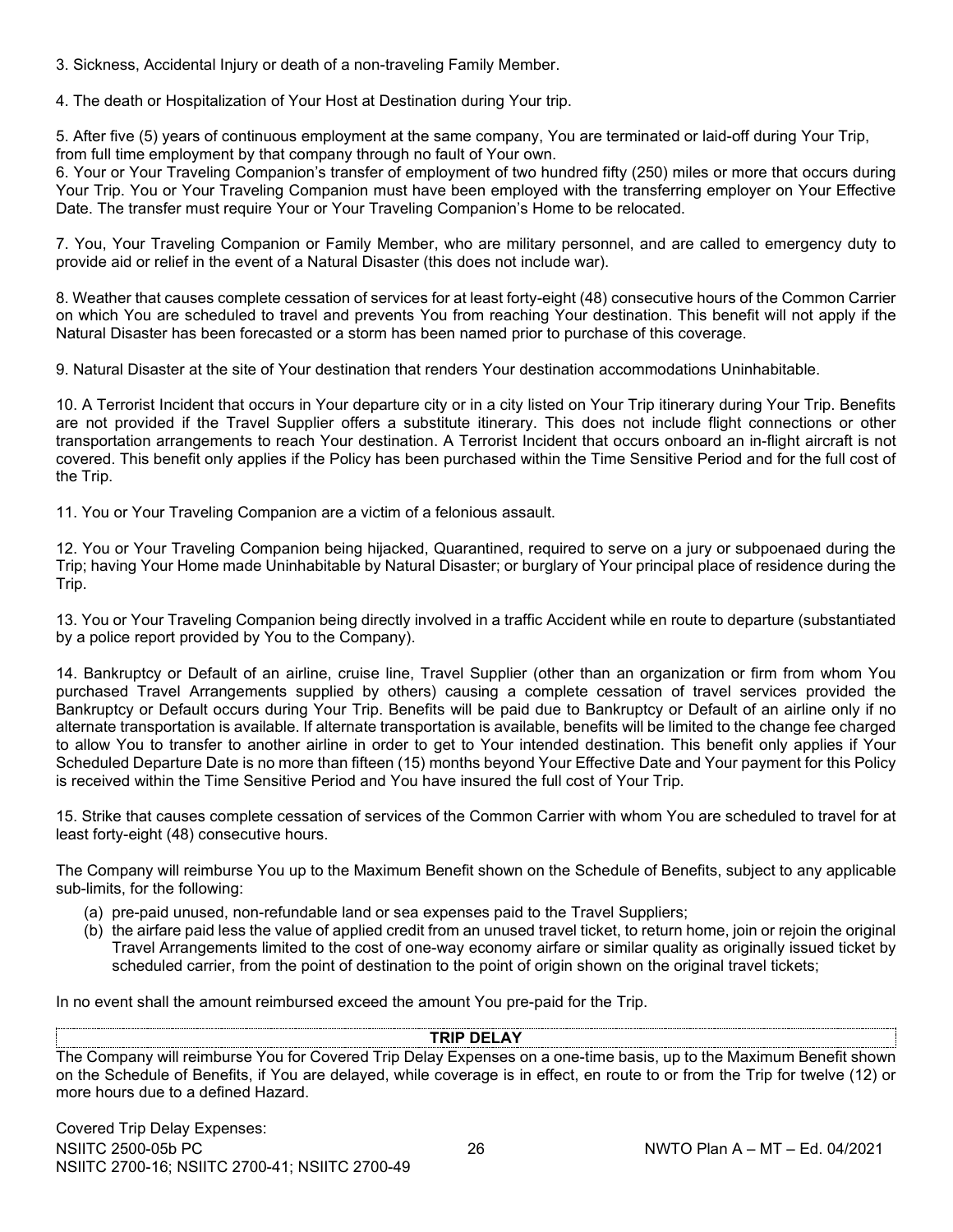- (a) Any Reasonable Expenses incurred;
- (b) An Economy Fare from the point where You ended Your Trip to a destination where You can catch up to the Trip;
- (c) A one-way Economy Fare to return You to Your originally scheduled return destination.

You must provide the following documentation when presenting a claim for these benefits:

(a) Written confirmation of the reasons for delay from the Common Carrier whose delay resulted in the Loss, including but not limited to, scheduled departure and return times and actual departure and return times.

#### **MISSED CONNECTION**

The Company will reimburse You, up to the Maximum Benefit shown on the Schedule of Benefits, if You miss Your Cruise or tour departure, scheduled during Your Trip, that results from the cancellation or a delay for between three (3) and twelve (12) hours of all regularly scheduled airline flights due to the following event:

(a) Documented weather condition preventing You from getting to the point of departure for Your Trip.

Benefits are provided for:

- (a) additional transportation expenses needed for You to join Your departed Cruise or tour;
- (b) Reasonable Expenses up to the Maximum Benefit per day shown on the Schedule of Benefits;
- (c) pre-paid nonrefundable Payments or Deposits for the unused portion of Your Cruise.

Coverage is secondary to any compensation provided by a Common Carrier. Coverage will not be provided to individuals who are able to meet their scheduled departures but cancel their Cruise or tour due to Inclement Weather.

NSIITC 2700-05

#### **EMERGENCY EVACUATION**

The Company will pay benefits for Covered Evacuation Expenses incurred, up to the Maximum Benefit shown on the Schedule of Benefits, subject to any applicable sub-limits, if an Accidental Injury or Sickness commencing during the course of the Trip results in Your necessary Emergency Evacuation. An Emergency Evacuation must be ordered by a Physician who certifies that the severity of Your Accidental Injury or Sickness warrants Your Emergency Evacuation and verified and arranged by the Travel Assistance Company.

Emergency Evacuation means:

- (a) Your medical condition warrants immediate Transportation from the Hospital where You are first taken when injured or sick to the nearest Hospital where appropriate medical treatment can be obtained.
- (b) after being treated at a local Hospital, Your medical condition warrants Transportation to Your Home or a Hospital where You reside, to obtain further medical treatment or to recover; or
- (c) both (a) and (b), above.

Covered Evacuation Expenses are reasonable and customary expenses for necessary Transportation, related medical services and medical supplies incurred in connection with Your Emergency Evacuation. All Transportation arrangements made for evacuating You must be by the most direct and economical route possible. Expenses for Transportation must be:

- (a) recommended by the attending Physician;
- (b) required by the standard regulations of the conveyance transporting You; and
- (c) authorized in advance by the Company or its authorized Travel Assistance Company and arranged by the Company's authorized Travel Assistance Company.

Notwithstanding the forgoing, in the event the Emergency Evacuation services are not arranged by the Company's authorized Travel Assistance Company, the Company, in its sole discretion, may elect to evaluate the need for the Emergency Evacuation and provide limited reimbursement for the portion of the expenses related to such Emergency Evacuation as would have been authorized by Company's authorized Travel Assistance Company.

Transportation of Minor Children: If You are in the Hospital for more than seven (7) days, or pass away during the Trip, the Company will return Your unattended minor child(ren) (under the age of eighteen (18)) who is/are accompanying You on the scheduled Trip, to their home, to the domicile of a person nominated by You or Your next of kin with an attendant if necessary.

#### Hospital Companion:

Transportation to Join You: If You are traveling alone and are in a Hospital alone for more than seven (7) consecutive days or if the attending Physician certifies that due to Your Accidental Injury or Sickness, You will be required to stay in the Hospital for more than seven (7) consecutive days, upon request the Company will bring a person, chosen by You, for a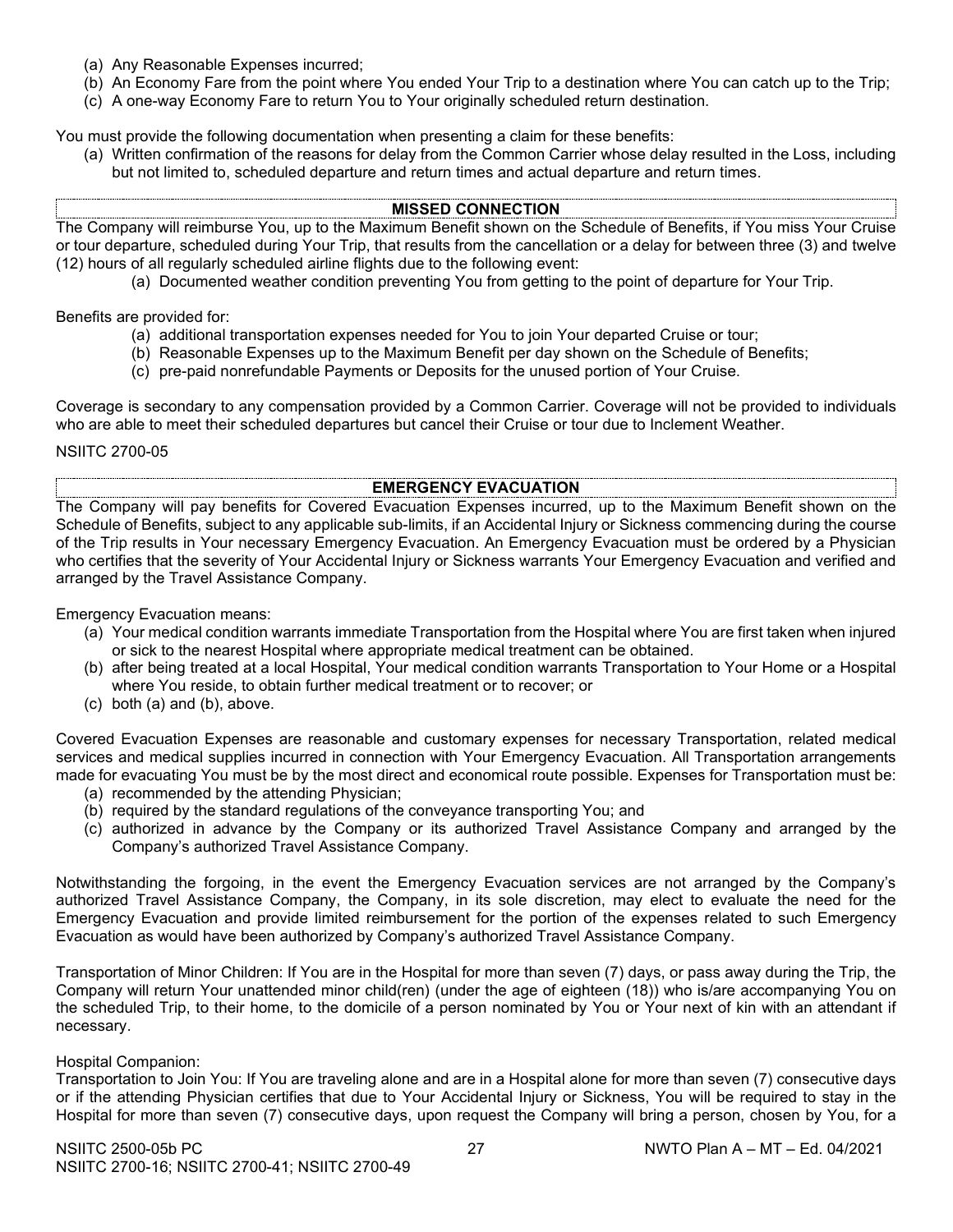single visit to and from Your bedside provided that repatriation is not imminent. Reasonable Expenses: The Company will also pay for Reasonable Expenses incurred by the person up to the Maximum Benefit shown on the Schedule of Benefits, subject to any applicable sub-limits.

Transportation services are provided if authorized in advance and arranged by the Company or the Company's Travel Assistance Company and are limited to necessary Economy Fares less the value of applied credit from unused travel tickets, if applicable.

Transportation means any Common Carrier, or other land, water or air conveyance, required for an Emergency Evacuation and includes air ambulances, land ambulances and private motor vehicles.

The Company will not cover any expenses provided by another party at no cost to You or already included within the cost of the Trip.

#### **REPATRIATION OF REMAINS**

The Company will pay up to the Maximum Benefit shown on the Schedule of Benefits for the Covered Repatriation Expenses incurred to return Your body to the United States of America if You die during the Trip. This benefit is provided only if authorized in advance and arranged by the Company or the Company's Travel Assistance Company.

Covered Repatriation Expenses include, but are not limited to, expenses for embalming, cremation, minimal casket container and transportation.

#### **NON-MEDICAL EMERGENCY TRANSPORTATION**

The Company will reimburse You, up to the Maximum Benefit shown on the Schedule of Benefits, for the Covered Transportation Expenses incurred if You must leave Your Trip for a Covered Reason listed below.

#### **Covered Reasons:**

- (a) a Natural Disaster;
- (b) A Security Situation;
- (c) A Political Situation.

Covered Transportation Expenses under this benefit are reasonable and customary expenses for necessary transportation to transport You to the nearest place of safety as determined in advance by the Company or the Company's Travel Assistance Company in its sole discretion or to Your Home, if a Natural Disaster or Security Situation or Political Situation occurs while on Your Trip. Expenses for transportation must be: a) by the most direct and economical route possible; and b) such transportation is reasonably possible under the circumstances.

The Company will pay benefits for Your transportation only if the actual evacuation process has been initiated within seven (7) days from the initial Natural Disaster, Security Situation or Political Situation evacuation notice advised or posted, whichever is earlier, by the recognized government of either the United States or the Host Country.

NSIITC 2700-18

# **BAGGAGE/PERSONAL EFFECTS**

This coverage is subject to any coverage provided by a Common Carrier and all Other Insurance and shall apply only when such other benefits are exhausted. In order for a claim to be processed under this Coverage, a loss or theft report must be filed with local law enforcement authorities, the Common Carrier, Travel Supplier, tour leader or with a representative of the venue or location where the loss or theft took place.

#### PERSONAL EFFECTS AND PROPERTY

The Company will reimburse You up to the Maximum Benefit shown on the Schedule of Benefits, subject to any applicable sub-limits, if You sustain Loss, theft or damage to baggage and Personal Effects during the Trip, provided You have taken all measures possible to protect, save and/or recover the property at all times. The baggage and Personal Effects must be owned by and accompany You during the Trip.

The Company will pay the lesser of the following:

- (a) Actual Cash Value at time of Loss, theft or damage to baggage and Personal Effects; or
- (b) the cost of repair or replacement in like kind and quality.

There will be a per article limit as shown on the Schedule of Benefits.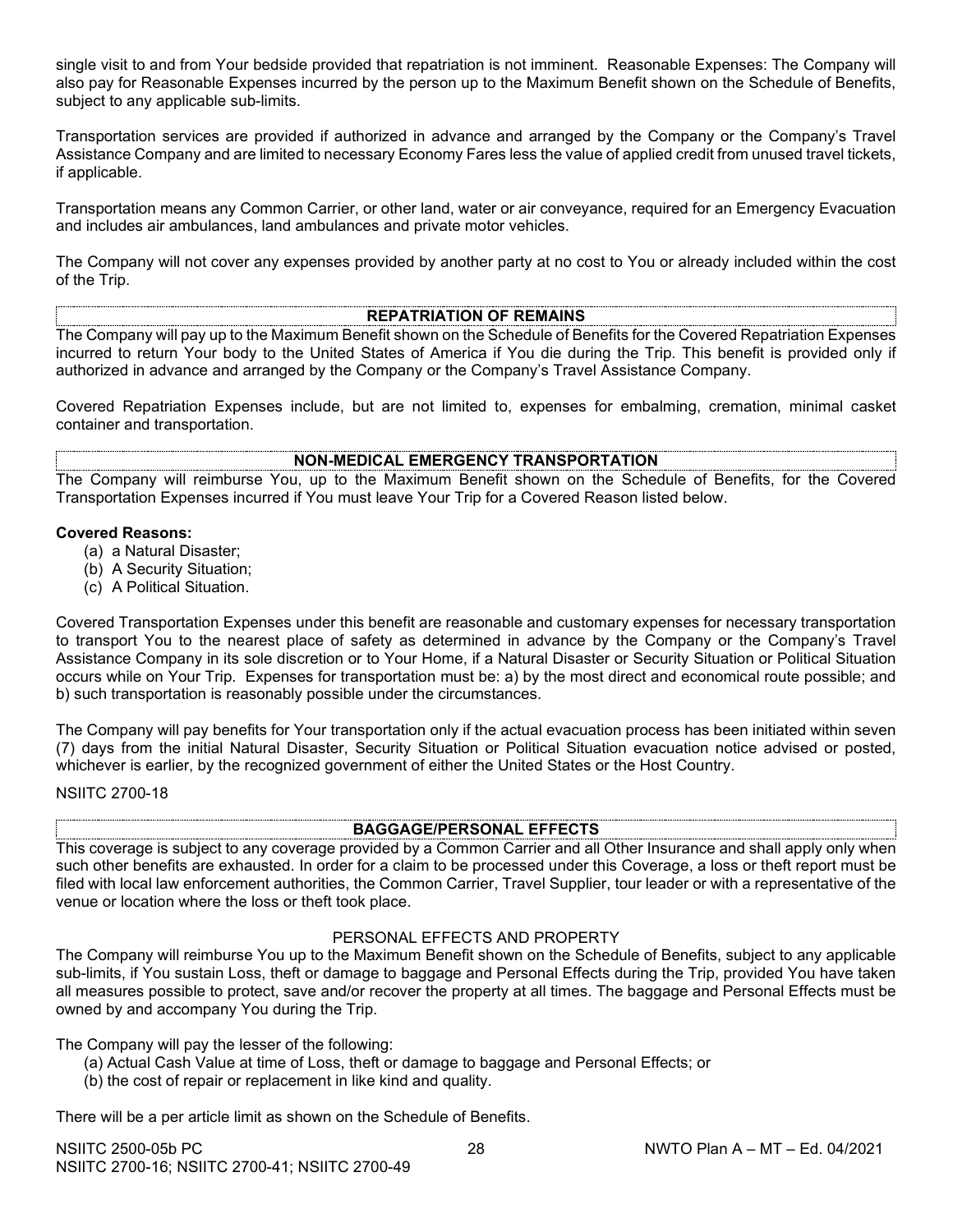There will be a combined Maximum Benefit as shown on the Schedule of Benefits for the following:

jewelry; watches; articles consisting in whole or in part of silver, gold or platinum; furs; articles trimmed with or made mostly of fur; cameras and their accessories and related equipment.

#### EXTENSION OF COVERAGE

If You have checked property with a Common Carrier and delivery is delayed, coverage for Baggage/Personal Effects will be extended until the Common Carrier delivers Your property or declares such property lost, whichever is occurs first.

# **BAGGAGE DELAY (En Route to Destination Only)**

The Company will reimburse You for the expense to replace Your necessary Personal Effects in Your Checked Baggage, up to the Maximum Benefit shown on the Schedule of Benefits, if Your Checked Baggage is delayed or misdirected by a Common Carrier for more than twelve (12) hours, while on a Trip except for travel to final destination or Home.

You must be a ticketed passenger on a Common Carrier.

All claims must be verified by the Common Carrier who must certify the delay or misdirection. Receipts for the purchases must accompany any claim.

# **LIMITATIONS AND EXCLUSIONS**

# **The following exclusions apply to: Trip Cancellation, Trip Interruption, Trip Delay, and Missed Connection:**

Loss caused by or resulting from:

- 1. Pre-Existing Conditions, as defined in the Definitions section;
	- The Pre-Existing Condition exclusion will be waived provided:
		- a. Your premium is received within the Time Sensitive Period; and
		- b. You insure all pre-paid Trip costs that are subject to cancellation penalties or restrictions, and also insure the cost of any subsequent arrangements (or any other arrangements not made through Your travel agent) added prior to Your Trip; and
		- c. You are medically able to travel on Your Effective Date.

NSIITC 2700-43

- 2. suicide, attempted suicide or any intentionally self-inflicted injury while sane or insane, unless the loss results in the death of a non-traveling Family Member;
- 3. intentionally self-inflicted injuries;
- 4. war, invasion, acts of foreign enemies, hostilities between nations (whether declared or not), civil war;
- 5. participation in any military maneuver or training exercise or any Loss starting while You are in the service of the armed forces of any country. Orders to active military service for training purposes of two months or less will not constitute service in the armed forces;
- 6. piloting or learning to pilot or acting as a member of the crew of any aircraft;
- 7. mental or emotional disorders, unless Hospitalized;
- 8. participation as an athlete in professional sports;
- 9. being under the influence of drugs or intoxicants, unless prescribed and used in accordance with the instructions provided by a Physician, unless the loss results in the death of a non-traveling Family Member;
- 10. intentional commission of or the attempt to commit any dishonest or fraudulent act, or criminal activity (as defined in the jurisdiction where the loss occurred);
- 11. Participation in Bodily Contact Sports, Extreme Sports, or Mountaineering;
- 12. dental treatment;
- 13. any non-emergency treatment or surgery, routine physical examinations, hearing aids, eye glasses or contact lenses;
- 14. pregnancy and childbirth (except for Complications of Pregnancy) except if Hospitalized;
- 15. curtailment or delayed return for other than covered reasons;
- 16. traveling for the purpose of securing medical treatment;
- 17. services not shown as covered;
- 18. directly or indirectly, the actual, alleged or threatened discharge, dispersal, seepage, migration, escape, release or exposure to any hazardous biological, chemical, nuclear radioactive material, gas, matter or contamination;
- 19. confinement or treatment in a government Hospital; however, the United States government may recover or collect benefits under certain conditions;
- 20. services and/or supplies that do not meet the definition of Necessary Treatment;
- 21. care or treatment for which compensation is payable under Worker's Compensation Law, any Occupational Disease law; the 4800 Time Benefit plan or similar legislation;
- 22. care or treatment that is payable under any Other Insurance policy;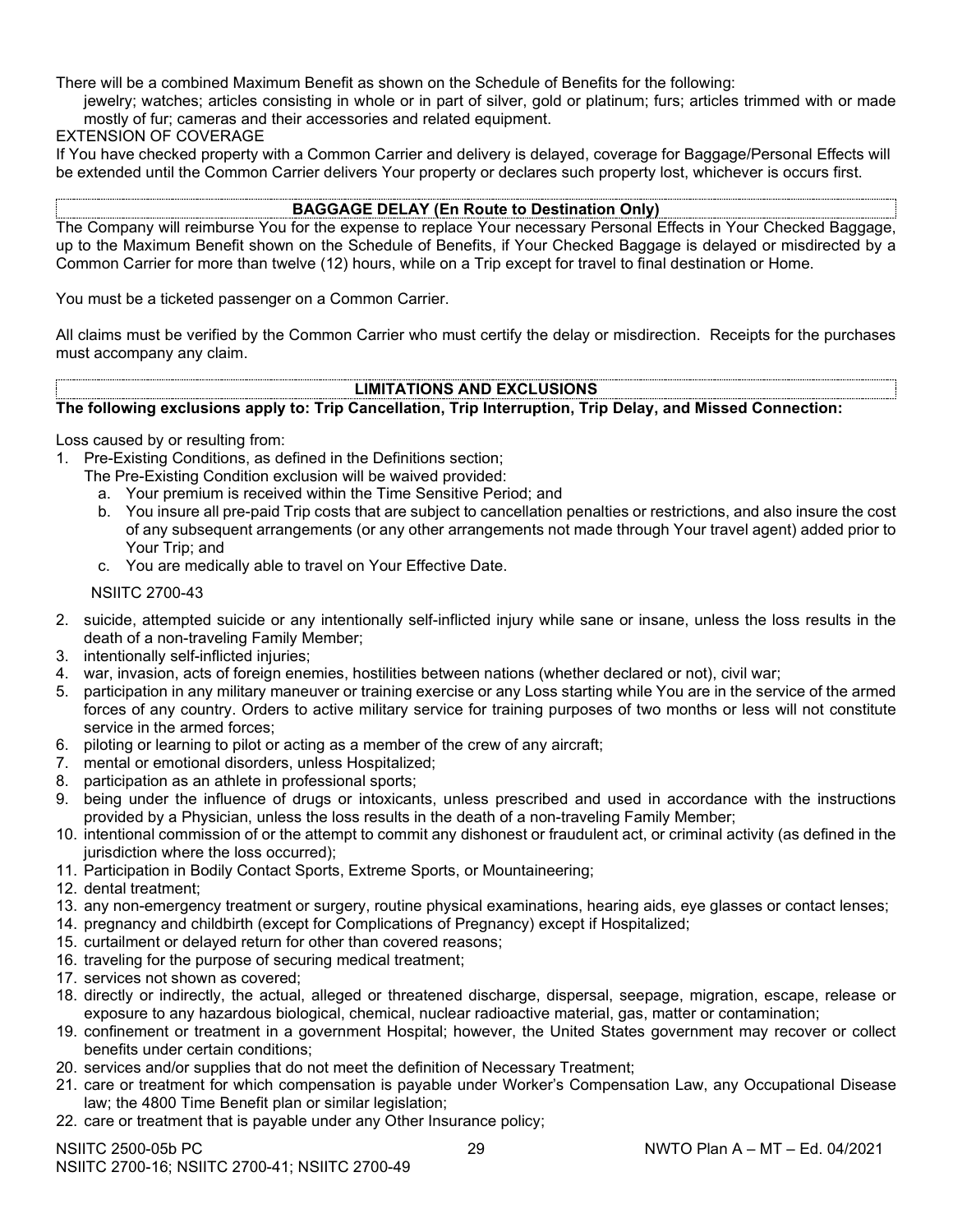- 23. Accidental Injury or Sickness when traveling against the advice of a Physician;
- 24. cosmetic surgery or reconstructive surgery.

# **The following exclusions apply to Emergency Evacuation and Repatriation of Remains:**

Loss caused by or resulting from:

- 1. war, invasion, acts of foreign enemies, hostilities between nations (whether declared or not), civil war;
- 2. participation in any military maneuver or training exercise or any Loss starting while You are in the service of the armed forces of any country. Orders to active military service for training purposes of two months or less will not constitute service in the armed forces;
- 3. piloting or learning to pilot or acting as a member of the crew of any aircraft;
- 4. traveling for the purpose of securing medical treatment;
- 5. directly or indirectly, the actual, alleged or threatened discharge, dispersal, seepage, migration, escape, release or exposure to any hazardous biological, chemical, nuclear radioactive material, gas, matter or contamination;
- 6. services and/or supplies that do not meet the definition of Necessary Treatment.

# **The following exclusions apply to Baggage/Personal Effects and Baggage Delay:**

- The Company will not provide benefits for any Loss or damage to:
- 1. animals;
- 2. automobiles and automobile equipment;
- 3. boats or other vehicles or conveyances;
- 4. trailers;
- 5. motors;
- 6. motorcycles;
- 7. aircraft and drones;
- 8. bicycles (except when checked as baggage with a Common Carrier);
- 9. household effects and furnishing;
- 10. antiques and collectors' items;
- 11. eye glasses, sunglasses or contact lenses;
- 12. artificial teeth and dental bridges;
- 13. hearing aids;
- 14. artificial limbs and other prosthetic devices;
- 15. prescribed medications;
- 16. keys, cash, stamps, securities and documents;
- 17. Tickets;
- 18. credit cards;
- 19. professional or occupational equipment or property, whether or not electronic business equipment;
- 20. Personal Computers; cell phones; Personal Computer hardware or software;
- 21. sporting equipment if loss or damage results from the use thereof;
- 22. musical instruments;
- 23. retainers and orthodontic devices.

Any Loss caused by or resulting from the following is excluded:

- 1. breakage of brittle or fragile articles;
- 2. wear and tear or gradual deterioration;
- 3. insects or vermin;
- 4. inherent vice or damage while the article is actually being worked upon or processed;
- 5. confiscation or expropriation by order of any government;
- 6. war or any act of war whether declared or not;
- 7. theft or pilferage while left unattended in any vehicle;
- 8. mysterious disappearance;
- 9. property illegally acquired, kept, stored or transported;
- 10. insurrection or rebellion;
- 11. imprudent action or omission;
- 12. property shipped as freight or shipped prior to the Scheduled Departure Date.

# **The following exclusions apply to Non-Medical Emergency Transportation:**

The Company does not cover:

- 1. Loss or expense recoverable under any Other Insurance or through an employer;
- 2. Loss or expense arising from or attributable to:
	- (a) fraudulent or criminal acts committed or attempted by You;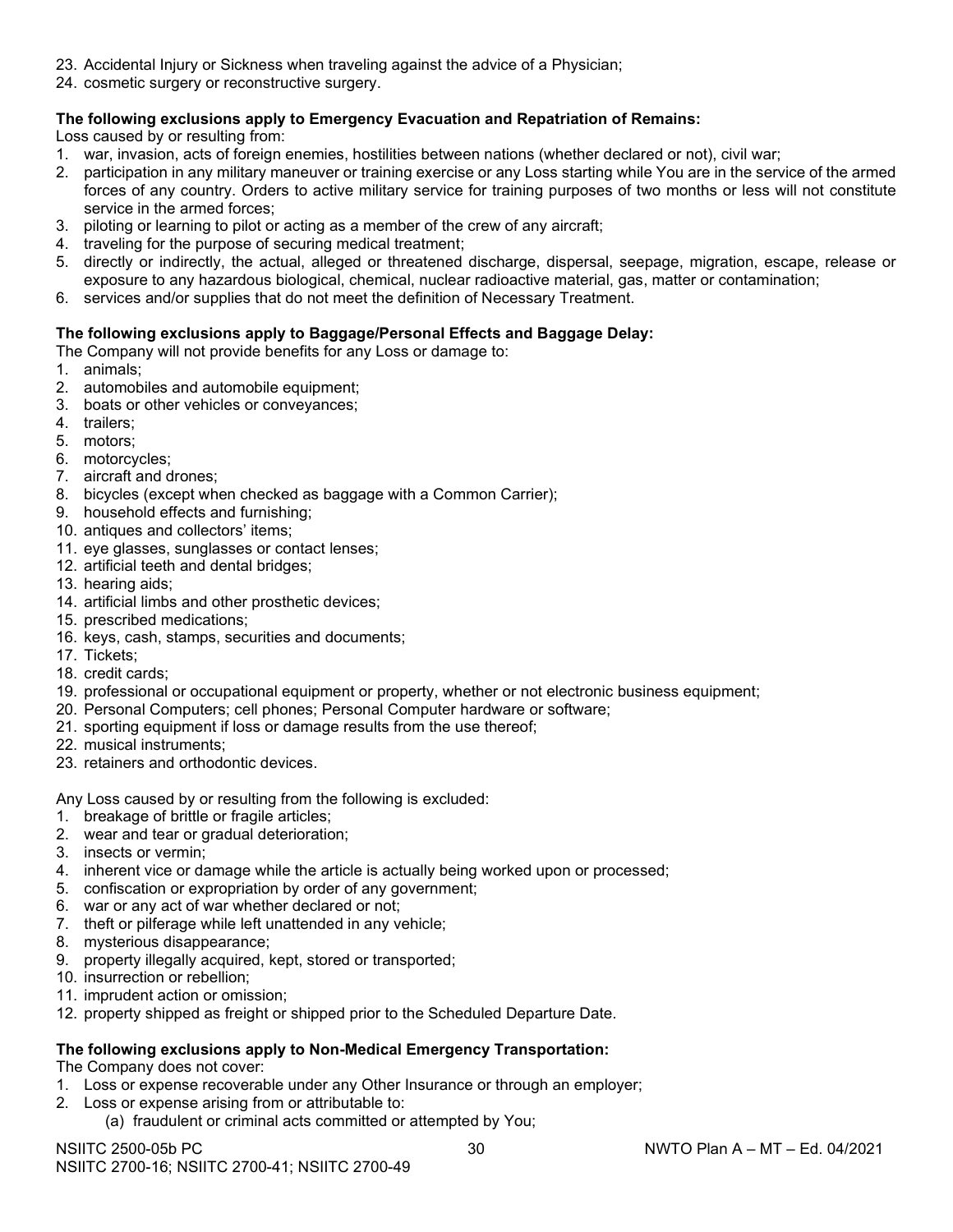- (b) alleged violation of the laws of the country You are visiting, unless the Company determines such allegations to be fraudulent, or
- (c) failure to maintain required documents or visas;
- 3. Loss or expense arising from or attributable to:
	- (a) debt, insolvency, business or commercial failure;
	- (b) the repossession of any property; or
	- (c) Your non-compliance with a contract, license or permit;
- 4. Loss or expense arising from or due to liability assumed by You under any contract.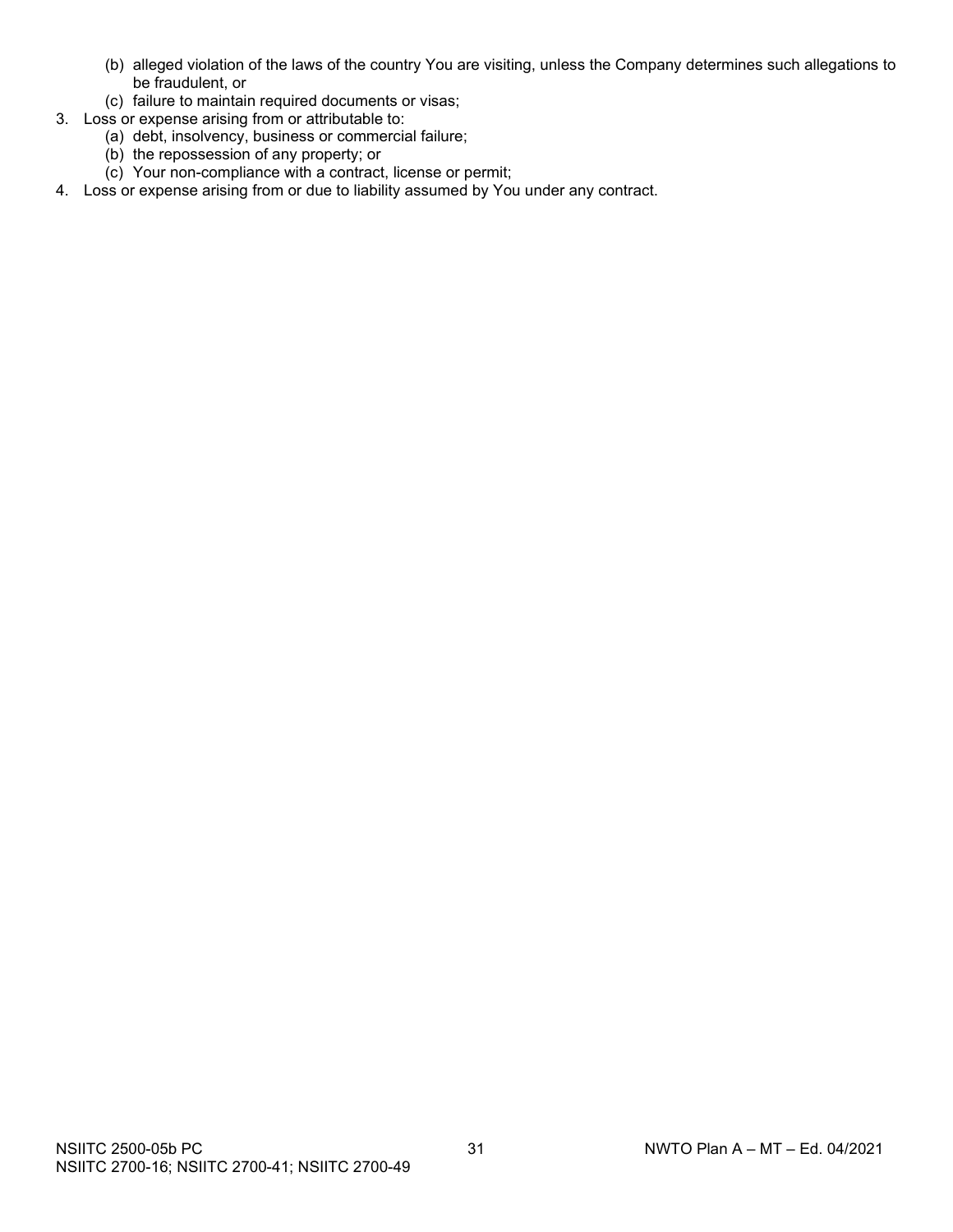

# **NATIONWIDE MUTUAL INSURANCE COMPANY**

# **MONTANA AMENDATORY ENDORSEMENT**

This endorsement is made a part of the Policy to which it is attached. This endorsement is subject to all of the provisions and limitations of the Policy. If there is a conflict between the Policy and the endorsement, the terms of the endorsement will govern.

The definition of and all references to **Complications of Pregnancy** are deleted throughout the Policy.

Throughout the Policy, wherever the phrase "in its sole discretion" appears, it is deleted.

Under the section entitled **GENERAL DEFINITIONS**, the definition of **Pre-Existing Condition** is amended to include "illness, disease, or other condition (excluding pregnancy)"

Under the section entitled **GENERAL PROVISIONS**, the **CONTROLLING LAW** provision is deleted in its entirety and replaced with the following:

**CONFORMITY WITH MONTANA STATUTES –** The provisions of this Policy conform to the minimum requirements of Montana law and control over any conflicting statutes of any state in which the Insured resides on or after the effective date of this Policy.

Under the section entitled **GENERAL PROVISIONS**, the **PAYMENT OF CLAIMS** provision is deleted in its entirety and replaced with the following:

**PAYMENT OF CLAIMS -** Indemnity for loss of life will be payable according to the beneficiary designation and the provisions respecting such payment which may be prescribed in this Policy and effective at the time of payment. If no such designation or provision is then effective, such indemnity will be payable to Your estate. Any other accrued indemnities unpaid at Your death may, at the Company's option, be paid either to Your beneficiary or Your estate. All other indemnities will be payable to You.

If any indemnity of this Policy is payable to Your estate or to an Insured or beneficiary who is a minor or otherwise not competent to give a valid release, the Company may pay such indemnity, up to an amount not exceeding \$1,000, to any relative by blood or connection by marriage of the Insured or beneficiary who is deemed by the Company to be equitably entitled thereto. Any payment made by the Company in good faith pursuant to this provision shall fully discharge the Company to the extent of such payment.

Subject to Your written direction in the application or otherwise, all or a portion of any indemnities provided by this Policy on account of Hospital, nursing, medical, or surgical services may, at the Company's option and unless You request otherwise in writing not later than the time of filing proof of such loss, be paid directly to the Hospital or person rendering such services; but it is not required that the service be rendered by a particular Hospital or person.

Under the section entitled **GENERAL PROVISIONS**, the **TIME OF PAYMENT OF CLAIMS** provision is deleted in its entirety and replaced with the following:

**TIME OF PAYMENT OF CLAIMS –** The Company, or the Company's authorized designee, will pay a claim within thirty (30) days after receipt of acceptable Proof of Loss unless the Company makes a reasonable request for additional information or documents in order to evaluate the claim. If the Company makes a reasonable request for additional information or documents, the Company will pay or deny the claim within sixty (60) days of receiving the Proof of Loss unless the Company has notified You, Your assignee, or the claimant of the reasons for failure to pay the claim in full or unless the Company has a reasonable belief that insurance fraud has been committed and the Company has reported the possible insurance fraud to the Commissioner.

Indemnities payable under this Policy for any loss other than loss for which this Policy provides any periodic payment will be paid immediately upon receipt of due written Proof of Loss. Subject to due written Proof of Loss, all accrued indemnities for loss for which this Policy provides periodic payment will be paid monthly, and any balance remaining unpaid upon the termination of liability will be paid immediately upon receipt of due written Proof of Loss.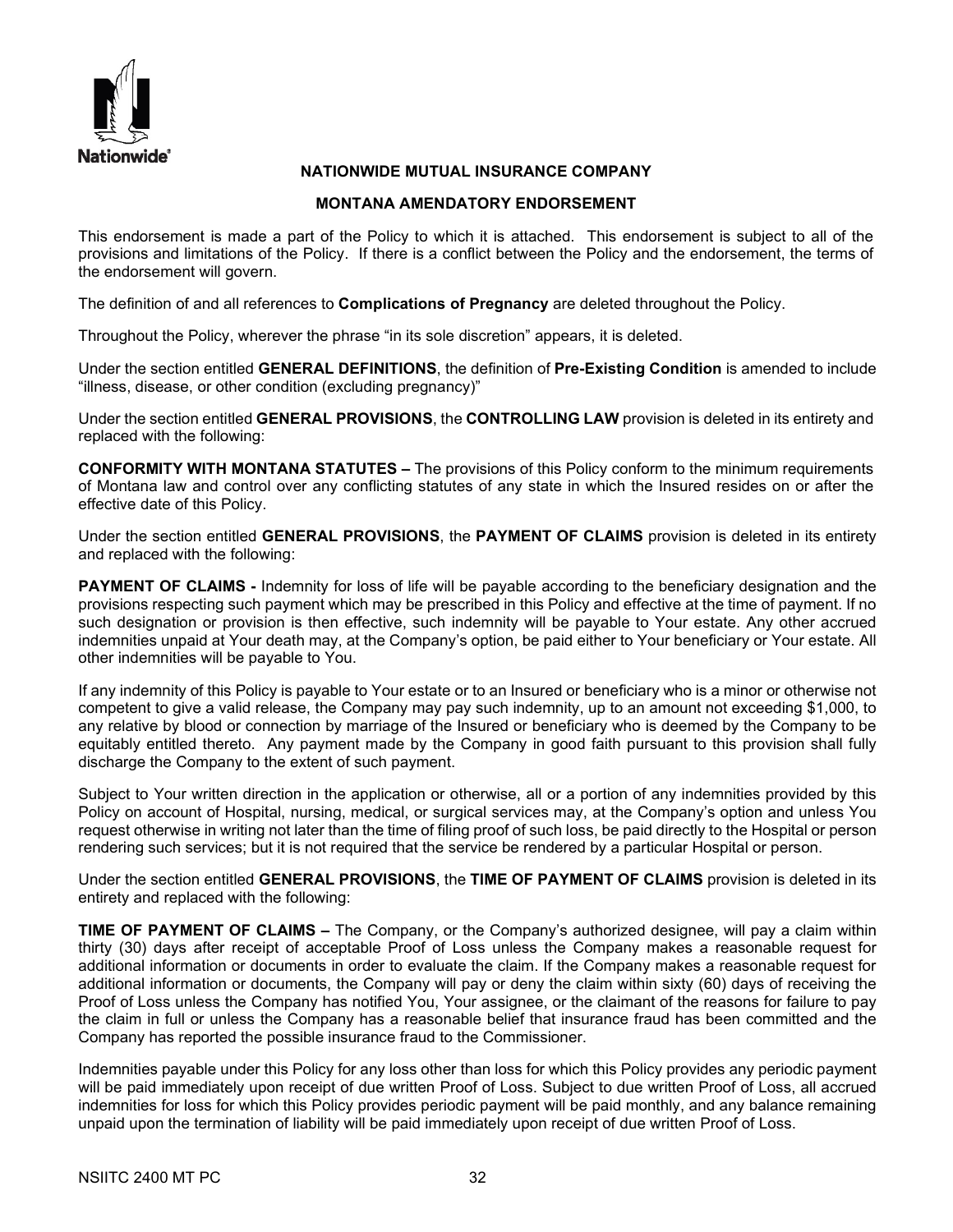Under the section entitled **GENERAL PROVISIONS**, the **NOTICE OF CLAIM** provision is deleted in its entirety and replaced with the following:

**NOTICE OF CLAIM -** Written notice of claim must be given by the claimant (either You or someone acting for You) to the Company or its designated representative within six (6) months after a covered Loss first begins. Notice should include Your name, the Travel Supplier's name and the Plan number. Notice should be sent to the Company's administrative office, or to the Company's designated representative.

Under the section entitled **GENERAL PROVISIONS**, the **SETTLEMENT OF LOSS** provision is deleted in its entirety and replaced with the following:

**SETTLEMENT OF LOSS -** Claims for damage and/or destruction shall be paid within thirty (30) days after acceptable proof of the damage and/or destruction is presented to the Company and the Company has determined the claim is covered. Property will be considered lost if it has not been recovered within thirty (30) days of the event. You must present acceptable Proof of Loss and the value involved to the Company. However, if the Company reasonably requests additional information or documents from You in order to process the claim, the Company will pay or deny the claim within sixty (60) days following the date the Company receives the additional information or documents, unless:

- (a) The Company has notified You of the reasons for failure to pay the claim in full; or
- (b) The Company has a reasonable belief that insurance fraud has been committed and the Company has reported the possible insurance fraud to the Insurance Commissioner.

Under the section entitled **LIMITATIONS AND EXCLUSIONS**, exclusions 2 and 9 are deleted in their entirety and replaced with the following:

2. suicide, attempted suicide or any intentionally self-inflicted injury while sane unless results in the death of a nontraveling Family Member;

9. being convicted of a crime while under the influence of drugs or intoxicants, unless prescribed and used in accordance with the instructions provided by a Physician unless results in the death of a non-traveling Family Member;

Under the section entitled **LIMITATIONS AND EXCLUSIONS**, the exclusion for pregnancy and childbirth is deleted.

Under the section entitled **LIMITATIONS AND EXCLUSIONS**, in the subsection titled "**The following exclusions apply to Emergency Evacuation and Repatriation of Remains",** exclusion 5 is amended to include "Participating for pay".

There are no other changes to the Policy.

Jer S

*Secretary President*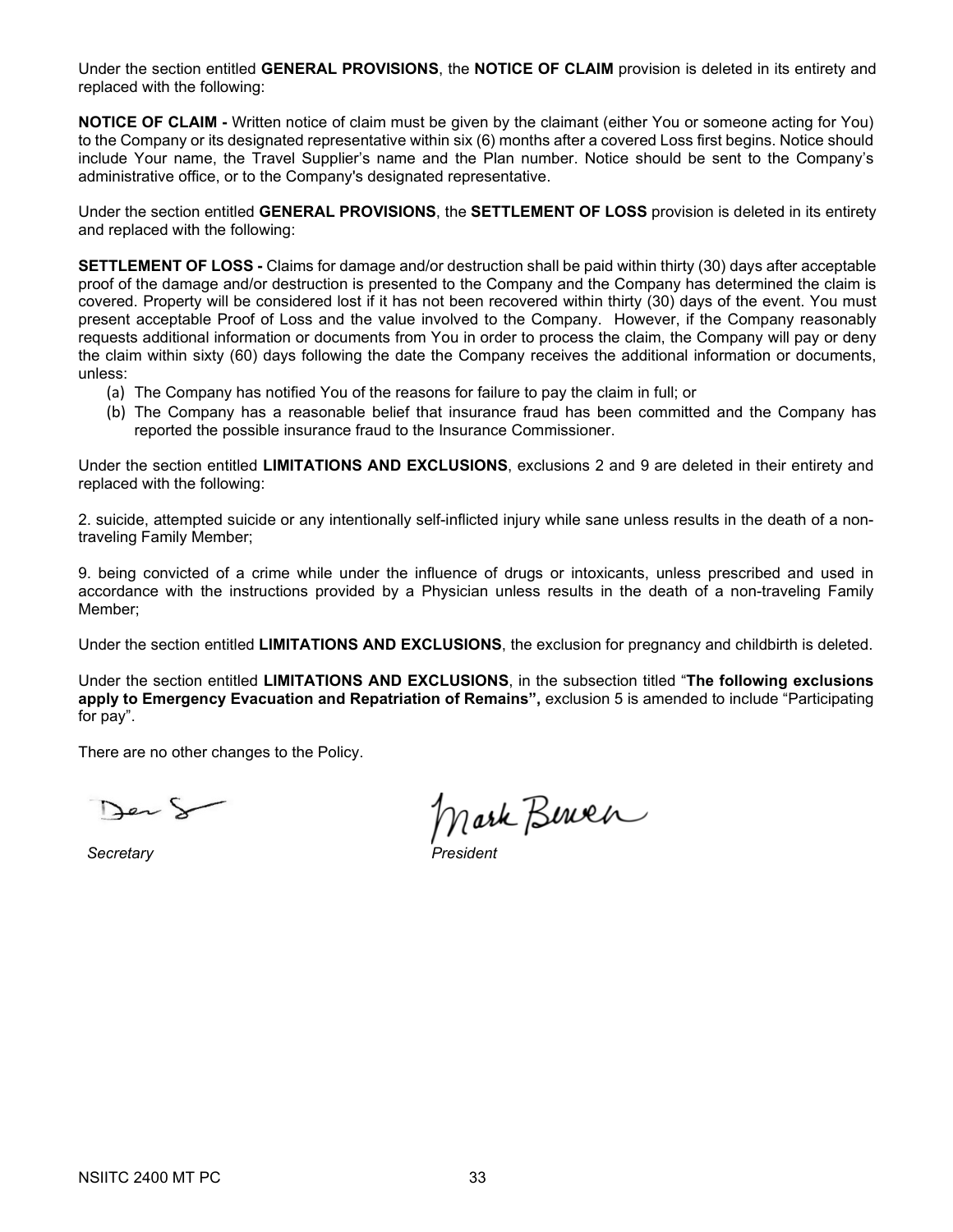

**FACTS**

# **WHAT DOES NATIONWIDE DO WITH YOUR PERSONAL INFORMATION?**

| Why?  | Financial companies choose how they share your personal information. Federal and state law       |
|-------|--------------------------------------------------------------------------------------------------|
|       | gives consumers the right to limit some but not all sharing. Federal and state law also requires |
|       |                                                                                                  |
|       | us to tell you how we collect, share, and protect your personal information. Please read this    |
|       | notice carefully to understand what we do.                                                       |
| What? | The types of personal information we collect and share depend on the product or service you      |
|       | have with us. This information can include:                                                      |
|       | Social Security number, government issued identification, and contact                            |
|       | information                                                                                      |
|       | Policy, account, and contract information                                                        |
|       | Credit reports and other consumer reports                                                        |
| How?  | All financial companies need to share customers' personal information to run their everyday      |
|       | business. In the section below, we list the reasons financial companies can share their          |
|       |                                                                                                  |
|       | customers' personal information; the reasons Nationwide chooses to share; and whether you can    |
|       | limit this sharing.                                                                              |

| Reasons we can share your personal information                      | Does Nationwide share? | Can you limit this<br>sharing? |
|---------------------------------------------------------------------|------------------------|--------------------------------|
| For our everyday business purposes— such as to process your         | Yes                    | N <sub>0</sub>                 |
| transactions, maintain your account(s), respond to court orders and |                        |                                |
| legal investigations, or report to credit bureaus                   |                        |                                |
| For our marketing purposes— to offer our products and services      | Yes                    | N <sub>0</sub>                 |
| to you                                                              |                        |                                |
| For joint marketing with other financial companies                  | <b>Yes</b>             | N <sub>0</sub>                 |
| For our affiliates' everyday business purposes— information         | Yes                    | N <sub>0</sub>                 |
| about your transactions and experiences                             |                        |                                |
| For our affiliates' everyday business purposes— information         | Yes                    | Yes                            |
| about your creditworthiness                                         |                        |                                |
| For our affiliates to market to you                                 | <b>Yes</b>             | Yes                            |
| For nonaffiliates to market to you                                  | Yes                    | Yes                            |

| To limit our | Call us toll free at 1-866-280-1809 and our menu will prompt you through your choices.                                                                                                                                                                                                                                                                                           |
|--------------|----------------------------------------------------------------------------------------------------------------------------------------------------------------------------------------------------------------------------------------------------------------------------------------------------------------------------------------------------------------------------------|
| sharing      | If you have previously opted out, your preference remains on file and you do not need to opt<br>out again.                                                                                                                                                                                                                                                                       |
|              | Please have your account or policy number handy when you call.<br>Please note: If you are a <i>new</i> customer, we can begin sharing your information 30 days from the<br>date we sent this notice. When you are no longer our customer, we continue to share your<br>information as described in this notice. However, you can contact us at any time to limit our<br>sharing. |
|              | 1-800-753-1000                                                                                                                                                                                                                                                                                                                                                                   |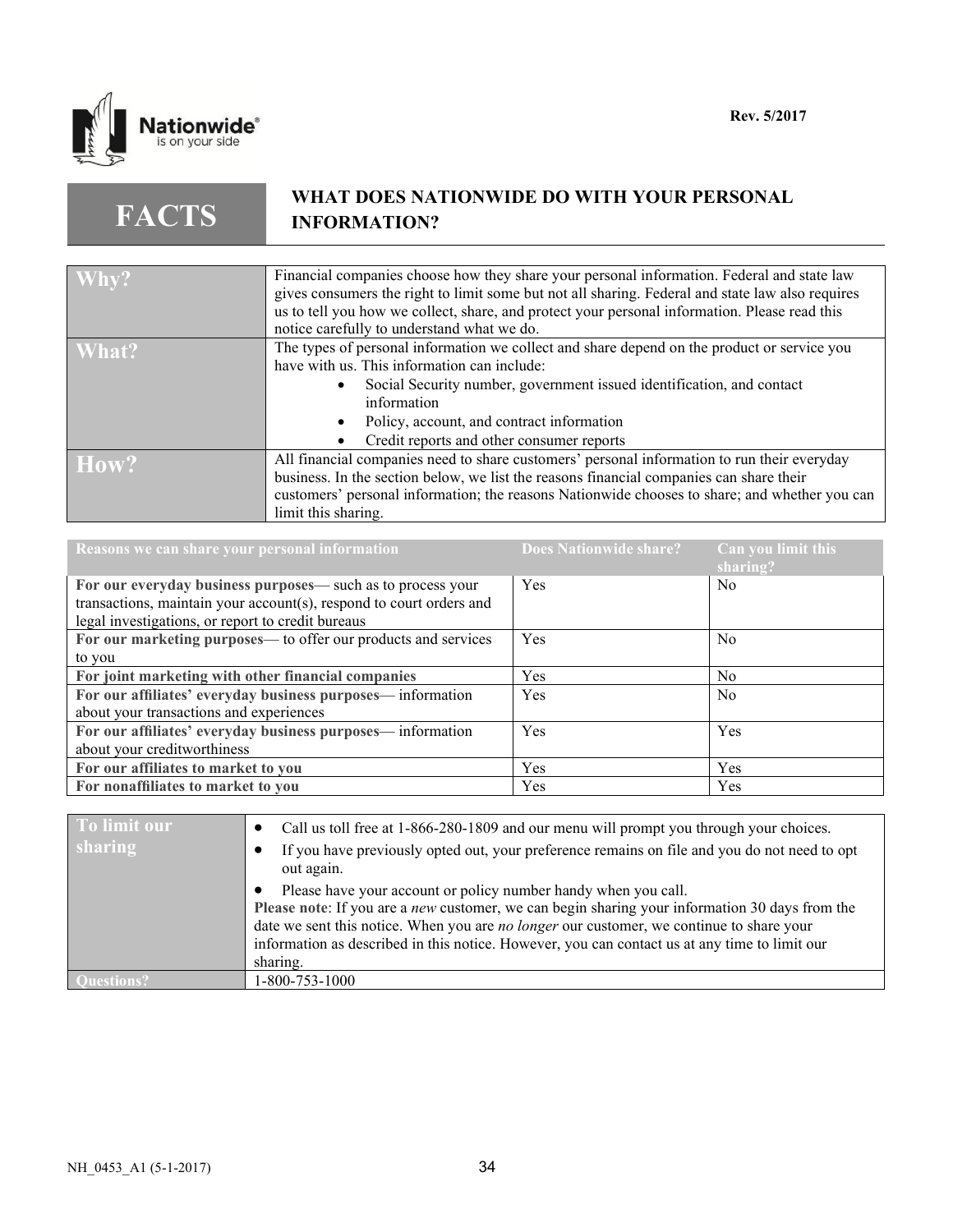| Who we are                                                                            |                                                                                                                                                                                                                                                                                                           |  |
|---------------------------------------------------------------------------------------|-----------------------------------------------------------------------------------------------------------------------------------------------------------------------------------------------------------------------------------------------------------------------------------------------------------|--|
| Who is providing this notice?                                                         | Nationwide Life Insurance Company                                                                                                                                                                                                                                                                         |  |
| <b>What we do</b>                                                                     |                                                                                                                                                                                                                                                                                                           |  |
| How does Nationwide protect my personal<br>information?                               | To protect your personal information from unauthorized access and use, we<br>use security measures that comply with federal and state law. These measures<br>include computer safeguards and secured files and buildings. We limit access<br>to your information to those who need it to do their job.    |  |
| How does Nationwide collect my personal                                               | We collect your personal information, for example, when you:                                                                                                                                                                                                                                              |  |
| information?                                                                          | Apply for insurance<br>$\bullet$                                                                                                                                                                                                                                                                          |  |
|                                                                                       | Make a payment or file a claim<br>٠                                                                                                                                                                                                                                                                       |  |
|                                                                                       | Conduct business with us<br>We also collect your personal information from others, such as credit bureaus,<br>affiliates, or other companies.                                                                                                                                                             |  |
| Why can't I limit all sharing?                                                        | Federal and state law gives you the right to limit only:                                                                                                                                                                                                                                                  |  |
|                                                                                       | Sharing for affiliates' everyday business purposes—information about<br>٠<br>your creditworthiness;                                                                                                                                                                                                       |  |
|                                                                                       | Affiliates from using your information to market to you; and<br>$\bullet$                                                                                                                                                                                                                                 |  |
|                                                                                       | Sharing for nonaffiliates to market to you.<br>$\bullet$                                                                                                                                                                                                                                                  |  |
|                                                                                       | State laws and individual companies may give you additional rights to limit<br>sharing. See below for more information.                                                                                                                                                                                   |  |
| What happens when I limit sharing for an<br>account I hold jointly with someone else? | Your choices will apply to everyone on your account.                                                                                                                                                                                                                                                      |  |
| <b>Definitions</b>                                                                    |                                                                                                                                                                                                                                                                                                           |  |
| <b>Affiliates</b>                                                                     | Companies related by common ownership or control. They can be financial<br>and nonfinancial companies. These companies include Nationwide Life<br>Insurance Company, Nationwide Bank, and Nationwide Property and Casualty<br>Insurance Company. Visit nationwide.com for a list of affiliated companies. |  |
| <b>Nonaffiliates</b>                                                                  | Companies not related by common ownership or control. They can be                                                                                                                                                                                                                                         |  |
|                                                                                       | financial and nonfinancial companies.                                                                                                                                                                                                                                                                     |  |
| <b>Joint marketing</b>                                                                | A formal agreement between nonaffiliated financial companies that together                                                                                                                                                                                                                                |  |
|                                                                                       | market financial products or services to you.                                                                                                                                                                                                                                                             |  |
| <b>Other important information</b>                                                    |                                                                                                                                                                                                                                                                                                           |  |

**California Residents:** We currently do not share information we collect about you with affiliated or nonaffiliated companies for their marketing purposes. Therefore, you do not need to opt out.

**Nevada Residents**: You may request to be placed on our internal Do Not Call list. Send an email with your phone number to privacy@nationwide.com. You may request a copy of our telemarketing practices. For more on this Nevada law, contact Bureau of Consumer Protection, Office of the Nevada Attorney General, 555 E. Washington St., Suite 3900, Las Vegas, NV 89101; Phone number: 1-702-486-3132; email[: BCPINFO@ag.state.nv.us.](mailto:BCPINFO@ag.state.nv.us)

**Vermont Residents**: For Vermont customers only. We will not share your personal information for marketing purposes with the Nationwide family of companies or third parties without your authorization, except as permitted by law.

**AZ, CA, CT, GA, IL, ME, MA, MT, NV, NJ, NM, NC, ND, OH, OR, and VA Residents**: The Term "Information" means information we collect during an insurance transaction. We will not use your medical information for marketing purposes without your consent. We may share information with others, including insurance regulatory authorities, law enforcement, consumer reporting agencies, and insurance-support organizations without your prior authorization as permitted or required by law. Information we obtain from a report prepared by an insurance-support organization may be retained by that insurancesupport organization and disclosed to others.

#### **Accessing your information**

You can ask us for a copy of your personal information. Please send your request to the address below and have your signature notarized. This is for your protection so we may prove your identity. Please include your name, address, and policy number. You can change your personal information at Nationwide.com or by calling your agent. We can't change information that other companies, like credit agencies, provide to us. You'll need to ask them to change it.

**Co-ordinated Benefit Plans, LLC** Attn: Privacy Officer P.O. Box 26222, Tampa, FL 33623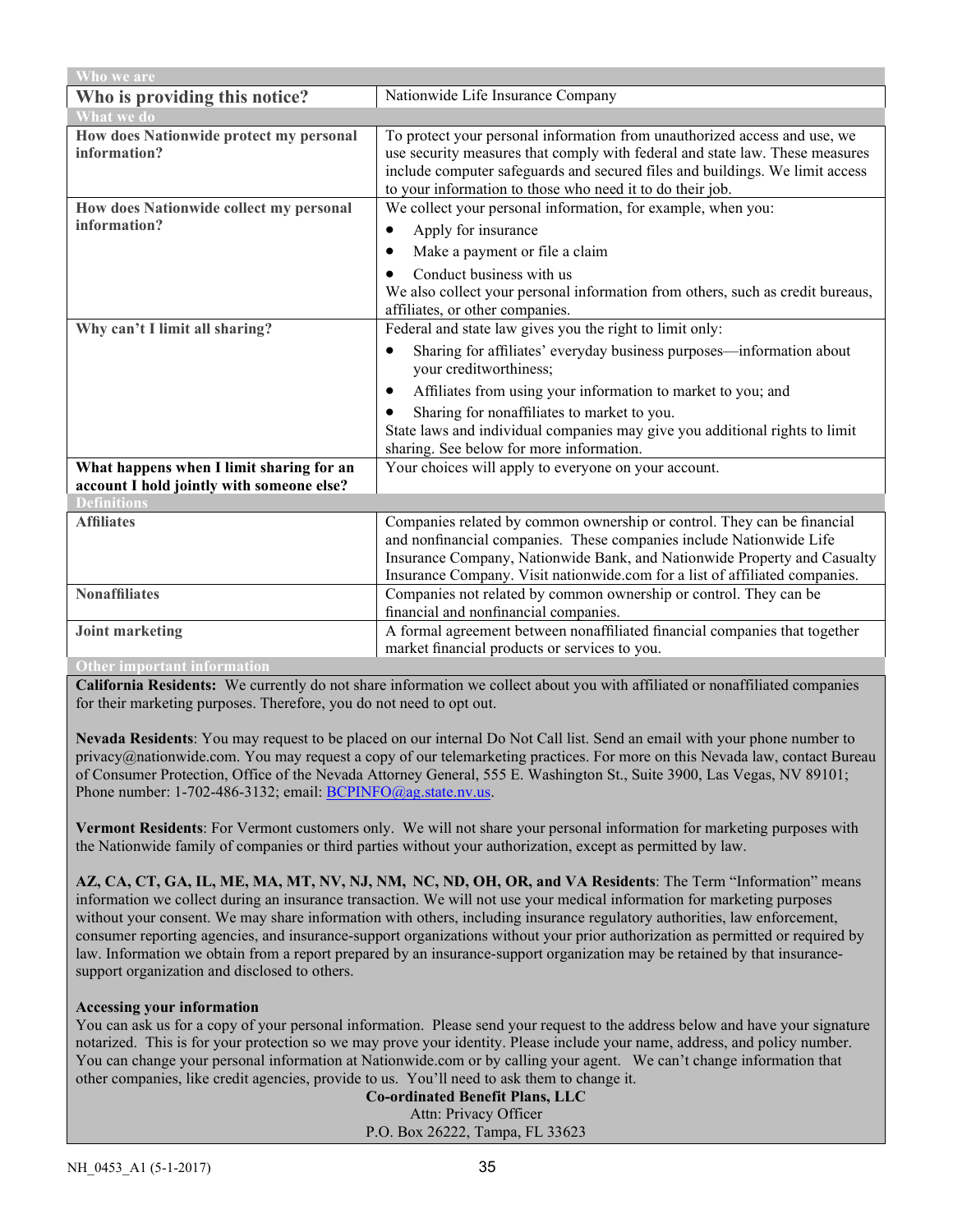# **Travel Assistance Program Description – Provided by On Call International**

#### **Emergency Transportation Services**

Emergency Medical Evacuation/Medically-Necessary Repatriation • Repatriation of Mortal Remains • Transportation after Stabilization • Visit by Family Member/Friend • Return of Dependent Children

#### **Travel Support Services**

Medical Monitoring • Hotel Arrangements for Convalescence • Medical and Dental Search and Referral • Advance of Emergency Medical Expenses • Assistance with Replacement Medication, Medical Devices, and Eyeglasses or Corrective Lenses • Transfer of Insurance Information and Medical Records • Assistance with Emergency Travel Arrangements • Interpretation/Translation • Locating Lost or Stolen Items • Emergency Cash Advance

#### **FOR 24/7 TRAVEL ASSISTANCE SERVICES ONLY**

CALL TOLL FREE: 855-226-1677 (within the United States and Canada)

> OR CALL COLLECT: 603-952-2042 (From all other locations)

# **Travel Assistance Services Details**

# *Travel Support Services*

- Interpretation/Translation: Upon request, On Call will assist with telephone interpretation in all major languages. If you require ongoing or more complex translation services, On Call will refer you to local translators.
- Locating Lost or Stolen Items: On Call will assist in locating lost luggage, and help you coordinate the replacement of transportation tickets, travel documents or credit cards.
- Medical Monitoring: During the course of a medical emergency resulting from an accident or sickness, On Call will monitor your case to determine whether the care is adequate from a Western Medical perspective.
- Medical and Dental Search and Referral: On Call will assist you in finding physicians, dentists and medical facilities in the area where you are traveling.
- Advance of Emergency Medical Expenses: On Call will advance on-site emergency inpatient medical payments to secure admit or discharge upon receipt of satisfactory assignment of benefits from you, a family member or friend. Assignment of benefits allows Insurer to claim with the Insured's primary insurance when hospital refuses admission or discharge.
- Assistance with Replacement Medication, Medical Devices, and Eyeglasses or Corrective Lenses: On Call will arrange to fill a prescription that has been lost, forgotten, or requires a refill, subject to local law, whenever possible. On Call will also arrange for shipment of replacement eyeglasses/corrective lenses or medical devices. You are responsible for payments of all costs related to these services.
- Transfer of Insurance Information and Medical Records: Upon your request, On Call will help relay insurance information during your hospital admission and assist with transferring your medical information and records to your treating physician.
- Assistance with Vaccine and Blood Transfers: If based upon your physician's prescription, needed vaccines or blood products are not available locally, On Call will coordinate the transfer where possible and permissible by law. You are responsible for all expenses related to this service.

# *Non-Insurance Personal Assistance Services*

These are Non-Insurance Services provided by On Call International:

- Pre-Trip Information: Upon request, On Call will provide information services such as: visa and passport requirements, health hazard advisories, currency exchange, inoculation and immunization requirements, temperature and weather conditions and embassy and consulate referrals.
- Interpretation/Translation: If during your Trip you need an interpretation, On Call will assist with telephone interpretation in all major languages. If you require ongoing or more complex translation services, On Call will refer you to local translators.
- Legal Referral/Bail: Upon request, On Call will provide you with referrals to a local lawyer. All costs associated with this service are your responsibility. In case of your incarceration, On Call will notify the proper embassy or consulate, arrange the receipt of funds from third party sources and locate an attorney and bail bonds, where permitted by law, with satisfactory guarantee of reimbursement from you, family member or friend. You are responsible for associated fees.
- Emergency Cash Advance: On Call will advance up to \$500 after satisfactory guarantee of reimbursement from you. Any fees associated with the transfer or delivery of funds are your responsibility.